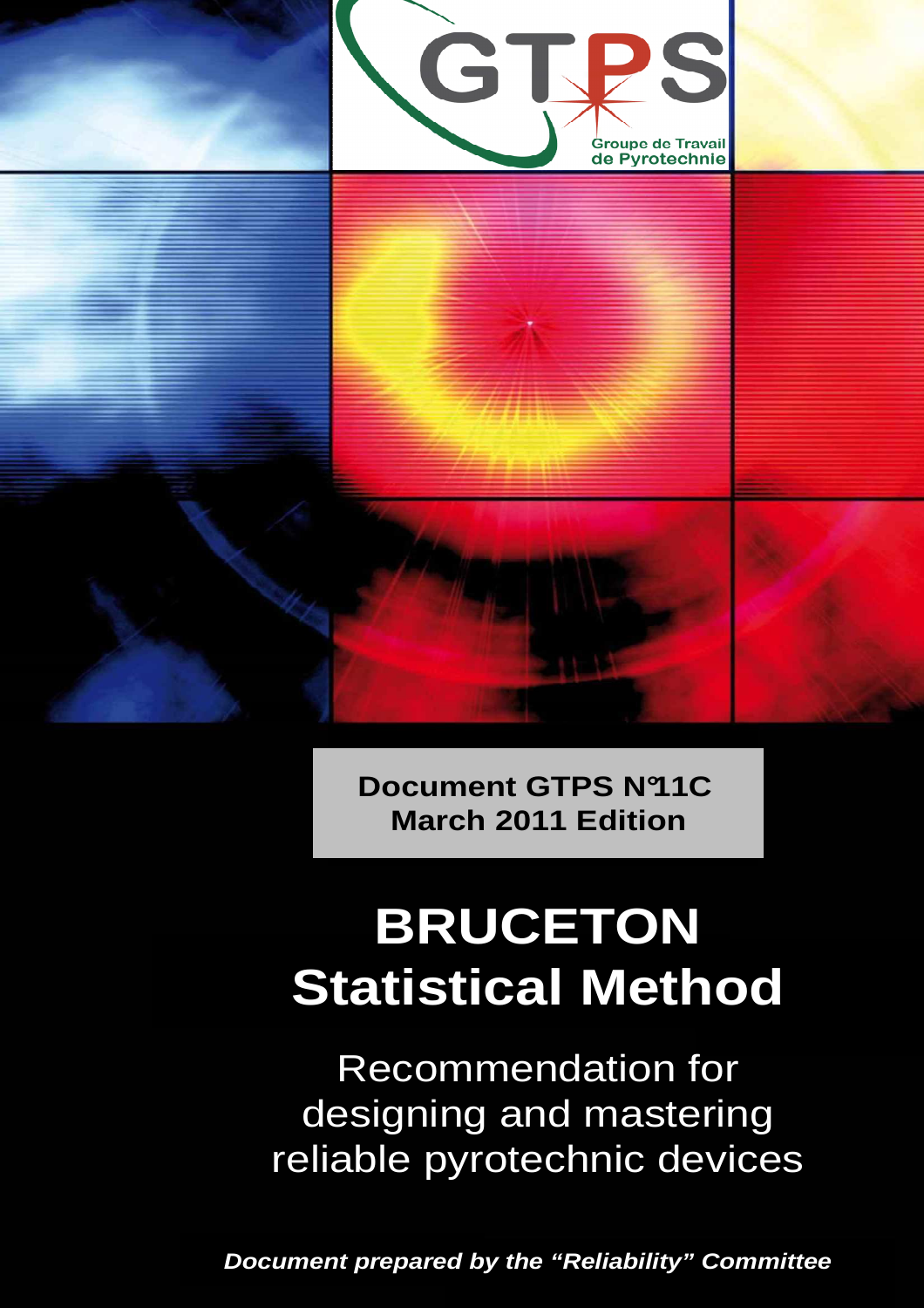## **GTPS N°11F CONTENTS:**

| A.1                                     |                                                                    |  |
|-----------------------------------------|--------------------------------------------------------------------|--|
| A.2<br>A.2.1<br>A.2.2                   |                                                                    |  |
| A.3                                     |                                                                    |  |
|                                         | B. PART ONE: RECOMMENDATION FOR DESIGNING AND MASTERING RELIABLE   |  |
| B.1                                     |                                                                    |  |
| B.2<br>B.2.1<br>B.2.2<br>B.2.3<br>B.2.4 |                                                                    |  |
| B.3<br><b>B.3.1</b><br><b>B.3.2</b>     |                                                                    |  |
| <b>B.4</b>                              | COMPARISON OF METHODS FOR ASSESSING PYROTECHNIC DEVICES            |  |
|                                         |                                                                    |  |
| C.1                                     |                                                                    |  |
| C.2<br>C.2.1<br>C.2.2<br>C.2.3          |                                                                    |  |
| C.3                                     |                                                                    |  |
|                                         |                                                                    |  |
| D.1<br>D.1.1<br>D.1.2<br>D.1.3          |                                                                    |  |
| D.2<br>D.2.1<br>D.2.2                   | CASE OF A SUCCESSFUL BRUCETON WITH PITCH ADJUSTMENT 28             |  |
| D.3                                     |                                                                    |  |
|                                         |                                                                    |  |
|                                         | APPENDIX 1: VERIFICATION OF REPRESENTATIVENESS OF SAMPLES TESTED33 |  |
|                                         |                                                                    |  |
|                                         |                                                                    |  |
|                                         |                                                                    |  |
|                                         |                                                                    |  |
|                                         |                                                                    |  |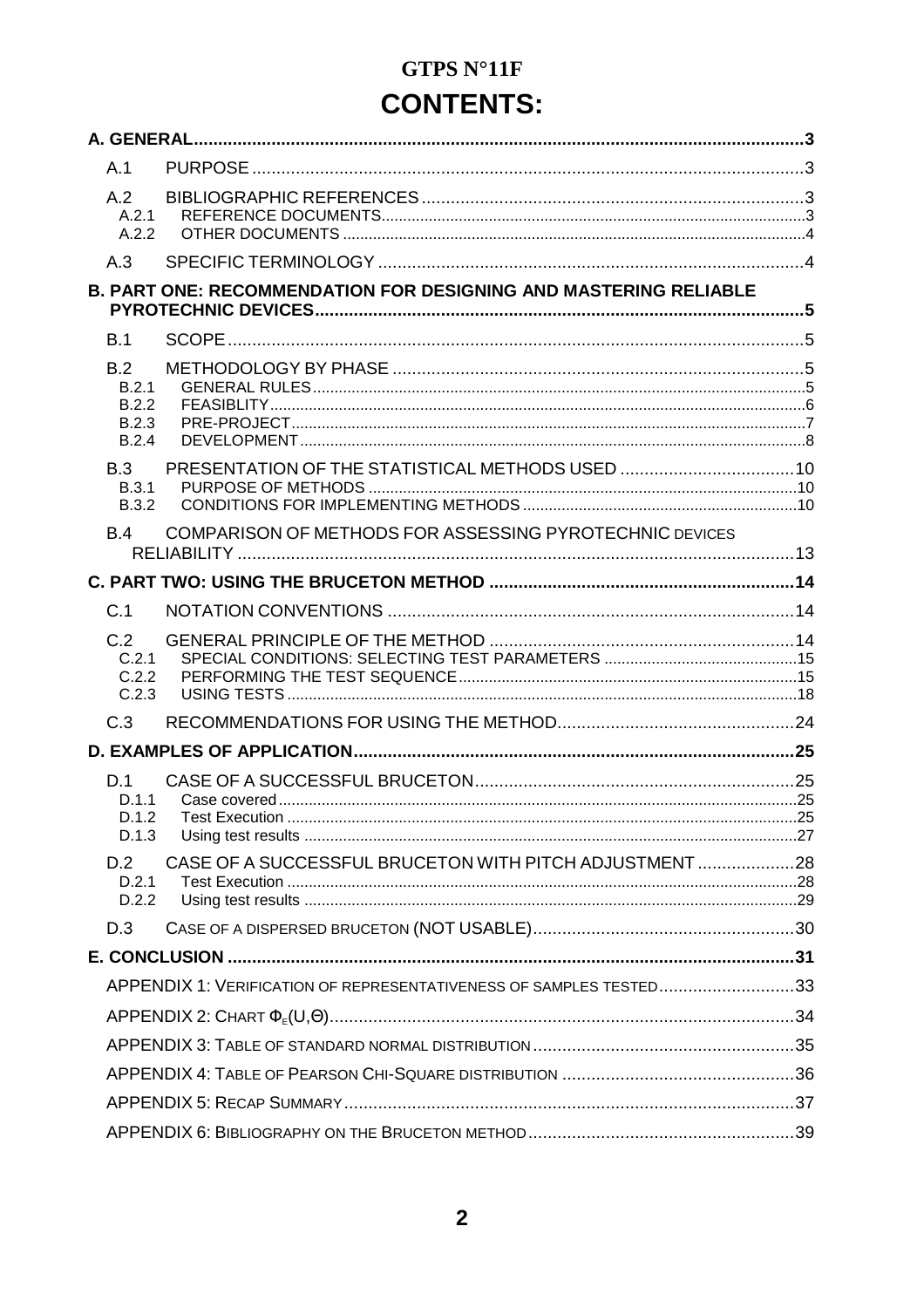### **GTPS N°11C A. GENERAL**

### **A.1 PURPOSE**

#### **This document is a translation of the French version of GTPS 11C.**

#### **GTPS thanks "ASTRIUM SPACE TRANSPORTATION" company for the completion of this translation.**

The first part of this recommendation is intended for designers to enable them to create and master the manufacturing of reliable pyrotechnic products. It should provide a basis for discussions between customers and suppliers whenever a contract binding them requires reliability specifications. It covers:

- the type of design phases,
- the procedures for ensuring reliability for each of these phases,
- a presentation of various statistical methods available to designers including:
	- o suitable methods for each of the design phases,
	- o the advantages and drawbacks of each of the methods explained.

The second part of this recommendation sets out the procedure of implementing the Bruceton statistical method. This method is used to evaluate the probability of success or failure during the operation of a one-shot device (pyrotechnic device) from a limited number of tests.

### **A.2 BIBLIOGRAPHIC REFERENCES**

### **A.2.1 REFERENCE DOCUMENTS**

#### **GTPS**

- **1.** Dictionary of pyrotechnics
- **2.** N° 11A: Probit statistical method
- **3.** N° 11B: One-Shot statistical method
- **4.** N° 11F: Severe test method

#### **AFNOR/ISO**

- **5.** Recueil de normes françaises AFNOR Statistique Tome 1, éd. 7, 2008 : Vocabulaire, estimation et tests statistiques,
- **6.** Groupe fiabilité (éd. 1, 1981) : Guide d'évaluation de fiabilité en mécanique par l'A.F.C.I.Q,
- **7.** NFX 06-021 (01/10/1991): Principes du contrôle statistique de lots application de la statistique.
- 8. NFX 06-050 (01/12/1995): Etude de la normalité d'une distribution application de la statistique,
- **9.** NFX 07-009, NF EN ISO 10012 (01/09/2003): Measurement management systems Requirements for measurement processes and measuring equipment,
- **10.** NFX 50-130, NF EN ISO 9000 (01/10/2005): Quality management systems Fundamentals and vocabulary,
- **11.** FD X50-127 (01/04/2002): Maîtrise du processus de conception et développement Outils de management,
- **12.** NFX 60-500 (October 1988): Terminology relating to reliability, maintainability and availability,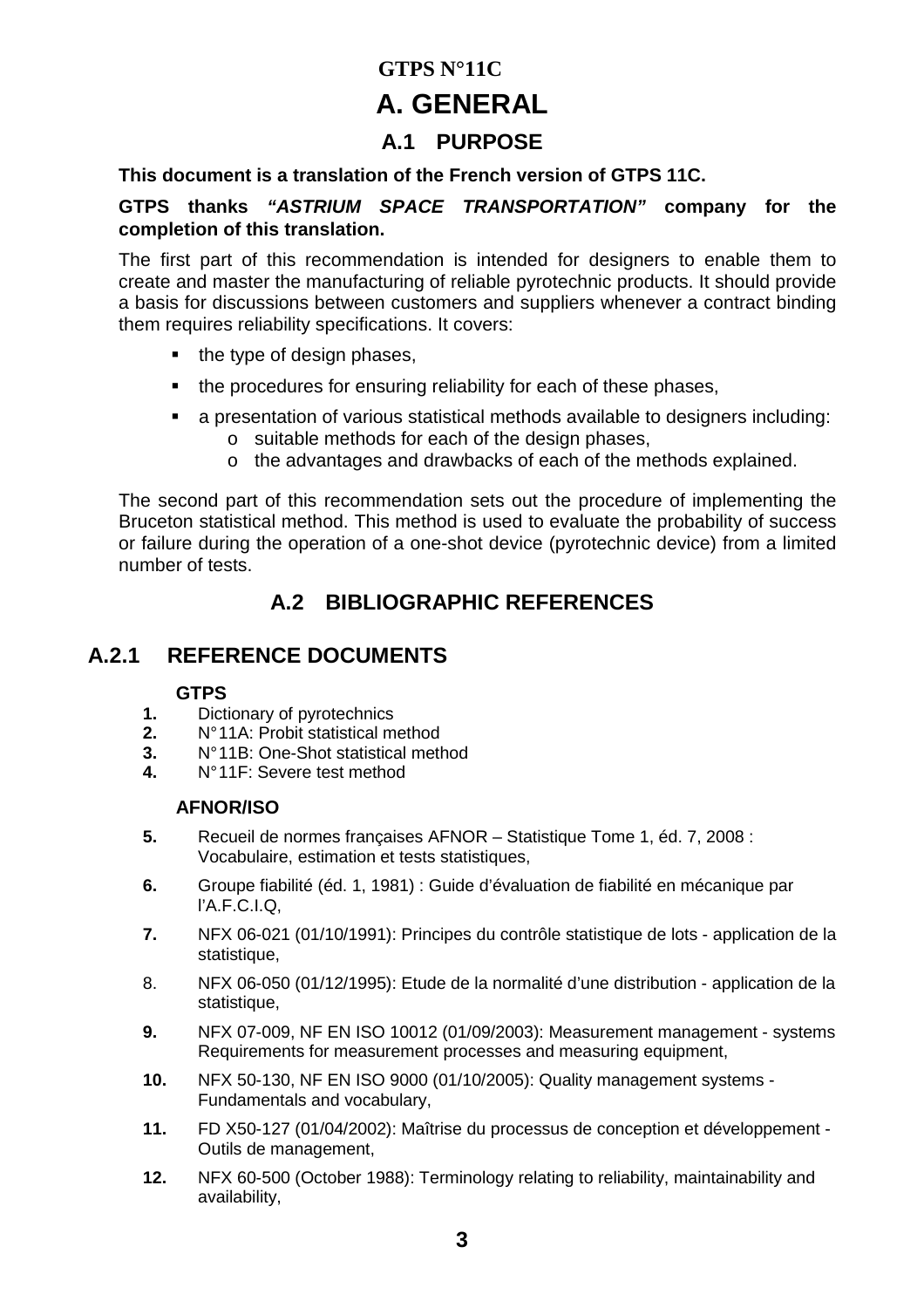### **A.2.2 OTHER DOCUMENTS**

- **13.** BNAe RE Aéro 703.05, Mars 2000 : Guide pour la maîtrise de la fiabilité,
- **14.** ARMP 1, 08/2008: NATO requirements for reliability and maintainability
- **15.** IEC 60812, CEI 60812 (2006-01-01): Analysis techniques for system reliability Procedure for failure mode and effects analysis (FMEA)
- **16.** IEC 61025, CEI 61025 (2006-12-01): Analyse par arbre de panne (AAP)

The bibliography used in whole or in part to prepare this recommendation is found in Appendix 6.

The Bruceton method advocated is limited to the "Saubade" method, detailed in documents Nº 32, 33, 34 and 35, the only method for which a mathematical justification exists today for small samples.

### **A.3 SPECIFIC TERMINOLOGY**

In order to avoid any misunderstanding in this recommendation, it was decided that the following concepts should be clearly defined:

- **Design:** based on expressed needs and existing knowledge, is a creative activity which leads to product definition compliant with these needs and industrially feasible,
- **Product:** a term covering any item resulting from a production operation or any service provided such as production of components (raw materials, semi-finished or finished products, ingredients, parts, components, hardware, systems, etc.),
- A **functional parameter** is a quantifiable physical magnitude, associated with the product, whose value affects the success-failure criteria during their implementation,
- The **success** or **failure criterion** is a way of characterising the response of the product to a stimulus,
- The **operating threshold** of a product is defined as being the value of the functional parameter for which the probability of success is equal to reliability **R**.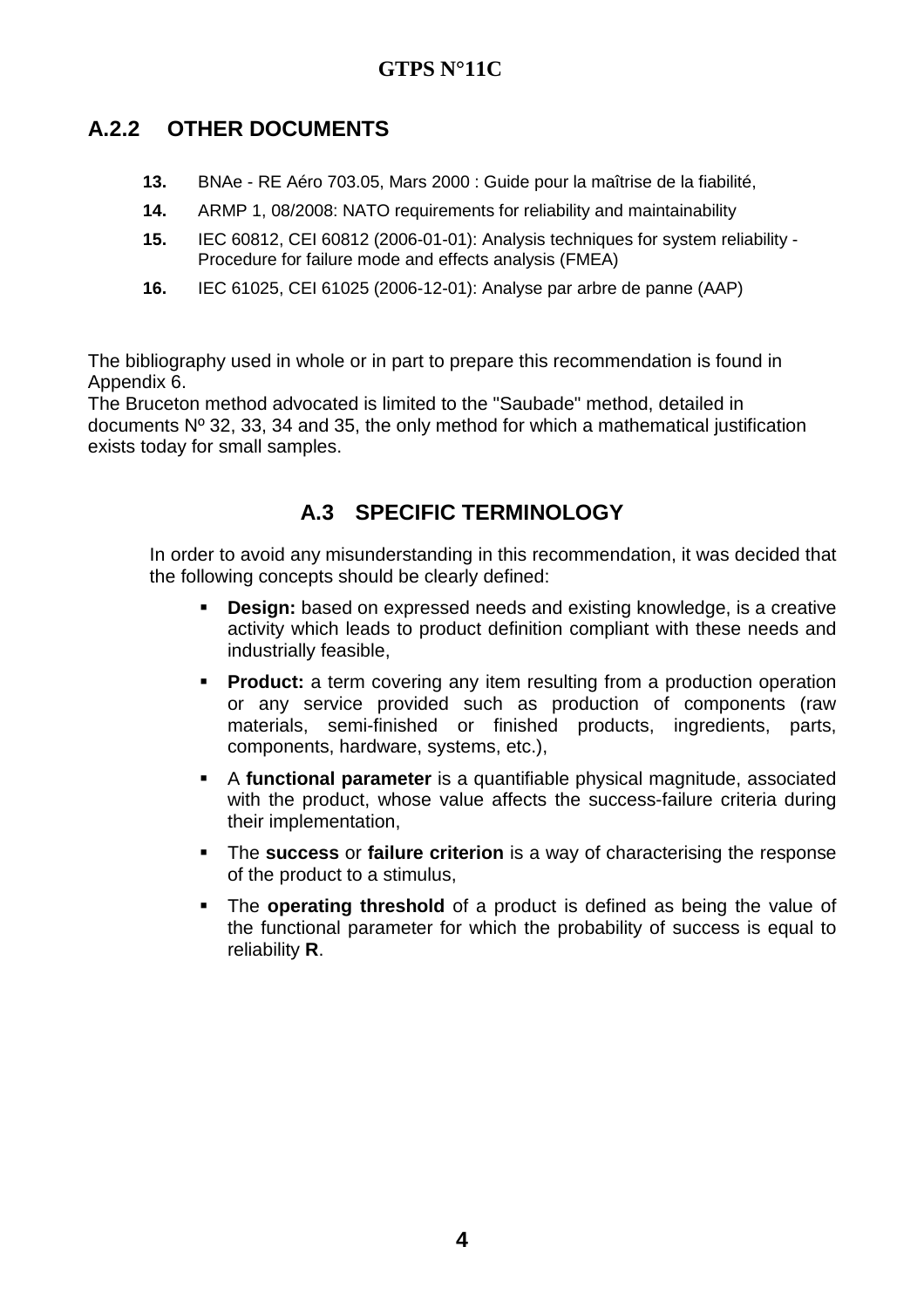### **B. PART ONE: RECOMMENDATION FOR DESIGNING AND MASTERING RELIABLE PYROTECHNIC DEVICES**

### **B.1 SCOPE**

This document is intended for all industrial designers who need to respond to a formal quantitative reliability requirement of a pyrotechnic device. It covers:

- **In conformity with [10], design activities, including feasibility, pre-project** and development phases, during which reliability must be taken into account to define a product which can be manufactured at optimised cost.
- Continuous design activities to improve the reliability of a given product.

It applies to products using pyrotechnic devices defined in the document cited at paragraph 1 at § A.2.1 (one-shot devices).

### **B.2 METHODOLOGY BY PHASE**

### **B.2.1 GENERAL RULES**

- **1.** Determine the objectives to be achieved in terms of performance, characteristics, costs and timeframe,
- **2.** Integrate and manage reliability during the project design phases,
- **3.** Have a systematic dialogue structure between the parties concerned,
- **4.** Ensure consistency of the objectives with:
	- Actions planned,
	- Results obtained,
- **5**. Ensure that the technical and human resources used correspond to the product being designed.

Associated with these rules are certain tasks such as management, calculation, analysis or testing. In particular, they are due to the necessary iteration between the dimensioning of the product and its reliability expressed in terms of margins and design factors.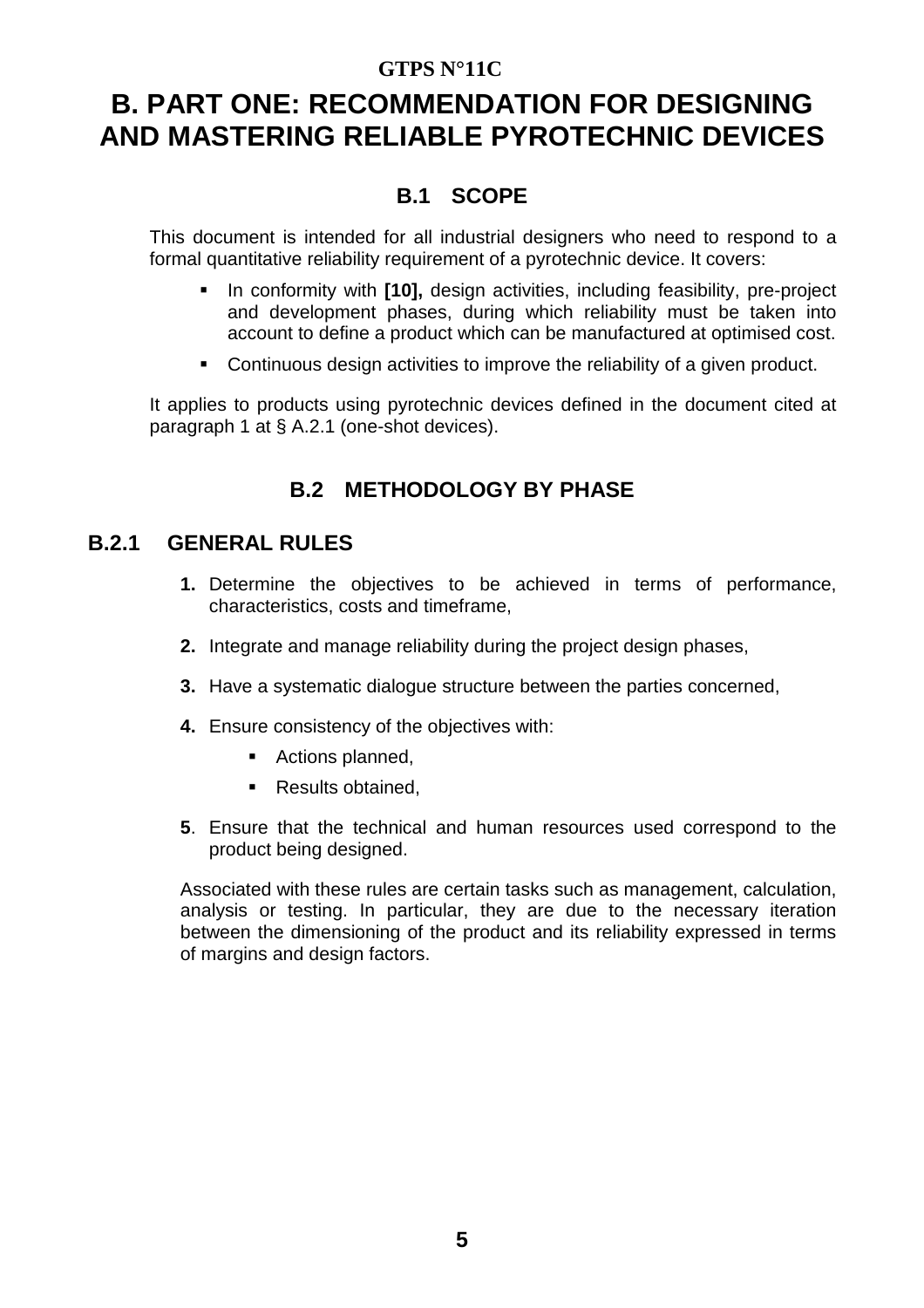### **B.2.2 FEASIBLITY**

#### **B.2.2.1 PURPOSE**

The purpose of this phase is to show if the stated requirements can be met, by detailing the possible concepts, technological routes and architectures. Such requirements are generally expressed in terms of the mission objectives, information concerning the operational environment (life cycle with associated environmental conditions) and reliability objectives.

It has to work towards establishing the reliability requirements to be included in the functional performance specifications, and possible reliability management requirements.

#### **B.2.2.2 TASKS**

For each proposed technological solution, the tasks to be accomplished are:

- **Preliminary risk/hazard analysis,**
- Risk assessment by:
	- o literature survey and/or experience acquired with similar products, especially regarding anomalies or incidents encountered; reliability database research,
	- o computed simulation to gain quantitative and qualitative understanding of the phenomena involved and to highlight certain critical design features,
	- o use of an experimental design to establish the predominant parameters, their sensitivity on performance and their interactions,
	- o implementation of one of the methods recommended in the table § B.4 to estimate the mean for certain specific parameters,
- **Appraisal of critical points highlighted for each solution, and comparison** of solutions with respect to the stated requirements.

By the end of this phase, qualitative assessment criteria should comprise the input data necessary to start the next phase. Accordingly, they should be set down in the functional performance specifications in the chapter on reliability requirements.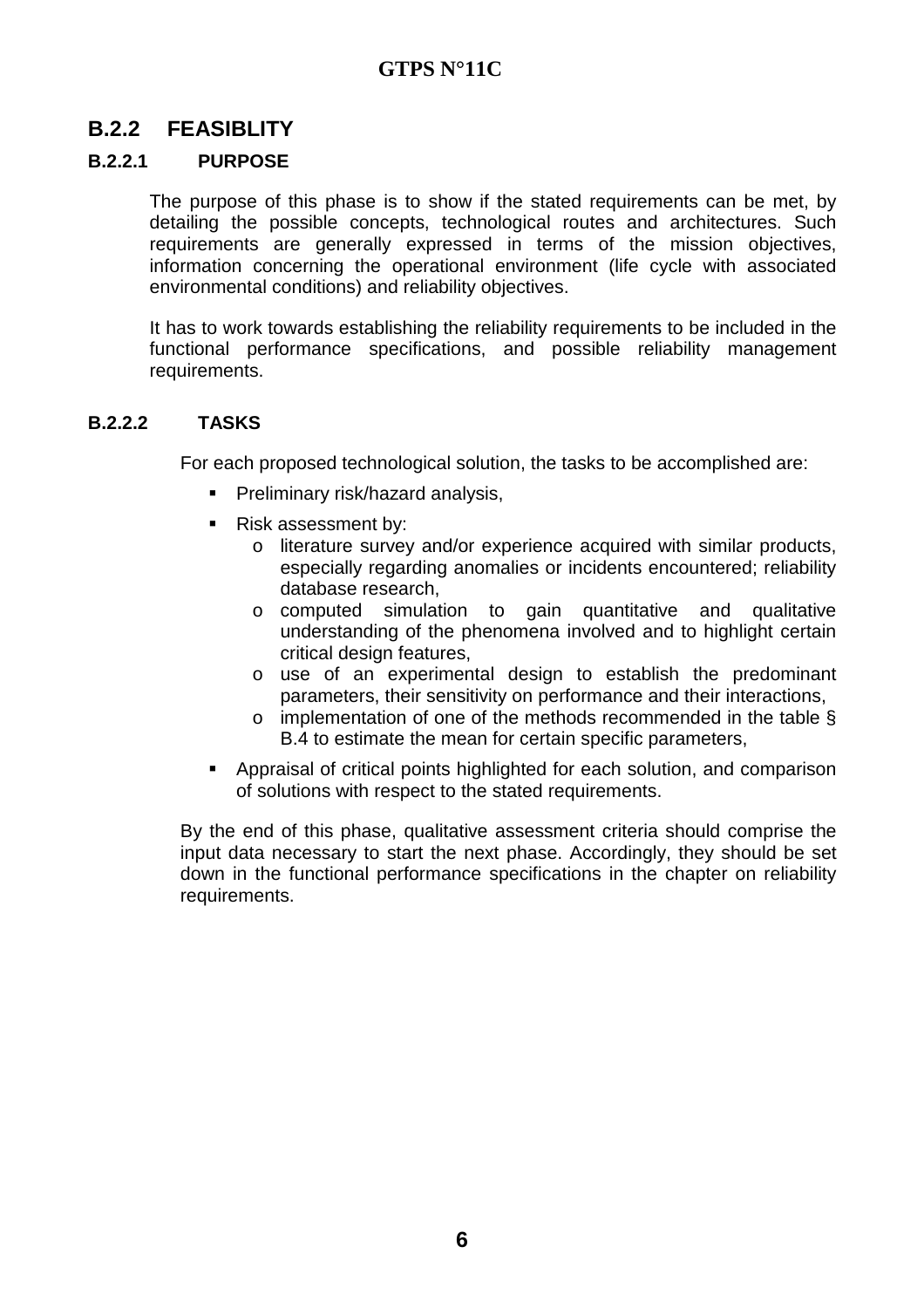### **B.2.3 PRE-PROJECT**

#### **B.2.3.1 PURPOSE**

The purpose of this phase is to investigate the possible approaches at the end of the feasibility study so as to suggest what can be developed.

It enables the preliminary product definition file to be prepared in accordance with the reliability requirements of the functional performance specifications established during the previous phase.

#### **B.2.3.2 TASKS**

For each solution considered feasible:

- **Modelling**: draw up a reliability block diagram in order to establish product architecture and identify the interfaces concerned by the reliability study. This approach is used to define the "product" tree diagram whose level of breakdown stops at the basic components with measurable characteristics.
- **Allocation**: distribute the overall reliability objective among items on the tree, allocating a predicted reliability objective to each of the itemised components and interfaces to indicate the probability of the function being fulfilled for each component, allowing for life cycle and/or its life time,
- **Analysis**: for each component listed, perform a Failure Mode, Effects, and Criticality Analysis (FMECA) to highlight the points considered critical based on:
	- o existing databases and/or feedback on similar components,
	- o possibly, and depending on the products developed, a specific experiment using the method(s) specified in the table § B.4 to first confirm the initial assessment of the average m (see § B.2.2.2), and secondly to provide an initial estimate of the standard deviation  $\sigma$  of the dispersion around the mean value.
- **Forecast:** using the reliability block diagram model, piece together partial assessments in accordance with the product tree to assess how the proposed solution matches the requirement.
- **Validation plan**: draw up a pre-project development reliability product plan to estimate what technical work is necessary to develop the product satisfactorily in terms of cost and timeframe.
- **Trade-off:** considering all the solutions, choose the one which best meets the stated requirement, and which will be developed in the subsequent phase, while justifying why the other solutions are rejected.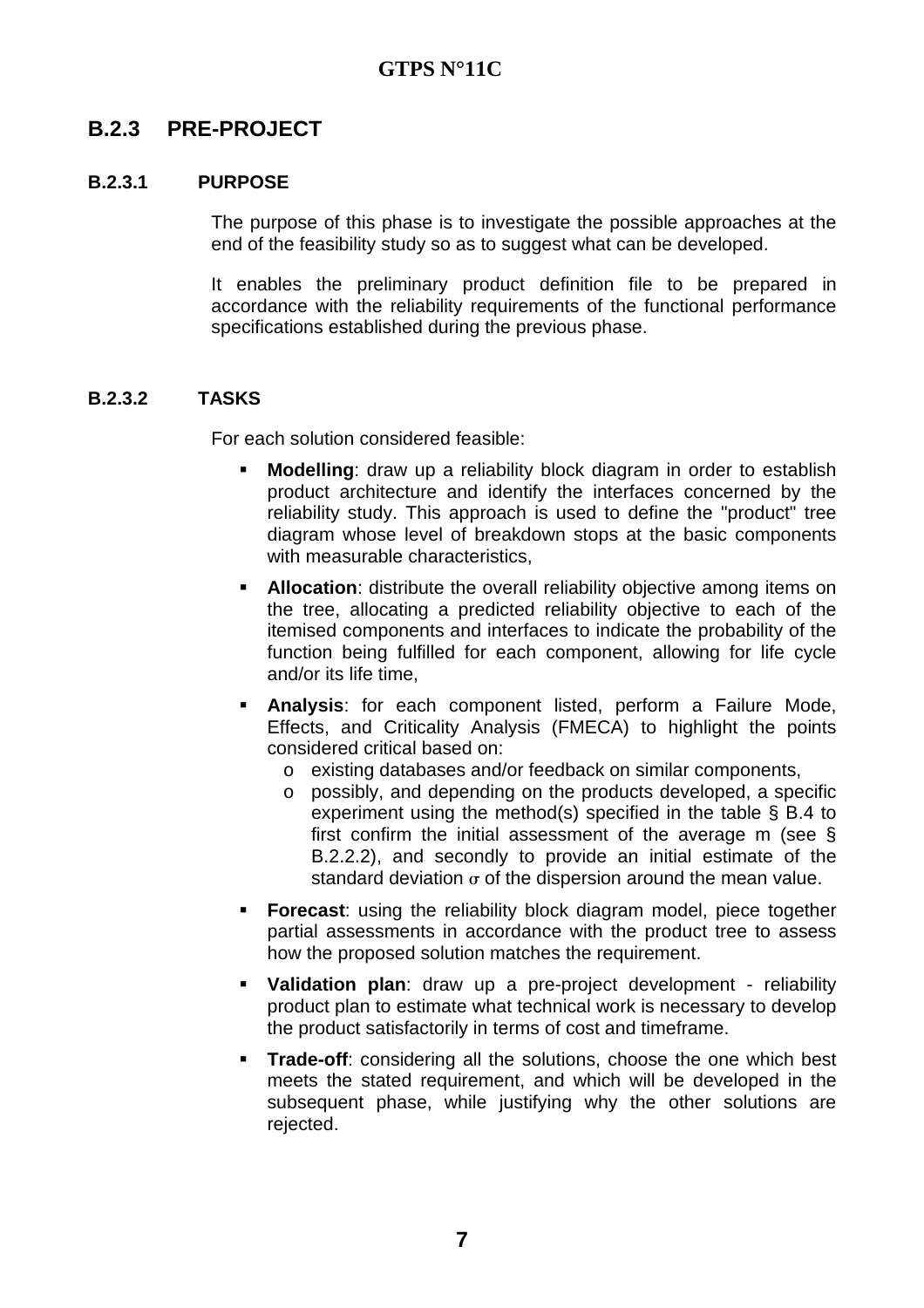### **B.2.4 DEVELOPMENT**

#### **B.2.4.1 PURPOSE**

The purpose of this phase is:

- to draw up the product definition file to meet the reliability requirements as expressed in the Technical Specifications ,
- to validate the design using the results of theoretical studies, tests, and exploitation of technical fact,
- to prepare production and operational phases, specifying which procedures will be necessary for ensuring reliability during these two phases.

#### **B.2.4.2 TASKS**

For the adopted solution:

- **Conduct a reliability predicted study in order to:** 
	- o rework and refine the previous reliability block diagram,
	- o optimise the environmental constraints applied to each component,
	- o possibly, update the reliability allocations and negotiate reliability requirement,
- **If Identify feared events by a fault tree analysis. Deductive analysis is a** statistical analysis which does not take the sequential aspect of events into account. Limits inherent in implementing fault tree analysis are:
	- o To correctly define the feared event (origin of the tree)
	- o To define elementary events,
	- o To ensure the independence of the elementary events listed,
- Carry out FMECA for each elementary event listed,
- Define all the solutions needed to meet the required levels of reliability, by means of:
	- o studies and tests up to the product qualifying phase (design reliability ), by implementing the methods recommended in the table § B.4,
	- o manufacturing and acceptance procedures (manufacturing reliability),
- A posteriori, check and assess the independence of the events,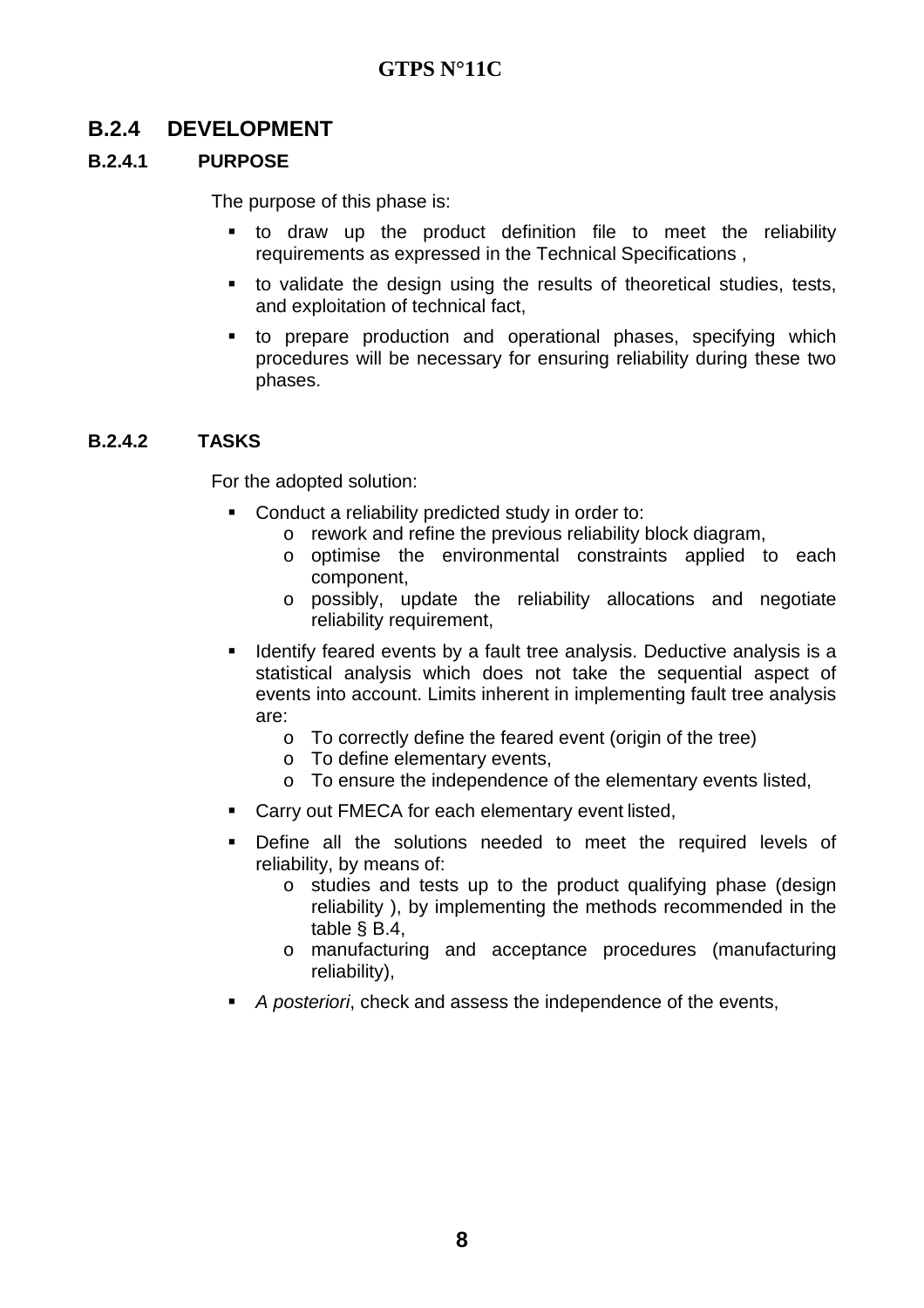- Undertake long-term actions to ensure reliability throughout the life time of the product. In particular, define the ageing programme to be conducted in order to :
	- o ensure that the assumed level of reliability has been attained,
	- o assess what advance warning is required to prevent or overcome a possible long-term failure,
	- o upgrade the databases, especially those used for reliability analysis during development.

The associated sampling policy should be consistent with the operational needs.

At the end of the development phase, the product design shall meet reliability objectives.

The development phase is finalised by the approval dossier, qualification and/or certification report (definition file and supporting evidence, industrial file).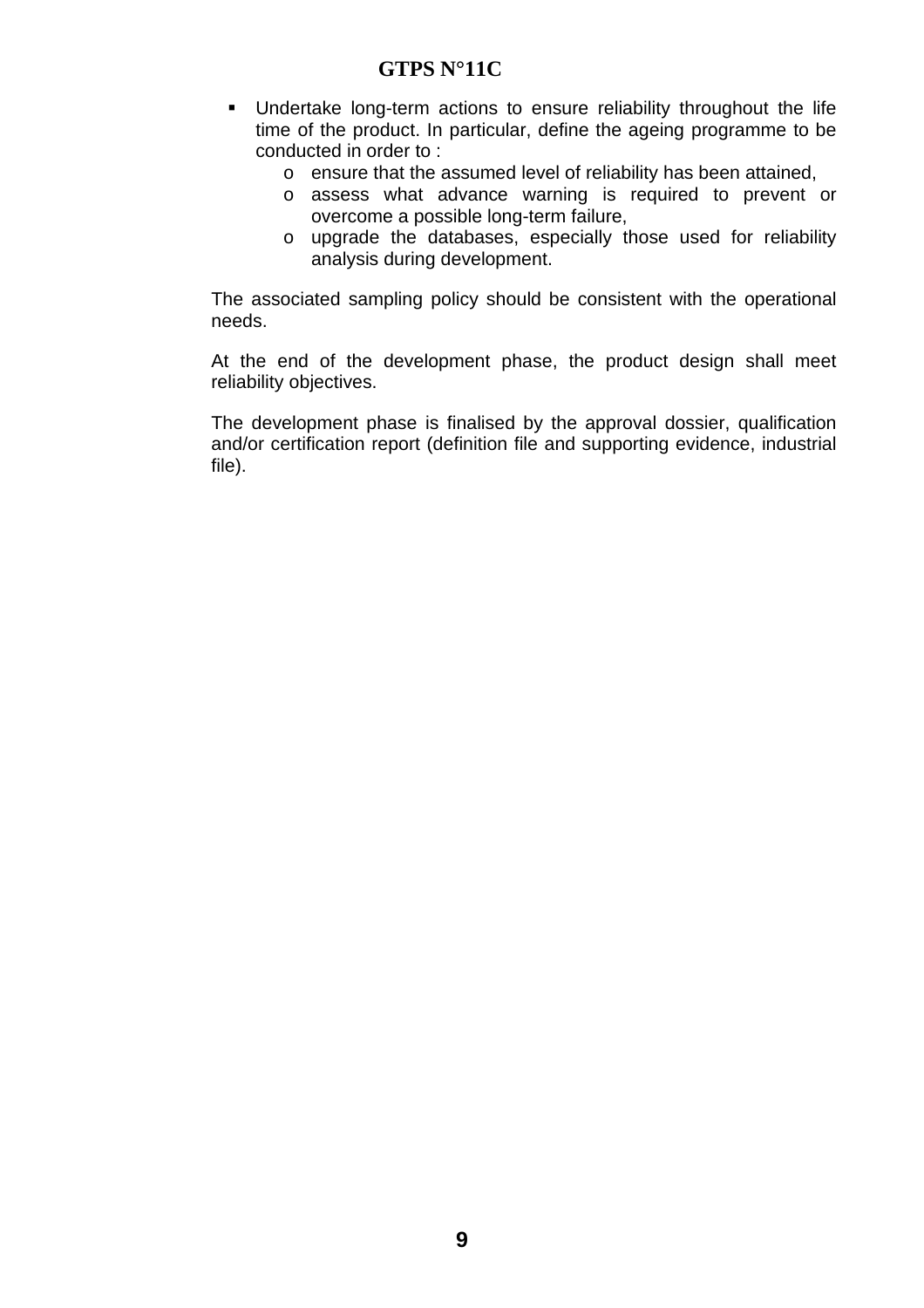### **B.3 PRESENTATION OF THE STATISTICAL METHODS USED**

### **B.3.1 PURPOSE OF METHODS**

The purpose of these methods is to:

- Characterize the distribution of product operation thresholds by sensitivity tests (either sequential or simultaneous).
- Check the appropriate probability distribution for these operating thresholds,
- Use this distribution to assess a probability of success or failure during operation of the product tested for a given confidence level.

### **B.3.2 CONDITIONS FOR IMPLEMENTING METHODS**

#### **B.3.2.1 DEFINITION OF TEST SAMPLES**

The definition of test samples has to take the three following points into account:

#### **1. Nominal definition of test specimen:**

- **The nominal definition of test specimen complies with a Definition** File and the sample is representative of a given population (see Appendix 1).
- The test specimen can be:
	- o A functional object (e.g., an initiator, the couple formed by a shear and the rod to be cut, etc.),
	- o A defined quantity of a product.

#### **2. Definition of the population:**

- The test specimen belongs to a clearly identified population.
- It is recommended that a homogeneous batch, manufactured at the same time and place, using the same raw materials, methods and personnel, be used, and in any event, in accordance with the methods and equipment defined (see Appendix 1).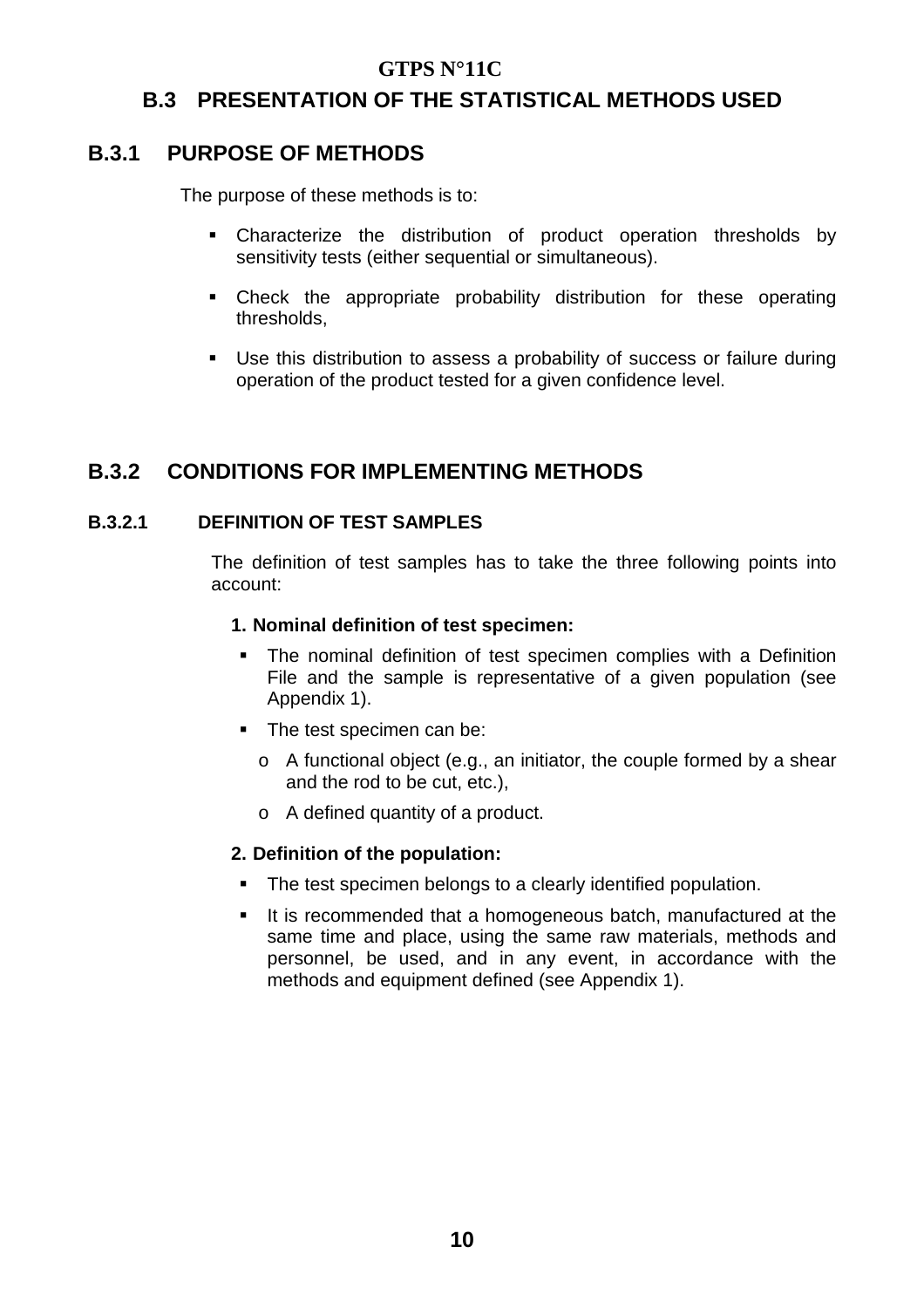#### **3. Definition of the test sample:**

It is chosen from the population following a sampling plan defined by:

- The type of test,
- The particular sampling scheme required to ensure the validity of the test results,
- The size of sample to be tested. It depends on the method used, as explained in the table § B.4. However it is recommended that a reserve for additional specimens is established for contingencies.
- The relationship between the tests results and the test acceptance criteria.

#### **B.3.2.2 TEST REPRODUCTIBILITY**

Test reproducibility has to take the following four points into account:

#### **1. Identification of test support equipment:**

- Consumable test support equipment compliant with a Definition File,
- Reusable test support equipment for which compliance with a Definition File and stability of functional characteristics will be checked.

#### **2. Identification of test facilities:**

- **Environmental conditions [9],**
- Power sources.
- Calibrated measuring equipment.

#### **3. Control of stresses applied to the specimens:**

• The uncertainty of stresses applied has to be less than the assumed standard deviation for the population.

#### **4. Control of test conditions:**

- Stable environmental and test conditions during a test sequence,
- Representative conditions and / or test specimens from the actual configuration (confinement, critical diameter, heat exchange ...),
- **Test facilities,**
- **Procedures.**
- **Personnel.**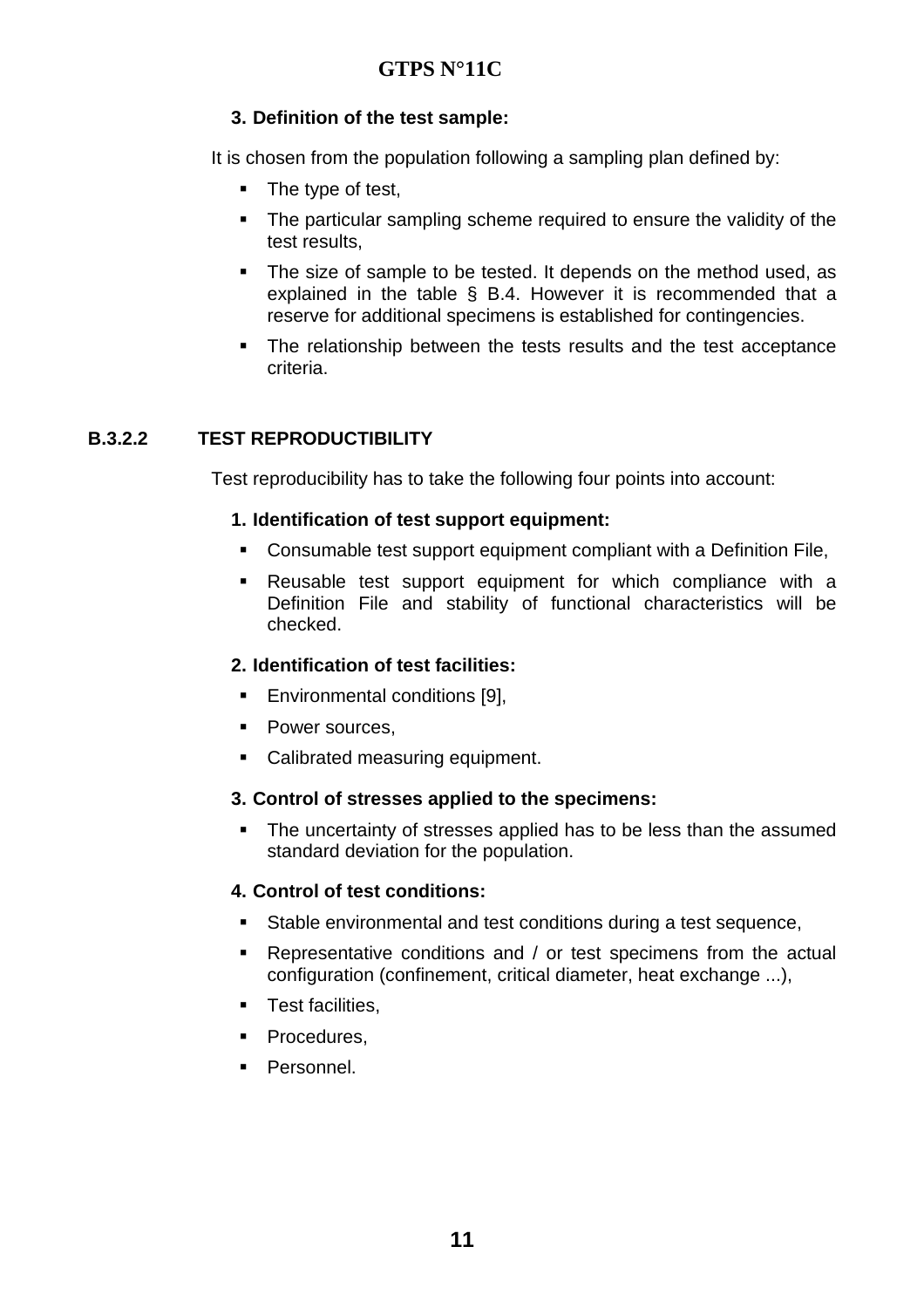#### **B.3.2.3 PREREQUISITES**

#### **1. Choice of the functional parameter:**

It must meet the following criteria:

- To be adjustable,
- To behave in a known and continuous manner in the field to be investigated.

#### **2. Choice of the success/failure criterion:**

- If must be clearly defined, after analysis of all possible responses of the product studied.
- It is necessary to understand how the probability of success or failure varies according to the variation rate of the chosen functional parameter.

#### **3. Assumptions:**

It is assumed that:

- The resolution of the functional parameter for the test should be approximately 1/10 of the initial evaluation of the estimated standard deviation.
- The functional threshold of the selected functional parameter is a random variable.
- The density probability of this random variable follows a normal **(1)** or a log normal **(2)** law. It should take into account experience feedback.
- **(1)** NOTE: Concerning the assumption of normality, it shall be ensured that the selected functional parameter is leaded by **only one physical phenomenon** in the field trials. Indeed, some cases may be governed by several physical phenomena that lead to multimodal statistical laws, like the initiation gap between an explosive relay and a detonator:



**(2)** NOTE: If a log-normal probability density function is used, a change of variable will be done in order to reduce the studied case to a normal statistical law.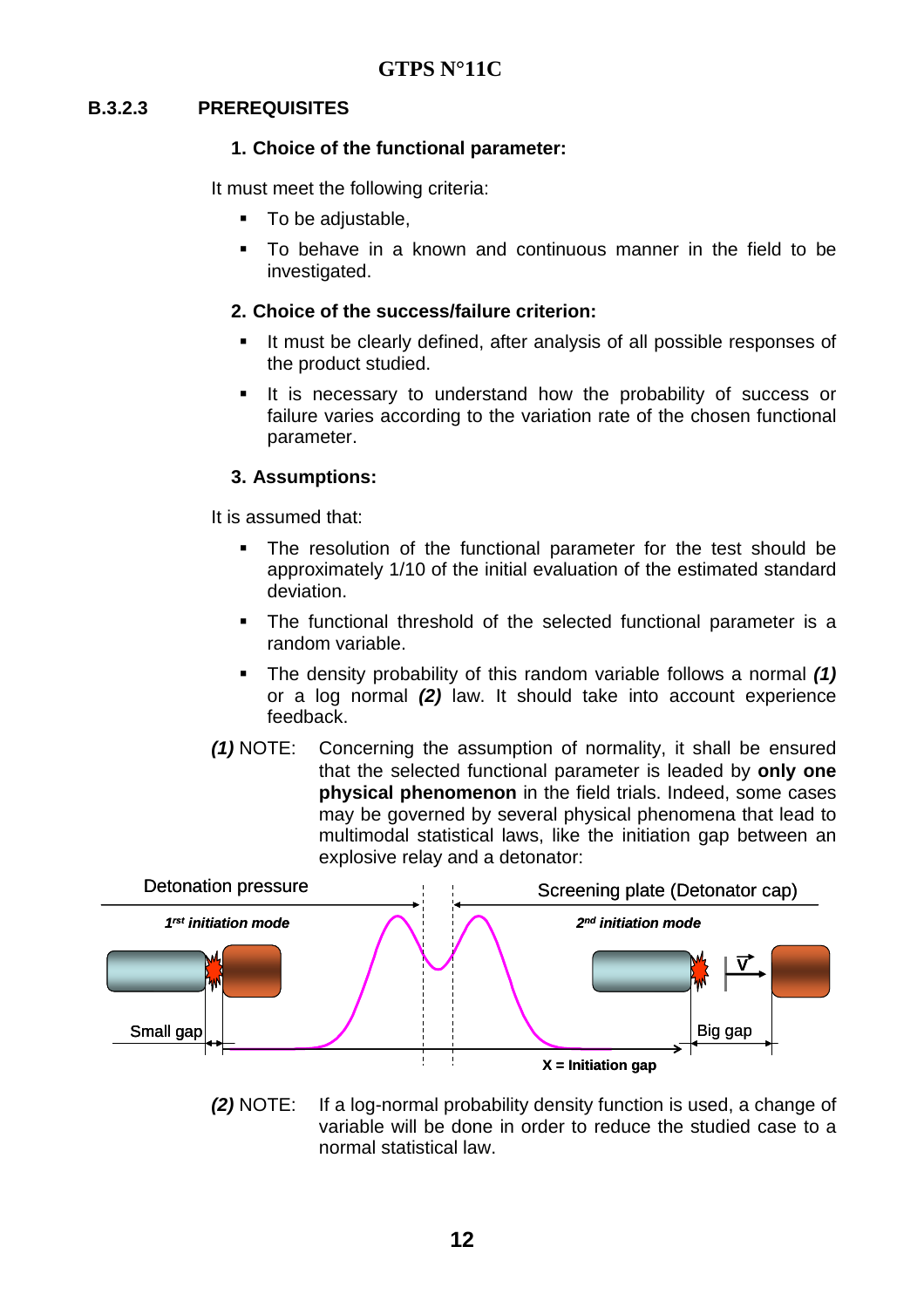### **B.4 COMPARISON OF METHODS FOR ASSESSING PYROTECHNIC DEVICES RELIABILITY**

Table 1 below lists the advantages and drawbacks of each of the statistical methods.

| <b>Method</b>                                                        | No. of<br>tests       | <b>Advantages</b>                                                                                                                                                                                                                                                                                                                                                                                                                                                            | <b>Drawbacks</b>                                                                                                                                                                                                                                                                                                         |
|----------------------------------------------------------------------|-----------------------|------------------------------------------------------------------------------------------------------------------------------------------------------------------------------------------------------------------------------------------------------------------------------------------------------------------------------------------------------------------------------------------------------------------------------------------------------------------------------|--------------------------------------------------------------------------------------------------------------------------------------------------------------------------------------------------------------------------------------------------------------------------------------------------------------------------|
| <b>Probit</b><br>GTPS 11A<br>(see para. 2<br>of $§$ A.2.1)           | $\geq 72$             | Non sequential test<br>Possible to adjust levels during<br>tests<br>Best estimator of standard deviation                                                                                                                                                                                                                                                                                                                                                                     | Define at least 5 levels<br>Significant risk that the method will fail<br>(estimated at 16%), even under ideal<br>test conditions.                                                                                                                                                                                       |
| One-shot<br>GTPS 11B<br>(see para. 3<br>of $§$ A.2.1)                | $\geq 30$             | All test results can be used<br>Choice of initial test value does not<br>alter results accuracy<br>Convergence toward the mean is<br>assured and very fast for a small<br>sample tested:<br>• possibly poorly known,<br>• whose probability distribution<br>law is unimodal                                                                                                                                                                                                  | Sequential test involving management<br>with<br>constraints<br>levels<br>οf<br>test<br>unknown in advance                                                                                                                                                                                                                |
| <b>Bruceton</b><br>GTPS 11C<br>(See Part<br>Two of this<br>document) | $\geq 30$             | Provides statistical estimators for<br>mean and standard deviation, with<br>good precision for the mean                                                                                                                                                                                                                                                                                                                                                                      | Sequential test involving management<br>of test constraints, but with a fixed<br>pitch<br>Results depend on the pitch value                                                                                                                                                                                              |
| <b>Severe tests</b><br>GTPS 11F<br>(see para. 4<br>of $§$ A.2.11)    | $\geq 1$<br>$\leq 10$ | suitable<br>confirm<br>Method<br>to<br>functional margins with respect to<br>its nominal operating point, with<br>less than 10 trials.<br>Analytical approach taking<br>into<br>account the contents of the FMECA<br>as a complementary tool.<br>Enables one failure in implementing<br>the severe test plan, through:<br>• either a degraded reliability<br>assessment (compared to the<br>initial value intended)<br>• or an increase in the number<br>of specimens tested | Requires<br>knowledge<br>0f<br>the<br>coefficients<br>of<br>variation<br>of<br>predominant parameters<br>depend<br>closely<br><b>Results</b><br>the<br>on<br>coefficients of variation associated<br>with widely scattered parameters.<br>Does not provide the distribution of<br>the functional parameter being tested. |

**Table 1**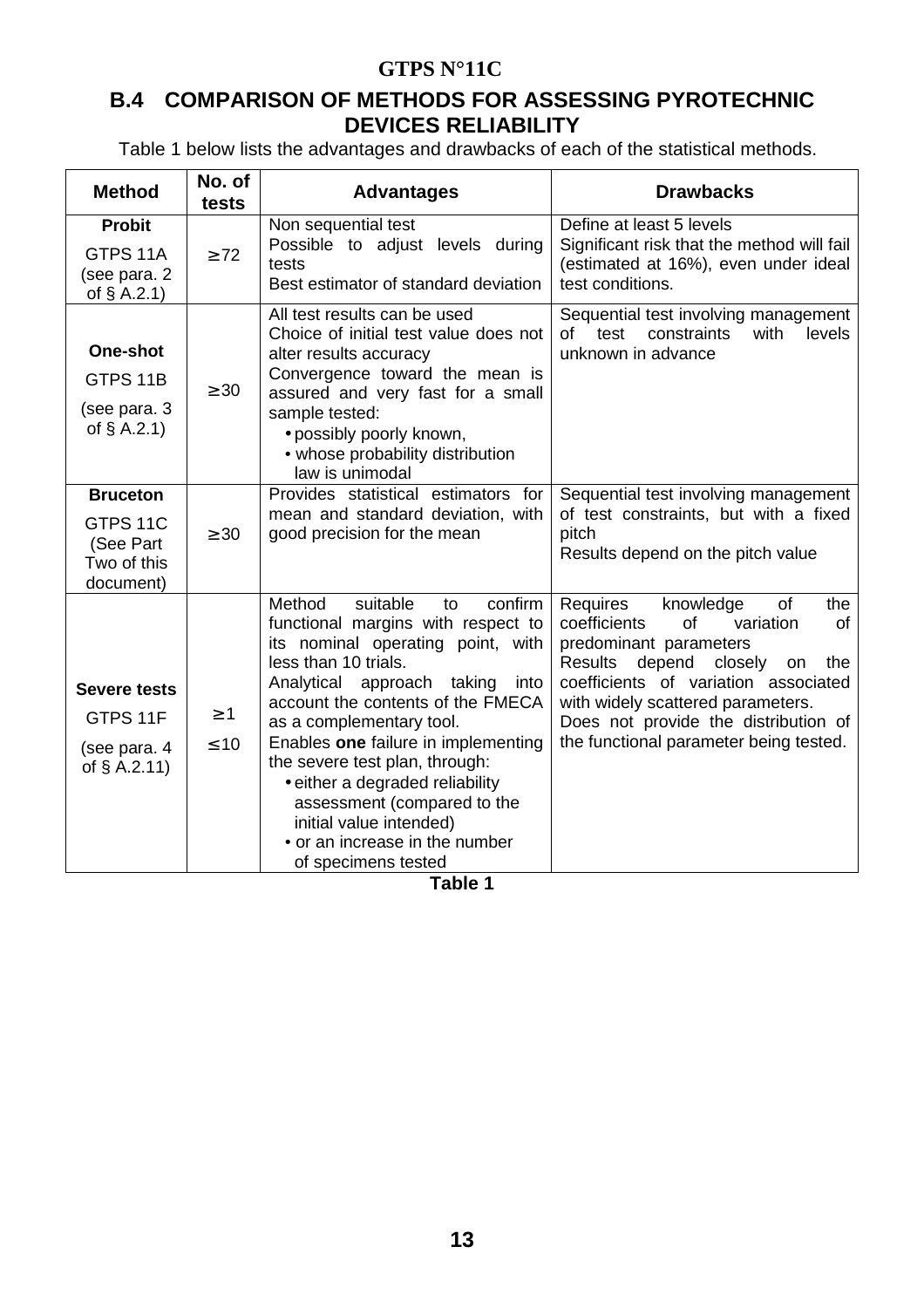### **C. PART TWO: USING THE BRUCETON METHOD**

### **C.1 NOTATION CONVENTIONS**

| . d<br>. F<br>. $\mathsf{F}^{\text{-}1}$<br>. H<br>. i<br>. k<br>. Log $_{10}$<br>. m<br>. $n_i$<br>. N | $=$<br>$=$<br>$=$<br>$=$<br>$=$<br>$=$<br>$=$<br>$=$<br>$=$<br>$=$ | Pitch between two test levels (of rank i and i+1)<br>Standard normal distribution<br>Inverse function of standard normal distribution<br>Functional parameter, dimensioned variable (lognormal distribution)<br>Test level index; i is a positive integer or zero $(0 \le i \le k)$<br>Number of test levels used<br>Decimal logarithm<br>Mean of the probability distribution of a population<br>Number of tests on test level i<br>Number of tests |
|---------------------------------------------------------------------------------------------------------|--------------------------------------------------------------------|------------------------------------------------------------------------------------------------------------------------------------------------------------------------------------------------------------------------------------------------------------------------------------------------------------------------------------------------------------------------------------------------------------------------------------------------------|
| . $N_S$                                                                                                 | $=$                                                                | Number of tests in the closed sequence                                                                                                                                                                                                                                                                                                                                                                                                               |
| . R                                                                                                     | $=$                                                                | Reliability to be assessed                                                                                                                                                                                                                                                                                                                                                                                                                           |
| . S                                                                                                     | $=$                                                                | Estimator of the standard deviation of the probability distribution of a                                                                                                                                                                                                                                                                                                                                                                             |
| . X                                                                                                     | $=$                                                                | population<br>Functional parameter, dimensioned variable                                                                                                                                                                                                                                                                                                                                                                                             |
| . $\overline{X}$                                                                                        | $=$                                                                | Estimator of the mean of the probability distribution of a population                                                                                                                                                                                                                                                                                                                                                                                |
| $X_F$                                                                                                   | $=$                                                                | Functioning threshold of reliability level R                                                                                                                                                                                                                                                                                                                                                                                                         |
| . X <sub>i</sub>                                                                                        | $=$                                                                | Test level of rank i (operating level of tests of this parameter)                                                                                                                                                                                                                                                                                                                                                                                    |
| $\mathbf{X}_{\mathsf{M}}$                                                                               | $=$                                                                | Maximum test level of closed sequence                                                                                                                                                                                                                                                                                                                                                                                                                |
| $\mathbf{X}_{\mathsf{m}}$                                                                               | $=$                                                                | Minimum test level of closed sequence                                                                                                                                                                                                                                                                                                                                                                                                                |
| . $X_{NF}$                                                                                              | $=$                                                                | Non-functioning threshold of reliability level R                                                                                                                                                                                                                                                                                                                                                                                                     |
| . $X_{nom}$                                                                                             | $=$                                                                | Nominal level of functional parameter                                                                                                                                                                                                                                                                                                                                                                                                                |
| . $X_{ref}$                                                                                             | $=$                                                                | Reference level corresponding to the required reliability                                                                                                                                                                                                                                                                                                                                                                                            |
| . ε                                                                                                     | $=$                                                                | Variation rate factor of the functional parameter and the probability of                                                                                                                                                                                                                                                                                                                                                                             |
|                                                                                                         |                                                                    | success ( $\epsilon$ = +1 or -1)                                                                                                                                                                                                                                                                                                                                                                                                                     |
| $\cdot$ $\mathsf{v}$                                                                                    | $=$                                                                | Number of degrees of freedom                                                                                                                                                                                                                                                                                                                                                                                                                         |
| . σ                                                                                                     | $=$                                                                | Standard deviation of the probability distribution of a population                                                                                                                                                                                                                                                                                                                                                                                   |
| $\cdot \chi^2_{(\nu,\alpha)}$                                                                           | $=$                                                                | Chi-square distribution - Chi-square test                                                                                                                                                                                                                                                                                                                                                                                                            |
| . 1 - α                                                                                                 | $=$                                                                | Confidence level required for evaluating reliability                                                                                                                                                                                                                                                                                                                                                                                                 |
|                                                                                                         |                                                                    |                                                                                                                                                                                                                                                                                                                                                                                                                                                      |

**NOTE:** Failures are represented by **O** and successes by **X** in this document**.**

### **C.2 GENERAL PRINCIPLE OF THE METHOD**

For a given batch of products, and in relation with the functional parameter studied, this method can be used to evaluate the estimators of the mean and standard deviation of the probability distribution of functional thresholds, for a given confidence level.

It uses a sequence of tests where the stress level applied at each step is a function of the results obtained in the previous step (sequential approach).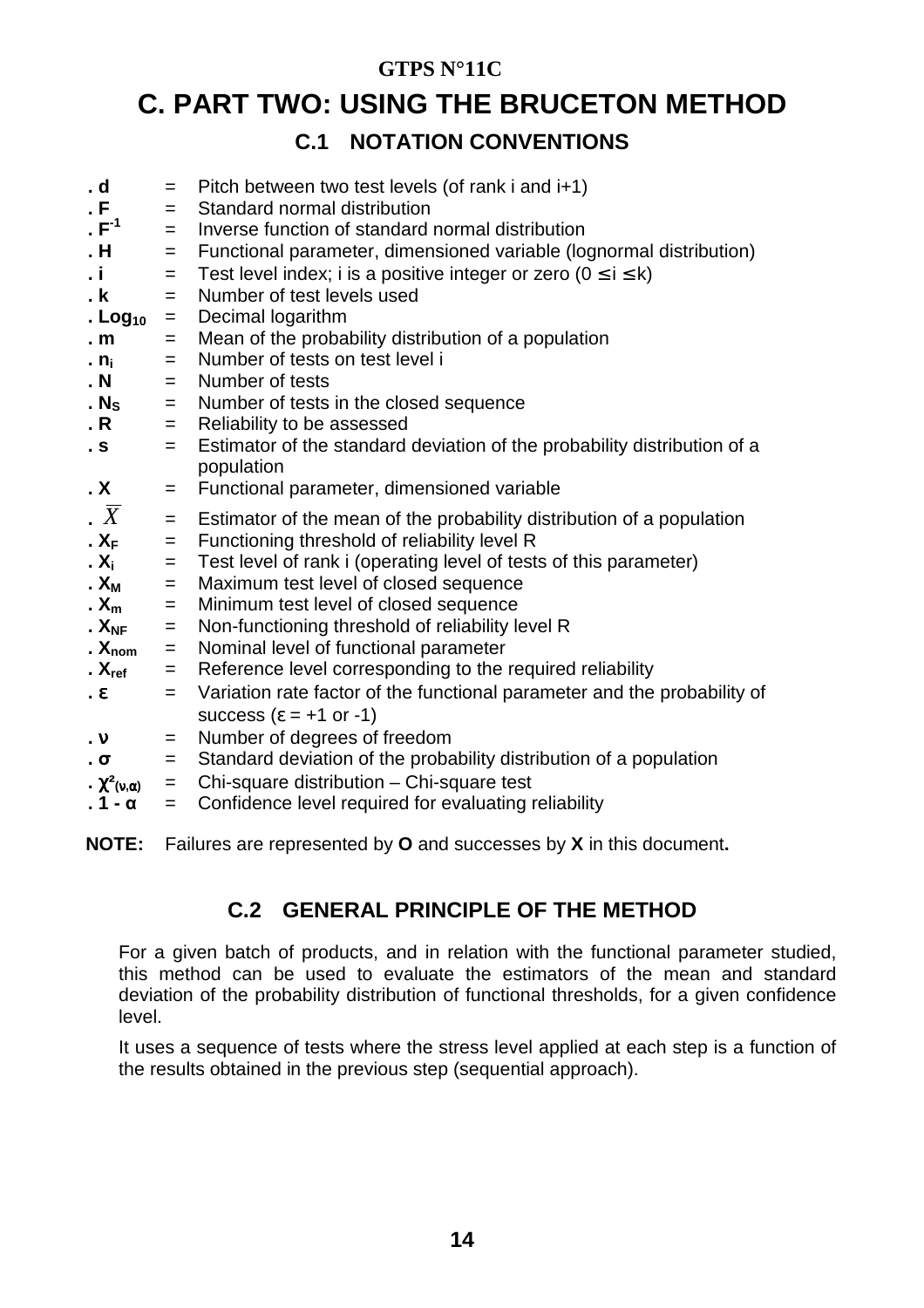#### **C.2.1 SPECIAL CONDITIONS: SELECTING TEST PARAMETERS**

It is necessary:

- a) To know the type of distribution of the functional thresholds  $X_F$  or  $X_{NF}$ (function of the functional parameter X), the method is only applicable in the case of a normal distribution (\*).
- b) To have an initial evaluation of estimators  $\bar{x}$  and s of the probability of the functional parameter studied, using numerical simulations, databases or a dichotomous approach for the "One-Shot" method (mentioned in paragraph 3 of §A.2.1), that give an initial evaluation of these estimators.
- c) To choose a starting level  $X_0$  close to  $\bar{x}$  in order not to waste too many tests converging on usable tests (closed sequence: refer to C.2.2).
- d) To choose pitch d (constant differential between two test levels) whose value should be close to standard deviation σ**.**
- e) To check, that the two following conditions on the pitch are satisfied:  $0.5 < d/s < 2$ , with the value of the first estimate of the standard deviation.
- **(\*) NOTE:** If the selected functional parameter H follows a log-normal law, a change is made to variable  $X = Log_{10}(H)$ , and the test is performed on the transformed variable X.

### **C.2.2 PERFORMING THE TEST SEQUENCE**

All of the test levels are separated in pairs by a constant difference (pitch d).

The first test starts at level  $X_0$ , (see § C2.1).

Then, the successive test levels are determined as follows:

- $\triangleright$  If there is a failure at rank i (test level  $X_i$ ), the following test i+1 is done at level  $X_{i+1} = X_i + \varepsilon d$ .
- If there is a success at rank i (level  $X_i$ ), the following test i+1 is done at level  $X_{i+1} = X_i$ -εd.

With  $\epsilon$  = +1, if the probability of success varies in the same direction as the functional parameter and  $\varepsilon = -1$  otherwise (See chart on the next page)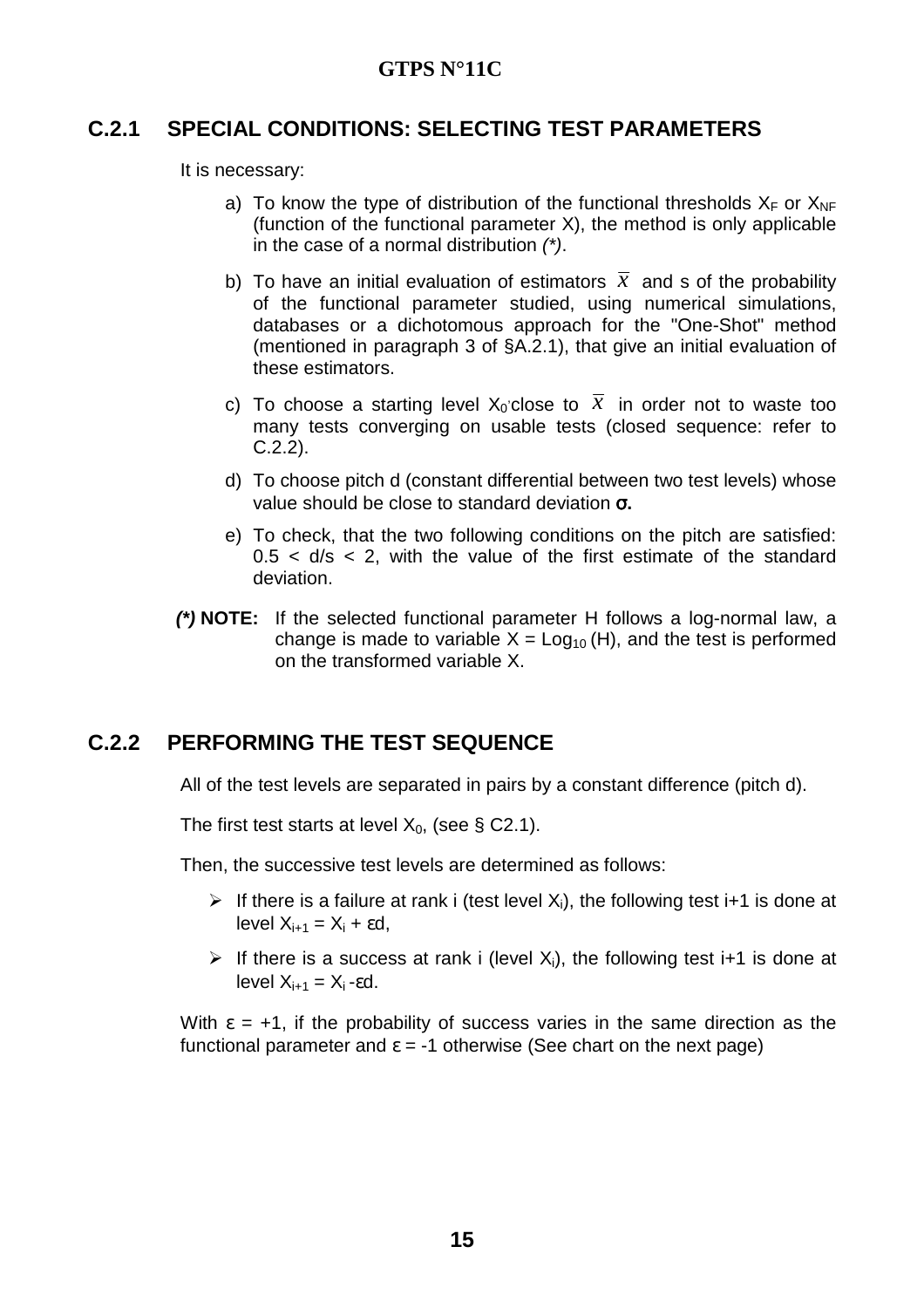**Variation rate of the probability of success and the functional parameter:** 



Conventionally, the sequence of tests to be used so-called "closed sequence":

- > Starts at the first changeover success / failure.
- Stops when:
	- o The sequence is closed: the test following the last test of the closed sequence could be the same as the first one of the sequence (same level; usually this final test that does not belong to the closed sequence is not performed).

**And** 

o Enough usable tests have been obtained in a closed sequence (at least 30 tests).



#### **Graphic representation of a closed sequence:**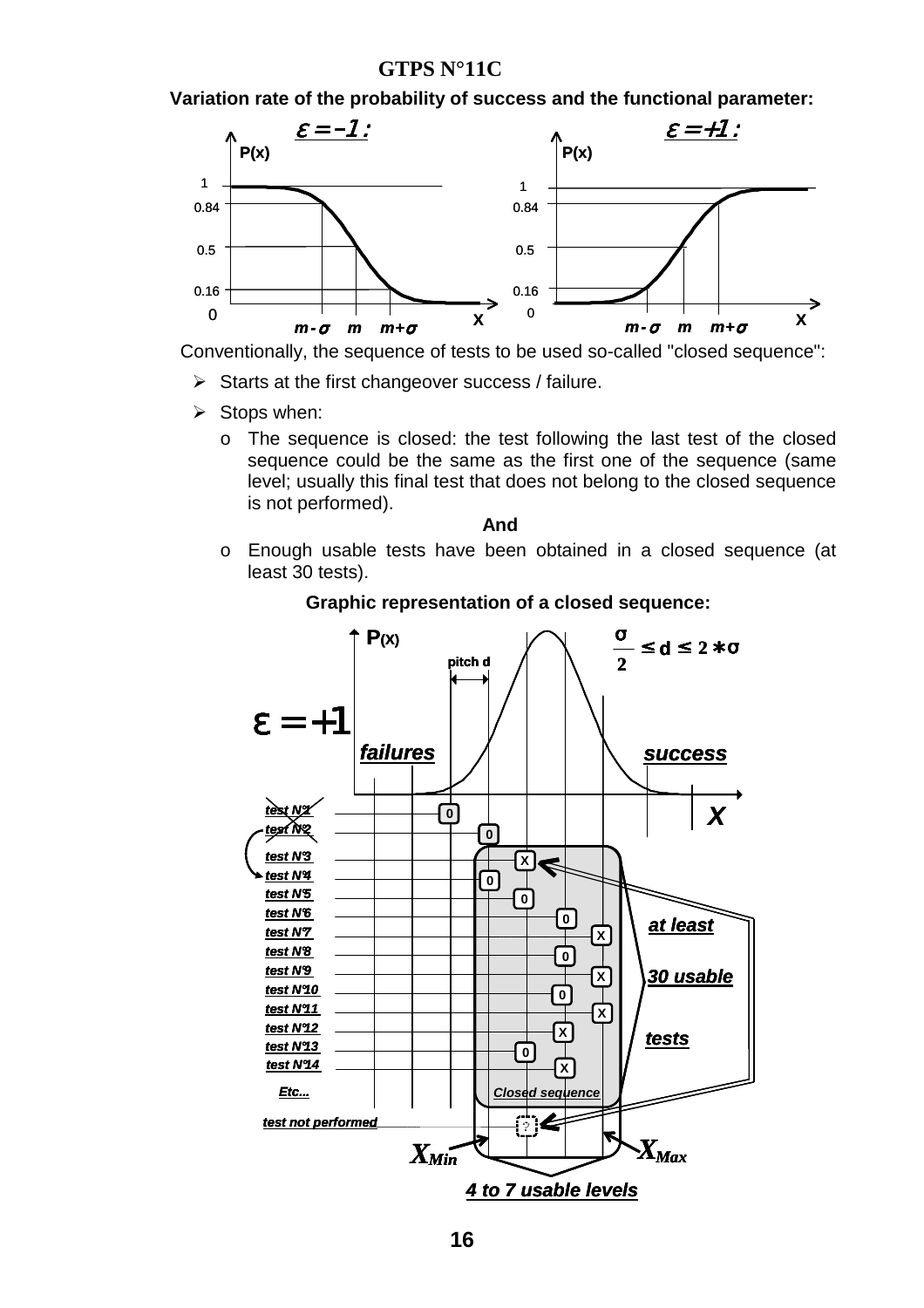The results of step by step tests will be used to:

- > Check that the test does not diverge: otherwise, testing must be stopped and the initial assumptions made in § C2.1 must be challenged (see example of a divergent BRUCETON below),
- > Optimise the number of tests to obtain the closed sequence as long as possible,
- > Correct the value of pitch **d** when usable results levels in the closed sequence are not between 4 and 6 (refer to recommendation 1 of C3):
	- o If there are less than 4 levels, the pitch is divided by two and the test sequence is continued by reusing tests already done to complete the new closed sequence (functional parameter less scattered than anticipated),
	- o If there are more than 6 levels, the pitch is multiplied by two and the test sequence is continued by reusing tests already done to complete the new closed sequence (functional parameter more scattered than anticipated).

|      | Preliminary tests (d=2mm) |             |    |                          |                 |  |           |      |   |          |    |   |    |   |    |   |      |   |   |   | Tests of the closed sequence (after correction of the pitch : d=1mm) |    |   |    |   |   |   |   |   |   |  |  |                                                                      |  |
|------|---------------------------|-------------|----|--------------------------|-----------------|--|-----------|------|---|----------|----|---|----|---|----|---|------|---|---|---|----------------------------------------------------------------------|----|---|----|---|---|---|---|---|---|--|--|----------------------------------------------------------------------|--|
| ΔI   |                           | $2^{\circ}$ | 3' |                          | $4$   5   6   7 |  | 8' 9' 10' | Δi   |   |          |    |   |    | 6 |    |   |      |   |   |   |                                                                      |    |   |    |   |   |   |   |   |   |  |  | 7 8 9 10 11 12 13 14 15 16 17 18 19 20 21 22 23 24 25 26 27 28 29 30 |  |
| (mm) |                           |             |    |                          |                 |  |           | (mm) |   |          | 3' |   | 6' |   | 8' |   | 10'. |   |   |   |                                                                      | 5' |   | 9' |   |   |   |   |   |   |  |  |                                                                      |  |
| 16   |                           |             |    |                          |                 |  |           | 16   |   |          |    |   |    |   |    |   |      |   |   |   |                                                                      |    |   |    |   |   |   |   |   |   |  |  |                                                                      |  |
|      |                           |             |    |                          |                 |  |           | 15   |   |          |    |   |    |   |    |   |      |   |   |   |                                                                      |    |   |    |   |   |   |   |   |   |  |  |                                                                      |  |
| 14   |                           |             |    |                          |                 |  |           | 14   |   |          |    |   |    |   |    |   |      |   |   |   |                                                                      |    |   |    |   |   |   |   |   |   |  |  |                                                                      |  |
|      |                           |             |    |                          |                 |  |           | 13   |   |          |    |   |    |   |    |   |      |   |   |   |                                                                      |    |   |    |   |   |   |   |   |   |  |  |                                                                      |  |
| 12   |                           |             |    | $\overline{\phantom{a}}$ |                 |  |           | 12   |   |          | x  |   |    |   |    |   |      |   |   |   |                                                                      | x  |   | x  |   |   |   |   |   |   |  |  |                                                                      |  |
|      |                           |             |    |                          |                 |  |           | 11   |   | $\bf{0}$ |    | x |    |   |    | x |      | x |   |   |                                                                      |    | 0 |    | x | x |   |   |   | x |  |  |                                                                      |  |
| 10   |                           |             |    |                          |                 |  |           | 10   | 0 |          |    |   | v  |   |    |   | 0    |   | x |   |                                                                      |    |   |    |   |   | v |   | 0 |   |  |  | 0                                                                    |  |
|      |                           |             |    |                          |                 |  |           | 9    |   |          |    |   |    |   |    |   |      |   |   | 0 |                                                                      |    |   |    |   |   |   | 0 |   |   |  |  |                                                                      |  |
| 8    |                           |             |    |                          |                 |  |           | 8    |   |          |    |   |    |   |    |   |      |   |   |   |                                                                      |    |   |    |   |   |   |   |   |   |  |  |                                                                      |  |

#### **Example of BRUCETON Test with pitch correction (Pitch too large):**

**Example of a non-usable BRUCETON test (divergent test):** 

| Xi<br>(mm) | 1                | $\mathbf{2}$ | $\mathbf{3}$       | 4                | 5 | 6 | 7 | 8 | 9                |   |                  |   |                    |          |                  |   |                  | 10 11 12 13 14 15 16 17 18 19 20 21 22 23 24 25 |   |                  |                  |   |          |                  |          |
|------------|------------------|--------------|--------------------|------------------|---|---|---|---|------------------|---|------------------|---|--------------------|----------|------------------|---|------------------|-------------------------------------------------|---|------------------|------------------|---|----------|------------------|----------|
| 25         |                  |              |                    | $\boldsymbol{0}$ |   |   |   |   |                  |   |                  |   |                    |          |                  |   |                  |                                                 |   |                  |                  |   |          |                  |          |
| 23         | $\boldsymbol{0}$ |              | $\pmb{\mathsf{X}}$ |                  | 0 |   | 0 |   | $\boldsymbol{0}$ |   | $\boldsymbol{0}$ |   |                    |          |                  |   |                  |                                                 |   |                  |                  |   |          |                  |          |
| 21         |                  | X            |                    |                  |   | X |   | X |                  | X |                  | 0 |                    | $\bf{0}$ |                  |   |                  |                                                 |   |                  |                  |   |          |                  |          |
| 19         |                  |              |                    |                  |   |   |   |   |                  |   |                  |   | $\pmb{\mathsf{x}}$ |          | $\boldsymbol{0}$ |   | $\boldsymbol{0}$ |                                                 |   |                  |                  |   |          |                  |          |
| 17         |                  |              |                    |                  |   |   |   |   |                  |   |                  |   |                    |          |                  | X |                  | $\boldsymbol{0}$                                |   | $\boldsymbol{0}$ |                  |   |          |                  |          |
| 15         |                  |              |                    |                  |   |   |   |   |                  |   |                  |   |                    |          |                  |   |                  |                                                 | X |                  | $\boldsymbol{0}$ |   | $\bf{0}$ |                  |          |
| 13         |                  |              |                    |                  |   |   |   |   |                  |   |                  |   |                    |          |                  |   |                  |                                                 |   |                  |                  | X |          | $\boldsymbol{0}$ |          |
| 11         |                  |              |                    |                  |   |   |   |   |                  |   |                  |   |                    |          |                  |   |                  |                                                 |   |                  |                  |   |          |                  | $\bf{0}$ |

This step by step operation is advisable in the design stage of a product (performance characterisation of the product).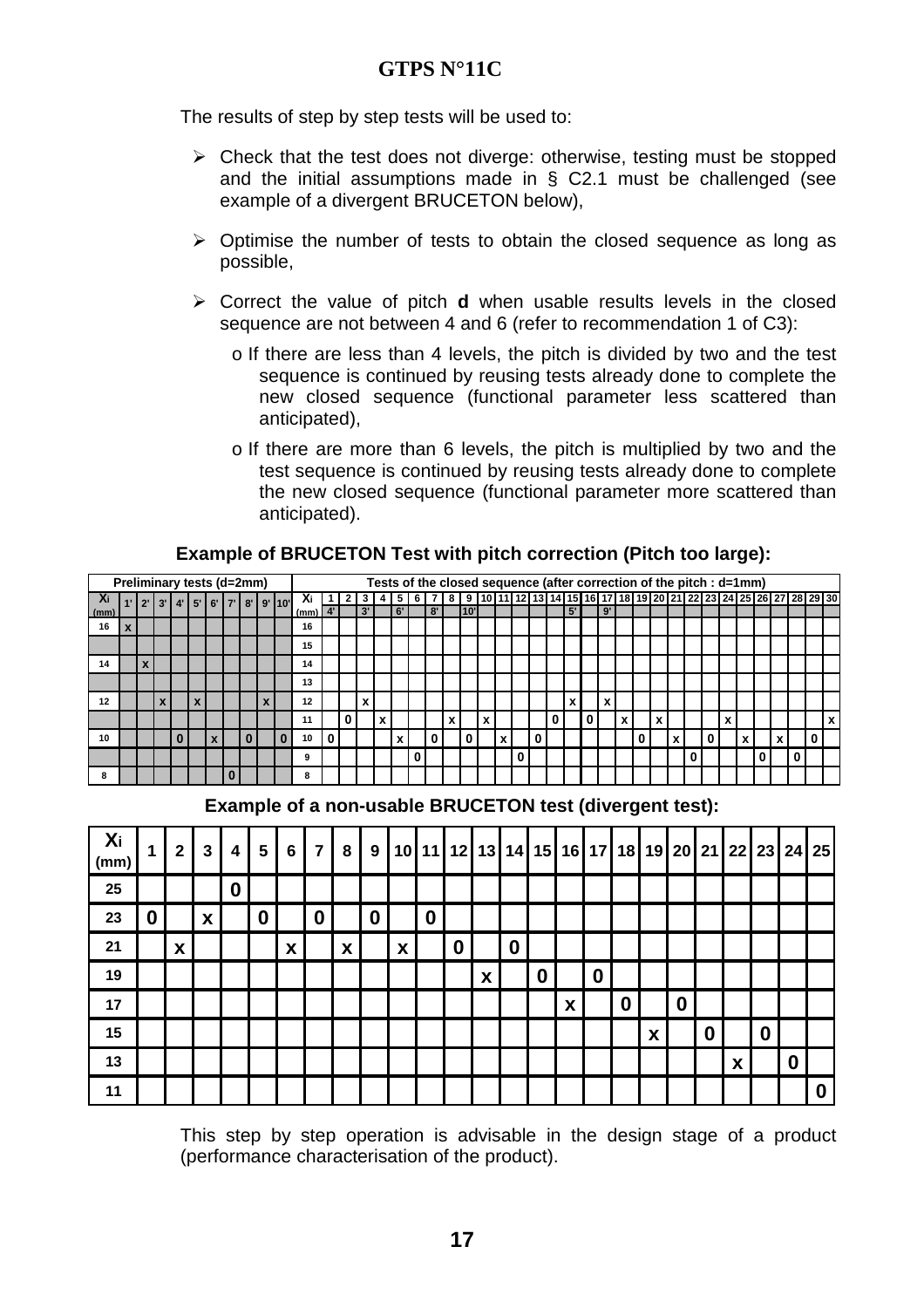If a BRUCETON test is done in a batch acceptance phase (from mass production), the results may be analyzed after the tests have been completed, as long as:

- The equipment is known (compliance of the product to its nominal design),
- The procedure is fixed as part of a batch acceptance procedure (success / failure criteria, initial level and pitch imposed),
- The aim is to identify a deviation in manufacturing.

### **C.2.3 USING TESTS**

The purpose of this chapter is to use the test results from the largest closed sequence:

- $\triangleright$  To determine the estimators  $\overline{x}$  and s of the probability law of the functional parameter studied,
- > To calculate the confidence intervals of these estimators
- > To evaluate the probability R of success (or 1-R of failure) with a given confidence level, when the pyrotechnic product is stressed to its reference level X<sub>ref</sub>.
- $\triangleright$  To find a functional threshold  $X_F$  or non-functional threshold  $X_{NF}$ , associated with a reliability R with a given confidence level

Depending on the case the reference level  $X_{ref}$  is:

- $\triangleright$  The nominal level of the functional parameter,
- > The nominal value of the functional parameter, affected by a margin factor specified by the customer or by standards.
- > An upper bound or lower bound of a need expressed as deterministic.
- > The level corresponding to a tolerance interval boundary of the nominal level.
- $\triangleright$  The level corresponding to a boundary of  $\pm$  3 standard deviations of the nominal level.
- $\triangleright$  Etc.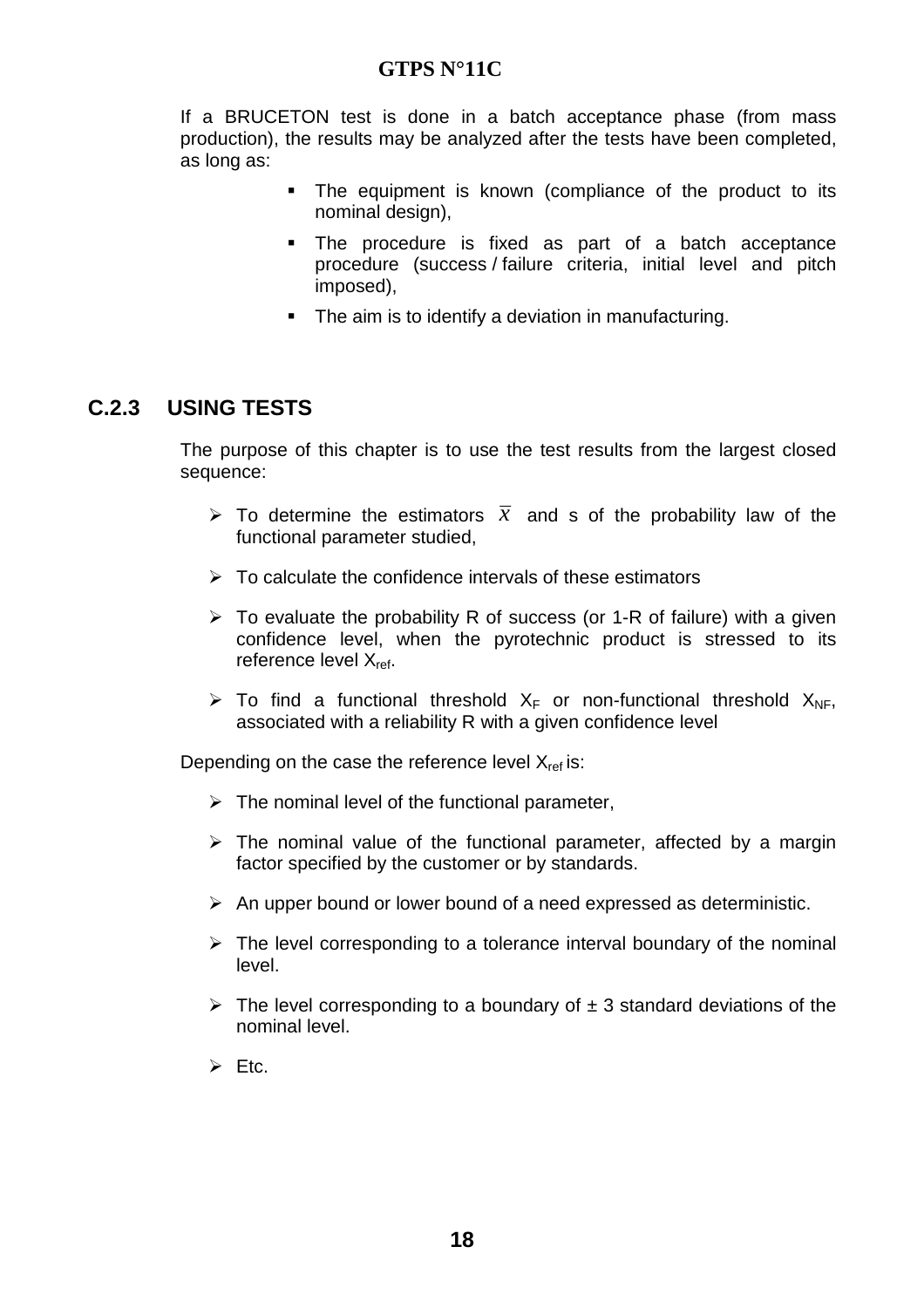#### **C.2.3.1 VERIFICATION OF INITIAL HYPOTHESIS**

#### C.2.3.1.1 RESOLUTION OF THE FUNCTIONAL PARAMETER

Check that the effective resolution of the functional parameter is at least 10 times smaller than the calculated standard deviation estimator.

C.2.3.1.2 VERIFICATION OF NORMALITY

A Chi-Square test can be done if the number of tests  $N_s$  of the closed sequence is greater than 150 shots.

This test will be done on the successes (or failures) of the closed sequence to check if the distribution of test levels follows a normal law .

- **Hypothesis H<sup>0</sup> :** the distribution of functional thresholds follows the theoretical probability law selected (Normal or Log-Normal).
- **Hypothesis H<sup>1</sup> :** results obtained follow a probability law of the type considered (Normal or Log-Normal).

A test of the proposition  $H_0$   $H_1$  is proposed:

- Figure 1 If the test is positive ( $\chi^2$  calculated <  $\chi^2_{(\nu,\alpha)}$ ), the proposition H<sub>0</sub> = H<sub>1</sub> cannot be rejected at risk  $\alpha$ :
	- o The Normality (or Log-Normality) hypothesis is **validated,**
- Figure 1 If the test is negative ( $\chi^2$  calculated  $> \chi^2_{(\nu,\alpha)}$ ), the proposition H<sub>0</sub> = H1 can then be rejected at risk  $\alpha$ :
	- o The Normality (or Log-Normality) hypothesis is **invalidated**,

#### C.2.3.1.3 PITCH VALUE

The condition  $0.5 < d/s < 2$  will be checked after performing the tests and calculating the estimator s of the standard deviation (see § C.2.3.3.2).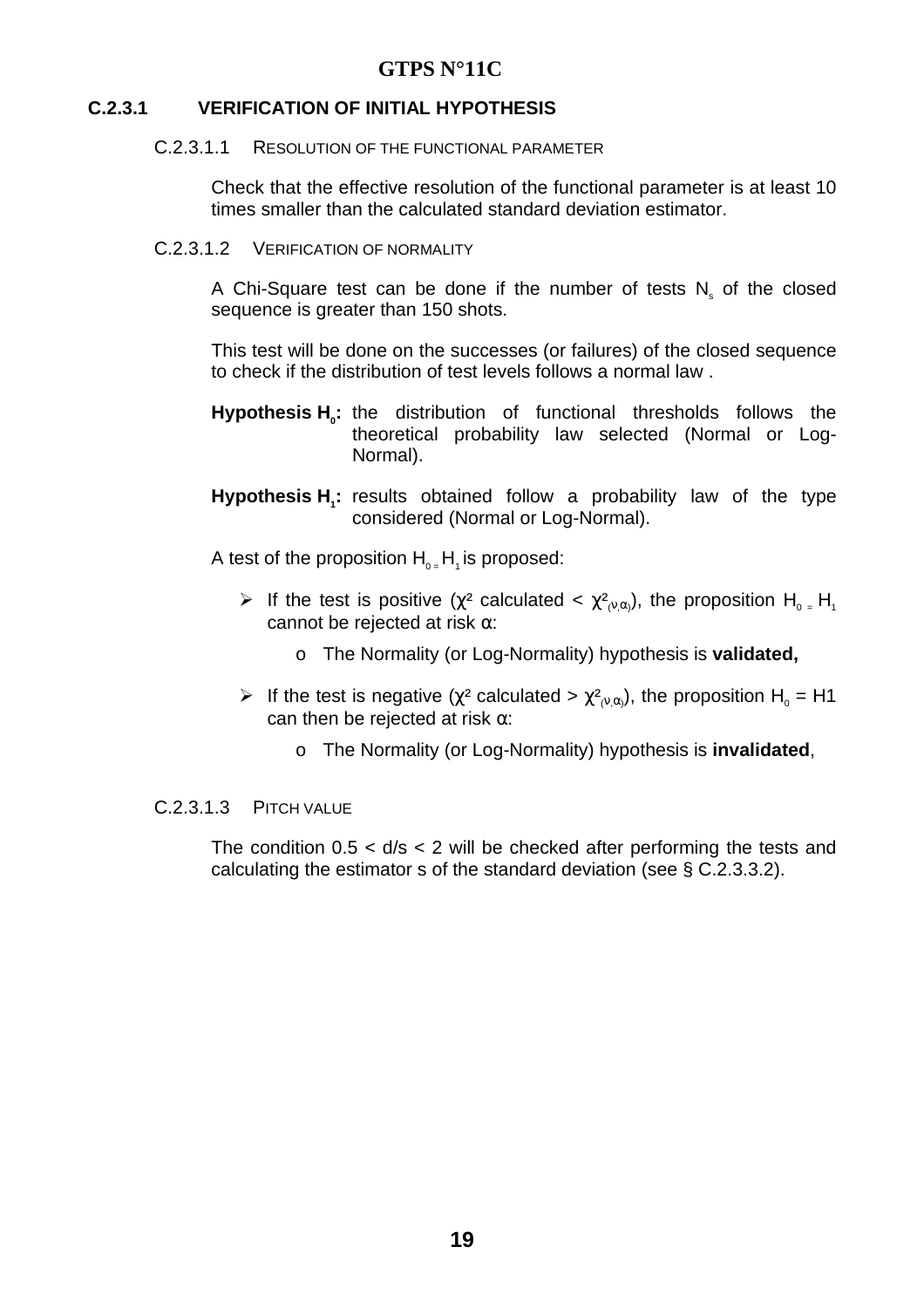#### **C.2.3.2 DETERMINATION OF INTERMEDIATE PARAMETERS A, B, AND U**

To use the tests, weight i=0 is assigned to the extremum of the test levels of the selected closed sequence, depending on ε value:

- > If the functional parameter and the probability of success vary in the same direction ( $\varepsilon$ = +1), then weight  $i = 0$  is assigned at the minimum level of closed sequence  $X_m$ ,
- $\triangleright$  In the opposite case ( $\varepsilon = -1$ ), weight i = 0 is assigned at the maximum level of closed sequence  $X_M$ .

For each level  $i$  ( $0 \le i \le k$ ) of the closed sequence the number  $n_i$  of tests done is calculated.

The number of tests used N<sub>S</sub> is therefore equal to:  ${N}_{\scriptscriptstyle S} \!=\! \sum^{i=k}$ = = *i k i*  $N_s = \sum n_i$ 0

The following intermediate parameters are then calculated:

| $i = k$<br>$A=\sum in$<br>$i=0$ | $i = k$<br>$B=\sum_{i=1}^{n} i^2 n_i$<br>$i=0$                                     | $U = \frac{N_s \left( N_s B - A^2 \right)}{N_s}$<br>$\sqrt{N_s - 2}$ $\sqrt{N_s^2}$ |
|---------------------------------|------------------------------------------------------------------------------------|-------------------------------------------------------------------------------------|
| <b>NOTE:</b>                    |                                                                                    | $\Theta$ = fractional part of A/NS                                                  |
|                                 | $\triangleright$ If $\theta > 1/2$ , make the change $\theta \rightarrow 1-\theta$ | $\triangleright$ $\Theta$ computing is necessary if and only if 0.3 < U < 0.4       |

The distribution of successes (or failures) of the closed sequence follows a logistic law: operating the tests of the closed sequence to evaluate the mean and standard deviation (average levels and confidence intervals) of the population is detailed in paragraphs C2.3.3 and C.2.3.4 accordingly.

#### **C.2.3.3 MEAN AND STANDARD DEVIATION OF THE POPULATION**

#### C.2.3.3.1 EVALUATION OF THE MEAN

The estimator  $\overline{X}$  of the mean m of the population is evaluated using one of the two formulae below, taking into account one of the two extreme levels of the closed sequence  $(X_m \text{ or } X_M)$ :

> If the functional parameter and probability of success varies in the same direction ( $\varepsilon$ = +1), then:  $\overline{X} = X_m + dA/N_s$ 

► In the opposite case (
$$
\varepsilon
$$
 = -1), then:  $\overline{X} = X_M - dA / N_S$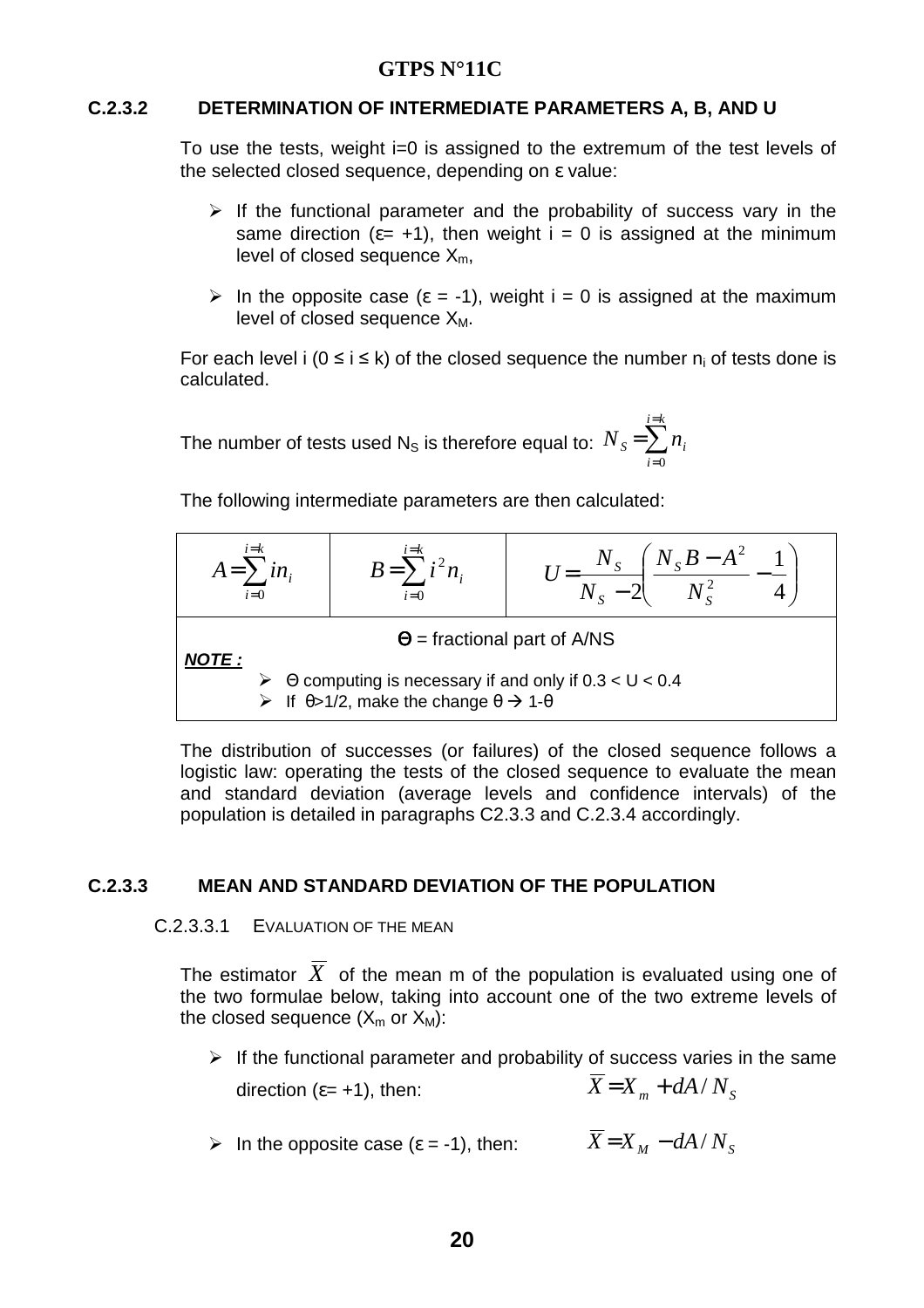C.2.3.3.2 EVALUATION OF THE STANDARD DEVIATION

The estimator s of the standard deviation  $\sigma$  of the population is a function of pitch d, U and Θ:

$$
S = 1.7d\varphi(U,\Theta)
$$

Where ϕ(U,Θ) is determined from the following values of U:

| $\triangleright$ U < 0.3      | <b>is</b><br>test<br>The<br>not<br>usable | The test sequence should be followed<br>reserve specimens<br>using<br>(see<br>paragraph 3 of § B.3.2.1), after having<br>adjusted the test levels by dividing the<br>pitch by 2.       |
|-------------------------------|-------------------------------------------|----------------------------------------------------------------------------------------------------------------------------------------------------------------------------------------|
| $\rho$ 0.3 ≤ U < 0.4          | $\varphi(U,\Theta) = \Phi_e(U,\Theta)$    | The parameter $\Phi_e(U, \Theta)$ vs. U is<br>calculated using previous $\Theta$ value<br>either by solving the equation below<br>(*) or graphically using the chart in<br>Appendix 2. |
| $\triangleright$ U $\geq$ 0.4 | $\varphi(U,\Theta) = U$                   |                                                                                                                                                                                        |

$$
\text{(*)} \qquad U = \Phi_e(U, \Theta) \left[ 1 + \frac{8\pi^2 \Phi_e(U, \Theta) \cos(2\pi\Theta)}{e^{(2\pi^2 \Phi_e(U, \Theta))}} \right]
$$

Solve this equation to find Φ**e(U,**Θ**)** either by successive approximations or by using the EXCEL solver.

#### **C.2.3.4 CALCULATION OF CONFIDENCE INTERVALS**

C.2.3.4.1 CONFIDENCE INTERVAL ON THE MEAN

The estimator of the mean follows a normal distribution.

To calculate the bounds of the confidence interval of the mean, the fractile  $u_{\alpha/2}$ of the standard normal distribution (confidence level 1- $\alpha$ ) is calculated using the table in Appendix 3.

For large  $N_S$  ( $N_S > 30$ ), the bilateral confidence interval on the mean m at confidence level 1- $\alpha$  is such that:

$$
m_{-} = \overline{X} - u_{\alpha/2} \sqrt{Var(\overline{X})} \le m \le \overline{X} + u_{\alpha/2} \sqrt{Var(\overline{X})} = m_{+}
$$
  
\nWith:  $Var(\overline{X}) = \left[1.3 + 0.8\left(1 - \frac{d}{s}\right)\right]^2 \frac{2sd}{1.7N_s}$  for  $0.5 \le d/s \le 1$   
\n $Var(\overline{X}) = \left[1.3\right]^2 \frac{2sd}{1.7N_s}$  for  $1 \le d/s \le 2$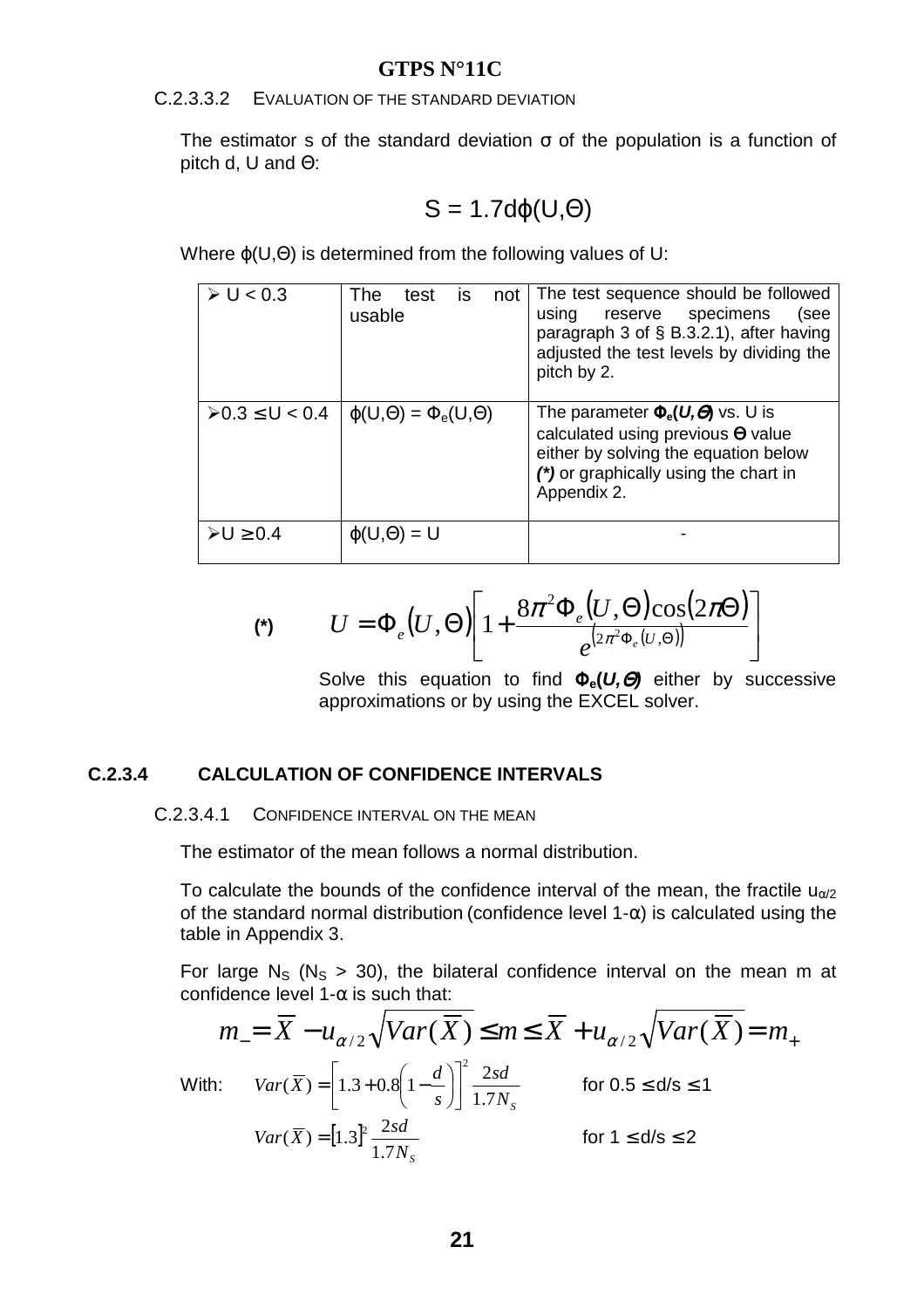#### C.2.3.4.2 CONFIDENCE INTERVAL ON STANDARD DEVIATION

The estimator of the standard deviation follows a chi-square distribution.

The table in Appendix 4 gives the fractiles  $\chi^2_{(\nu,\alpha/2)}$  and  $\chi^2_{(\nu,1-\alpha/2)}$  for the  $\chi^2$  law, as a function of the number of degrees of liberty ν, for a given confidence level  $1-\alpha$ .

For large N<sub>S</sub> (N<sub>S</sub>  $\geq$  30), the bilateral confidence interval on the standard deviation  $\sigma$  at confidence level 1- $\alpha$  is such that:

$$
\sigma_{-} = \frac{\nu s}{\chi^2_{(\nu,1-\alpha/2)}} \leq \sigma \leq \frac{\nu s}{\chi^2_{(\nu,\alpha/2)}} = \sigma_{+}
$$

The number of degrees of freedom  $v$  is the closest integer to  $\frac{0.9}{2}N_s$  $\frac{0.9}{2} N_s$ .

#### **C.2.3.5 EVALUATION OF A PROBABILITY OF SUCCESS OR FAILURE AND THE ASSOCIATED THRESHOLDS**

If the functional parameter H follows a Log-Normal law then the variable X must be changed to  $Log<sub>10</sub>(H)$ .

Therefore the functional thresholds are calculated by the inverse transformation:

*X<sup>F</sup>*  $h_{\rm F} = 10^{\rm X}_{\rm F}$  $h_{\scriptscriptstyle NF}^{} =\hspace{1pt}10^{X_{\scriptscriptstyle NF}}$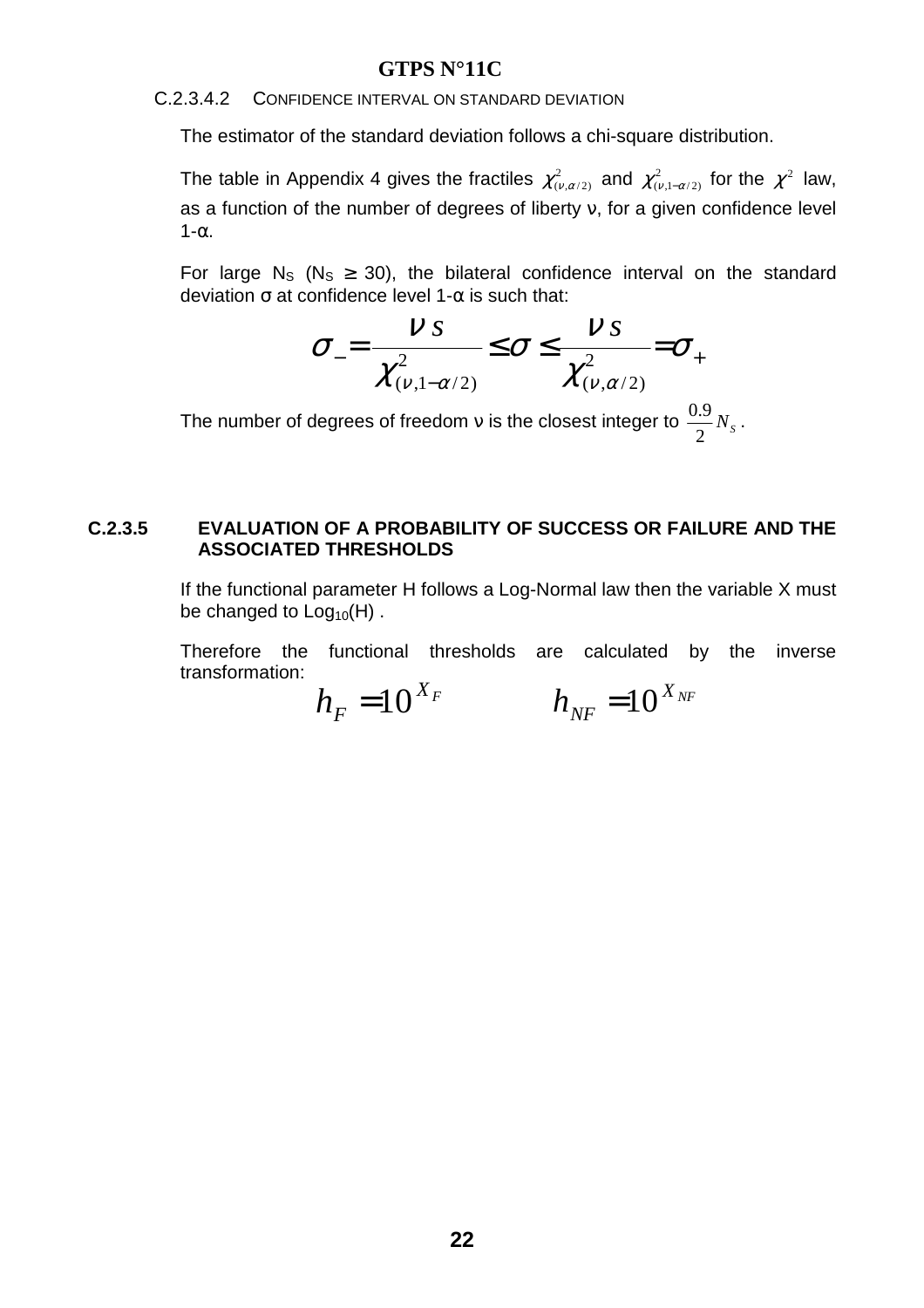$C.2.3.5.1$  IF  $X_{ref} > m_{+}$ 

As the normal distribution law is symmetrical:

Probability R of success ( $\varepsilon$ =+1) or failure ( $\varepsilon$ =-1) is calculated with a confidence level  $(1-\alpha/2)^2$  at reference level  $X_{ref}$ :

$$
R(X_{\text{Re}f}, (1-\alpha/2)^2) = F(u_{X_{\text{Re}f}}) = F\left(\frac{X_{\text{Re}f} - m_+}{\sigma_+}\right)
$$

> The functional thresholds  $X_F$  ( $\varepsilon=+1$ ) or non-functional thresholds  $X_{NF}$  $(\epsilon=1)$ , for probability R of success (or failure) associated with a confidence level  $(1-\alpha/2)^2$ , are given by the expression:

$$
X_F(R, (1 - \alpha / 2)^2) = X_{NF}(R, (1 - \alpha / 2)^2) = m_+ + F^{-1}(R)\sigma_+
$$

#### $C.2.3.5.2$  IF  $X_{ref} < m$ .

As the normal distribution law is symmetrical:

> The probability of success (or failure) R is calculated with a confidence level  $(1-\alpha/2)^2$  at reference level  $X_{ref}$ :

$$
R(X_{\text{Re}f}, (1-\alpha/2)^2) = F(u_{X_{\text{Re}f}}) = F\left(\frac{m_{-} - X_{\text{Re}f}}{\sigma_{+}}\right)
$$

> The functional thresholds  $X_F$  ( $\varepsilon$ =-1) or non-functional thresholds  $X_{NF}$  $(\epsilon=+1)$ , for probability R of success (or failure) associated with a confidence level  $(1-\alpha/2)^2$ , are given by the expression:

$$
X_F(R, (1 - \alpha/2)^2) = X_{NF}(R, (1 - \alpha/2)^2) = m_- - F^{-1}(R)\sigma_+
$$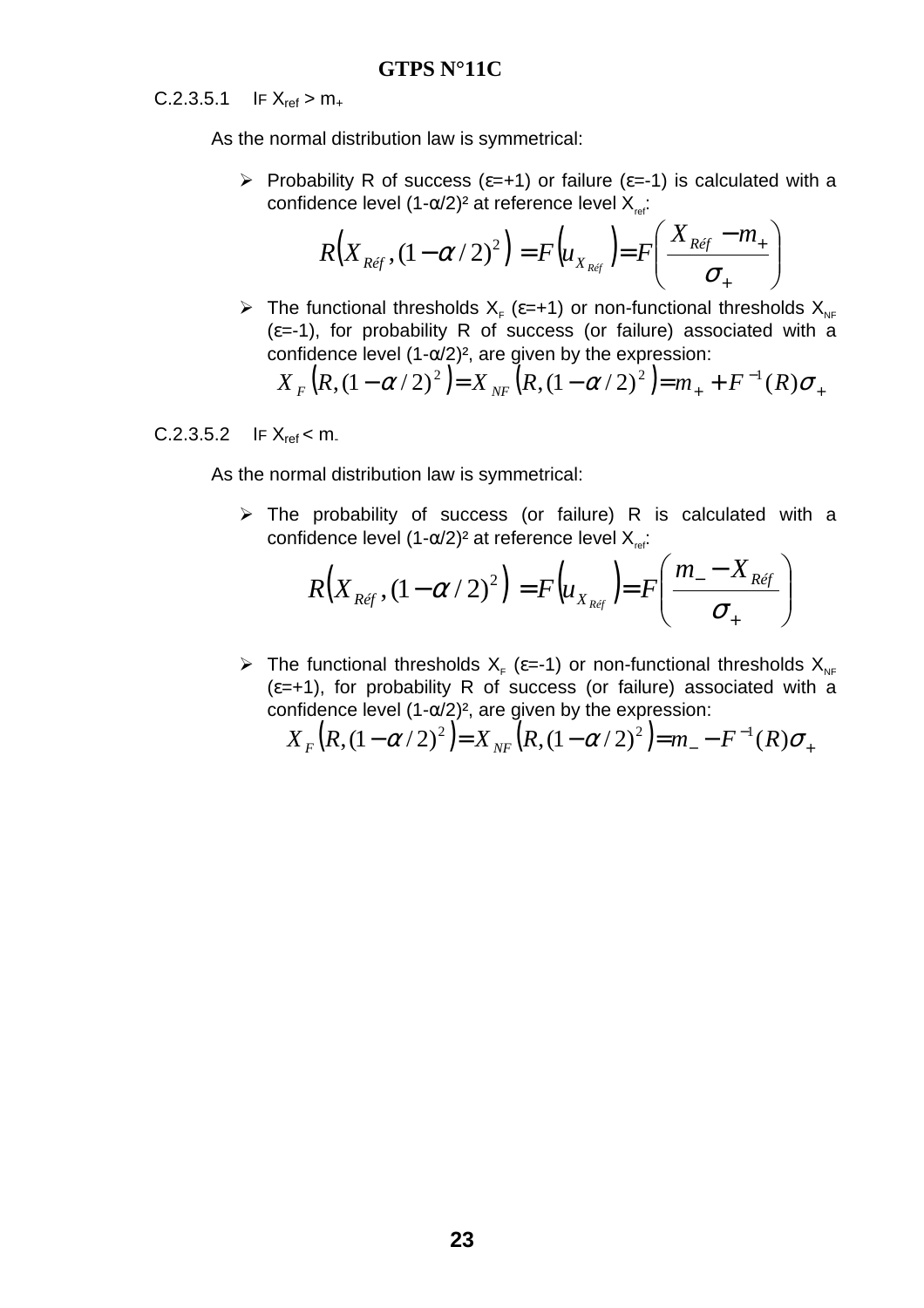### **C.3 RECOMMENDATIONS FOR USING THE METHOD**

Tests and studies, conducted within CNES research programs (see documents ref **39** and **40 in Appendix 6),** have led to the following recommendations:

**Recommendation N°1:** A strong dependence of the standard deviation estimate as a function of the pitch value has been established:

- $\geq$  A too low value of pitch d may result in a significant underestimation of the value s of standard deviation  $\sigma$ ,
- This case occurs when  $d/\sigma$  tends towards 0.5 (in this case, it is easy to have 7 usable levels in the closed sequence).

Therefore, in this case the pitch value should be increased to approach the ideal value (d/σ close to 1).

Practically, when the appearance of seven usable levels (closed sequence) is found experimentally, it is recommended to adjust the pitch to avoid this risk.

**Recommendation N<sup>2</sup>:** Multiplying or dividing by 2 may be done to adjust the pitch value. This allows easy reuse of tests already done on the preliminary sequence:

- > This correction (by 2) may sometimes be too severe and may disturb the test exploitation (see recommendation Nº1),
- $\triangleright$  It is possible in this case to make a less severe correction (multiplying or dividing by 1.5),

In this case, to reuse tests already done, take the tests already done at different levels, which will have the same results as new tests. For example, in the case of an electric igniter:

- $\triangleright$  A failure of operating at a stimulus of 3A may also be a failure with a current of 2.7A (test **4'** is recovered for test **4**),
- > A successful operation at a stimulus of 4.2A will always be a success at a current of 4.5A (test **8'** is recovered for test **10**).

|       |         |         |         |              | Tests with pitch d=0,6 |         |         |   |         |             |           |       |   |   |          |              |   |             |                | Tests with pitch increase : d=0,9                                                                                                           |              |         |         |   |   |         |   |   |          |   |   |         |                                                                |  |
|-------|---------|---------|---------|--------------|------------------------|---------|---------|---|---------|-------------|-----------|-------|---|---|----------|--------------|---|-------------|----------------|---------------------------------------------------------------------------------------------------------------------------------------------|--------------|---------|---------|---|---|---------|---|---|----------|---|---|---------|----------------------------------------------------------------|--|
| Level |         |         | 3'      |              | $\vert 5$              | 6'      |         |   |         | $8'$ 9' 10' | $11'$ 12' | Level |   |   |          | $\mathbf{p}$ |   |             | 8              | 9                                                                                                                                           |              |         |         |   |   |         |   |   |          |   |   |         | 10   11   12   13   14   15   16   17   18   19   20   21   22 |  |
|       |         |         |         |              |                        |         |         |   |         |             |           |       |   |   | $3'$ 4   | $\sqrt{7}$   |   | $5^{\circ}$ | 6 <sup>1</sup> |                                                                                                                                             | 112'1 8'110' |         |         |   |   | 9'      |   |   |          |   |   |         |                                                                |  |
| 5.4   |         |         |         |              |                        |         |         |   |         |             |           |       |   |   |          |              |   |             |                |                                                                                                                                             |              |         |         |   |   |         |   |   |          |   |   |         |                                                                |  |
| 4,8   |         |         |         |              |                        |         |         |   |         |             |           | 5.4   |   |   |          |              |   |             |                |                                                                                                                                             |              |         |         | x |   |         |   |   |          |   |   |         |                                                                |  |
| 4,2   |         |         |         |              |                        |         |         | x |         | o           | $\circ$   | 4.5   |   |   |          |              | x |             |                |                                                                                                                                             | x            |         | $\circ$ |   | X |         | x |   |          |   | x |         | X                                                              |  |
| 3,6   |         |         |         |              | x                      |         | $\circ$ |   | $\circ$ |             |           | 3.6   | X |   |          | $\Omega$     |   | X           |                | $\circ$                                                                                                                                     |              | $\circ$ |         |   |   | $\circ$ |   | x |          | o |   | $\circ$ |                                                                |  |
| 3     |         |         |         | $\mathbf{o}$ |                        | $\circ$ |         |   |         |             |           | 2.7   |   | X | $\Omega$ |              |   |             | $\Omega$       |                                                                                                                                             |              |         |         |   |   |         |   |   | $\Omega$ |   |   |         |                                                                |  |
| 2.4   |         |         | $\circ$ |              |                        |         |         |   |         |             |           | i.8   |   |   |          |              |   |             |                |                                                                                                                                             |              |         |         |   |   |         |   |   |          |   |   |         |                                                                |  |
| 1.8   |         | $\circ$ |         |              |                        |         |         |   |         |             |           |       |   |   |          |              |   |             |                |                                                                                                                                             |              |         |         |   |   |         |   |   |          |   |   |         |                                                                |  |
| 1,2   | $\circ$ |         |         |              |                        |         |         |   |         |             |           |       |   |   |          |              |   |             |                | Tests with d=0.6 reused directly (identical test levels) for tests with d=0.9                                                               |              |         |         |   |   |         |   |   |          |   |   |         |                                                                |  |
|       |         |         |         |              |                        |         |         |   |         |             |           |       |   |   |          |              |   |             |                | Tests with d=0.6 reused as overestimated tests with d=0.9 :<br>- successes obtained on lower levels<br>- failures obtained on higher levels |              |         |         |   |   |         |   |   |          |   |   |         |                                                                |  |

**Recommendation N'3:** The overall results for statistical tests have shown that for each Bruceton test there are deviations compared with the "true" law:

- $\triangleright$  To determine reliability at level  $X_{ref}$ , an increase (or decrease as appropriate) in the level of  $X_{ref}$  by 10% is recommended before calculating reliability.
- > To determine a functional or non-functional threshold, an increase (or decrease as appropriate) of 10% in the value of the functional or non-functional threshold calculated is also recommended.

Two examples of applying this recommendation are shown in §D.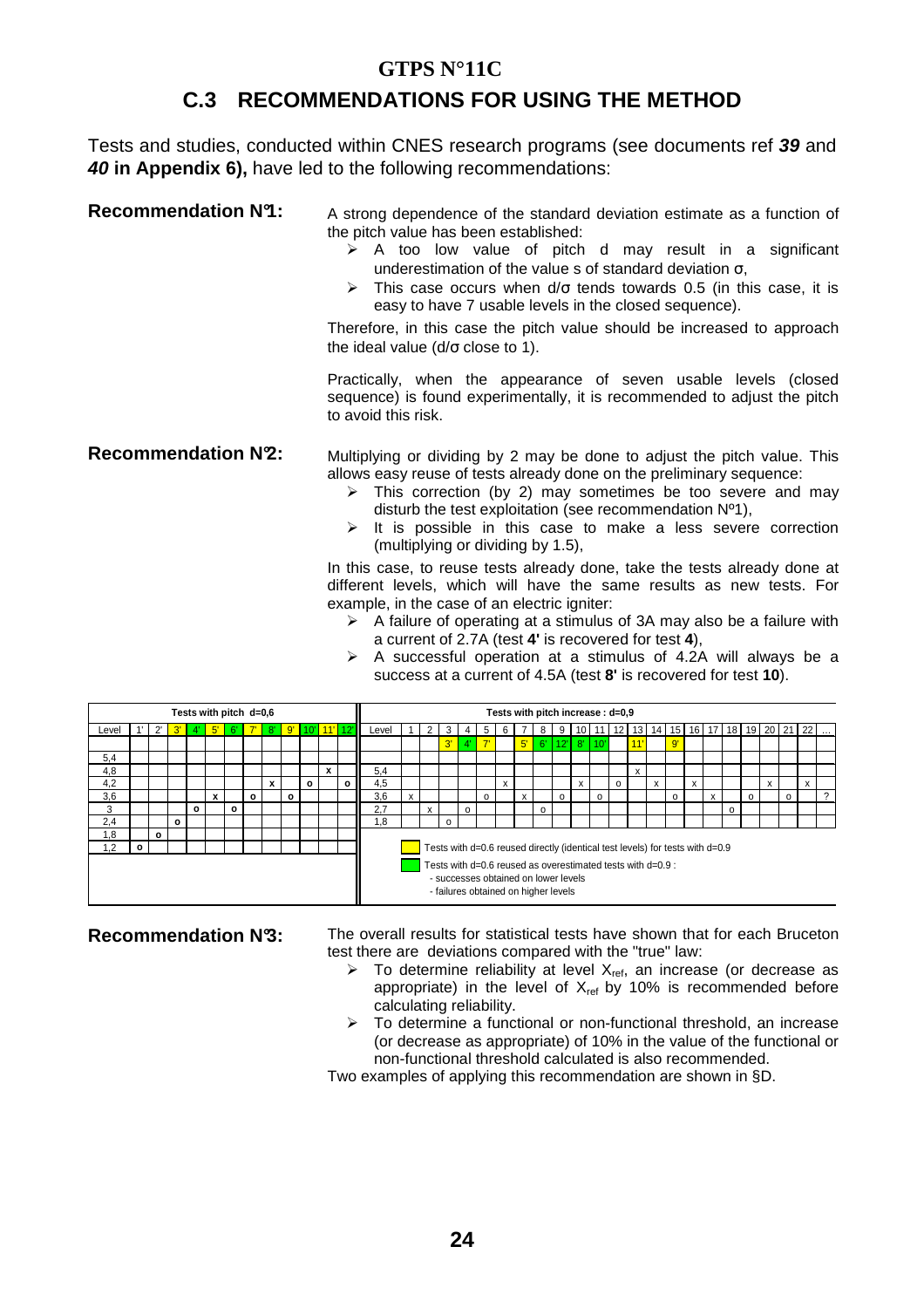### **GTPS N°11C D. EXAMPLES OF APPLICATION**

### **D.1 CASE OF A SUCCESSFUL BRUCETON**

### **D.1.1 CASE COVERED**

The case studied is the ignition of a cyclonite/lead detonating cutting cord by a booster relay on the output of a transmission system.

Each relay is initiated by a detonating transmission cord, itself initiated by a medium energy electric detonator.



The nominal reference gap of the system is  $H_{net} = 7$  mm.

### **D.1.2 TEST EXECUTION**

Definition of the test plan:

- > Criterion of test success: complete cutting of a light alloy sample plate (any other case is considered a failure),
- > Main functional parameter used: gap H between the booster relay and the cutting cord,
- > Assumption: the distribution of functional thresholds H follows a Log-Normal law,
- $\triangleright$  Size of the test sample: 40
- > The probability of success and the functional parameter have opposite rates of variation: ε = -1.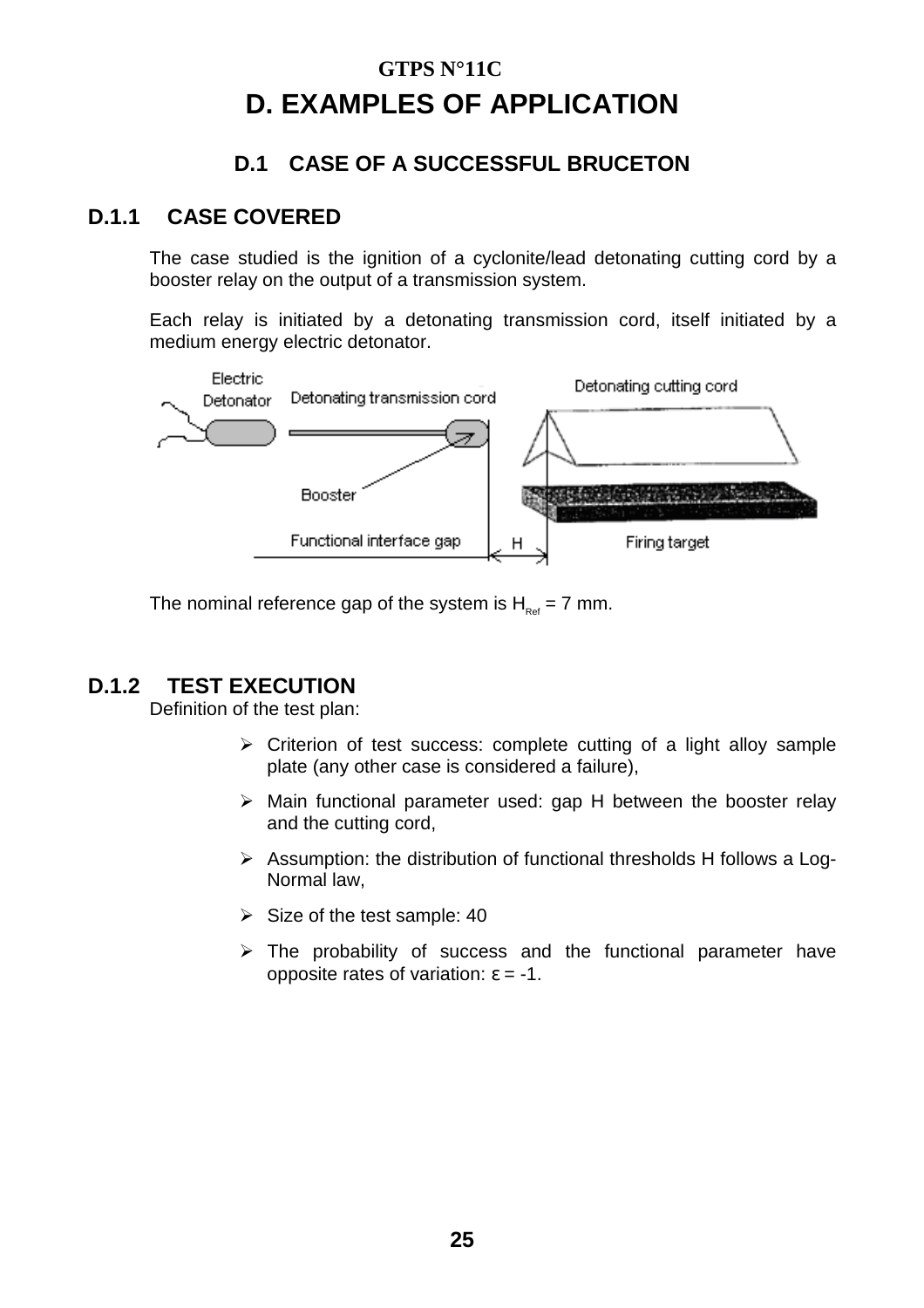Procedure:

- $\triangleright$  Change of variable:  $X = Log_{10}(H)$
- $\triangleright$  h<sub>i</sub>: gap between relay and cord (in mm) at test level i
- $\triangleright$   $x_i = Log_{10}(h_i)$ : operating level assigned to rank i (dimensionless variable)
- A d: operating test pitch  $(d = x_i x_{i-1})$
- $\triangleright$  n<sub>i</sub>: number of tests done at rank i
- $\triangleright$  N: total number of tests done (N  $\leq$  40)
- $\geq \epsilon = -1$

Performing the test sequence:

- > Preliminary tests (N°1 ' to 5 ') were made to conv erge towards the closed sequence (which begins in Test N<sup>9</sup>1 below)
- > 3 preliminary tests (N<sup>3</sup> ', 4 ' and 5 ') were reus ed in the closed sequence (respectively for tests N°10, 5 and 2)
- > The test sequence was conducted following the method and recommendations described in paragraph C.2.
- > Testing stopped when a closed sequence of 32 tests was obtained..

| hi    | $Xi =$  |   |                  |              | $1'$   2'   3'   4'   5'   |                            |   | $\mathbf{2}$ | 3 | 4 I | $5^{\circ}$           | 6        | 7 <sup>1</sup> | 8 | 9 <sup>1</sup> |    |                                          |   |   |                               |   |                              |   |                   |                               |   |                                                       |   |  |                   |                   |   |              |   | 10 11 12 13 14 15 16 17 18 19 20 21 22 23 24 25 26 27 28 29 30 31 32 33 |   |
|-------|---------|---|------------------|--------------|----------------------------|----------------------------|---|--------------|---|-----|-----------------------|----------|----------------|---|----------------|----|------------------------------------------|---|---|-------------------------------|---|------------------------------|---|-------------------|-------------------------------|---|-------------------------------------------------------|---|--|-------------------|-------------------|---|--------------|---|-------------------------------------------------------------------------|---|
| (mm)  | Log(hi) |   |                  |              |                            |                            |   | 5'           |   |     | $\mathbf{4}^{\prime}$ |          |                |   |                | 3' |                                          |   |   |                               |   |                              |   |                   |                               |   |                                                       |   |  |                   |                   |   |              |   |                                                                         |   |
| 12.59 | 1.10    |   |                  |              |                            |                            | 0 |              | 0 |     |                       |          |                |   |                |    |                                          |   |   |                               |   |                              |   |                   |                               | 0 |                                                       | 0 |  |                   |                   | 0 |              |   |                                                                         | ? |
| 11.22 | 1.05    |   |                  |              |                            | $\boldsymbol{\mathcal{L}}$ |   |              |   | 0   |                       | $\Omega$ |                | 0 |                |    |                                          | 0 | 0 |                               | 0 |                              | 0 |                   | $\overline{\phantom{a}}$<br>л |   | $\overline{\phantom{a}}$<br>$\boldsymbol{\mathsf{A}}$ |   |  |                   | $\mathbf{v}$<br>^ |   | $\mathbf{0}$ |   | x                                                                       |   |
| 10.00 | 1.00    |   |                  |              | $\boldsymbol{\mathcal{L}}$ |                            |   |              |   |     | x                     |          | x              |   | 0              |    | $\overline{\phantom{a}}$<br>$\mathbf{v}$ |   |   | $\overline{\phantom{a}}$<br>́ |   | $\mathbf{v}$<br>$\mathbf{A}$ |   | $\checkmark$<br>ᄉ |                               |   |                                                       |   |  | $\checkmark$<br>́ |                   |   |              | x |                                                                         |   |
| 8.91  | 0.95    |   |                  | $\mathbf{v}$ |                            |                            |   |              |   |     |                       |          |                |   |                | x  |                                          |   |   |                               |   |                              |   |                   |                               |   |                                                       |   |  |                   |                   |   |              |   |                                                                         |   |
| 7.94  | 0.90    |   | $\boldsymbol{x}$ |              |                            |                            |   |              |   |     |                       |          |                |   |                |    |                                          |   |   |                               |   |                              |   |                   |                               |   |                                                       |   |  |                   |                   |   |              |   |                                                                         |   |
| 7.08  | 0.85    | X |                  |              |                            |                            |   |              |   |     |                       |          |                |   |                |    |                                          |   |   |                               |   |                              |   |                   |                               |   |                                                       |   |  |                   |                   |   |              |   |                                                                         |   |
|       |         |   |                  |              |                            |                            |   |              |   |     |                       |          |                |   |                |    |                                          |   |   |                               |   |                              |   |                   |                               |   |                                                       |   |  |                   |                   |   |              |   |                                                                         |   |
|       |         |   |                  |              |                            |                            |   |              |   |     |                       |          |                |   |                |    |                                          |   |   |                               |   |                              |   |                   |                               |   |                                                       |   |  |                   |                   |   |              |   |                                                                         |   |

**Closed sequence**

Test N°33 has not been achieved: it is indicated on the diagram to show it is at the same level that Test N<sup>9</sup> of the closed sequence.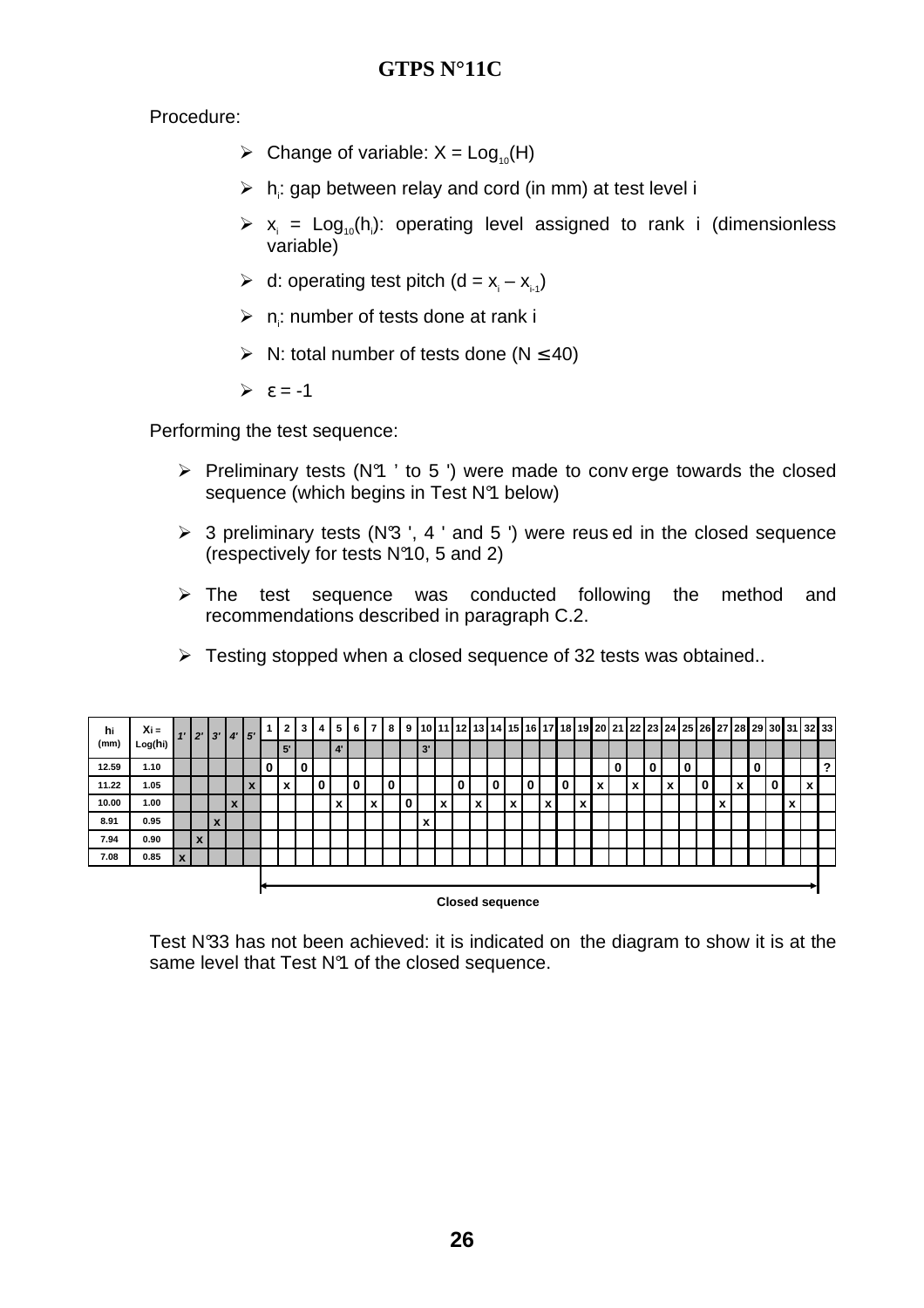#### **D.1.3 USING TEST RESULTS**

Use of closed sequence tests results in the following table:

| $h_i$ (mm) | X <sub>i</sub> | i ( $\varepsilon = -1$ ) | $n_i$   | $n_i$ *i <sub>i</sub> | $n_i$ *i <sup>2</sup> i |
|------------|----------------|--------------------------|---------|-----------------------|-------------------------|
| 12.59      | 1.10           |                          |         |                       |                         |
| 11.22      | 1.05           |                          | 15      | 15                    | 15                      |
| 10.00      | 1.00           |                          |         | 20                    | 40                      |
| 8.91       | 0.95           |                          |         |                       |                         |
|            | <b>Totals</b>  |                          | 32      | 38                    | 64                      |
|            |                |                          | $N_{S}$ |                       | В                       |

**NOTE:** Since  $\varepsilon = -1$ , rank i=0 is assigned to the maximum level  $x_{M} = 1.10$  (or  $h_{M} =$ 12.59 mm)

Evaluation of the mean:

- > The estimator of the mean is equal to:  $\overline{X} = x_M dA/N_s = 1.041$
- Resulting in a mean of:  $\overline{H}$  =10<sup>x</sup> =10.99mm

Evaluation of standard deviation:

► We calculate 
$$
U = \frac{N_s}{N_s - 2} \left( \frac{N_s B - A^2}{N_s^2} - \frac{1}{4} \right) = 0.3625
$$

- $\triangleright$  φ(U,Θ) is therefore determined for: 0.3 < U < 0.4
- $\triangleright$  We calculate the ratio A/N<sub>s</sub> = 1.1875, for which we take the fractional part to calculate  $\Theta$ :  $\Theta$  = 0.1875 = 3/16
- $\triangleright$  For Θ=3/16 and U=0.3625, the chart in Appendix 2 gives: Φ<sub>ε</sub> $(U, Θ)$ =0.359
- > Then we calculate the estimator of standard deviation:

$$
s=1.7d\Phi_e(U,\Theta)=0.03052
$$

Validity check of the test:

The test validity is checked by:  $0.5 < d/s = 1.64 < 2$ 

Confidence interval on the mean (1- $\alpha$  = 90%):

- > Using the table of normal distribution in Appendix 3, we determine the fractile u<sub>α<sub>ρ</sub> for a confidence level of 1- $\alpha$  = 90% ( $\alpha/2$ =0.05): u<sub>α<sub>ρ</sub></sub> = 1.645</sub>
- $\triangleright$  The mean variance can then be calculated:  $\frac{2}{1} \frac{2su}{5M}$  = 9.4798.10<sup>-5</sup> 7.1  $(\overline{X}) = (1.3)^2 \frac{2sd}{4.7 \text{ N}} = 9.4798.10^{-1}$ *NS*  $Var(\overline{X}) = (1.3)^2 \frac{2sd}{1.5 \times 10^{-5}} = 9.4798.10^{-5}$ , giving a standard deviation of 0.0097365
- > We deduce the bounds of the interval at 90% confidence on the mean:  $m_{-} = X - u_{\alpha/2} \sqrt{Var(X)} = 1.0246 \le m \le 1.0566 = X + u_{\alpha/2} \sqrt{Var(X)} = m_{+}$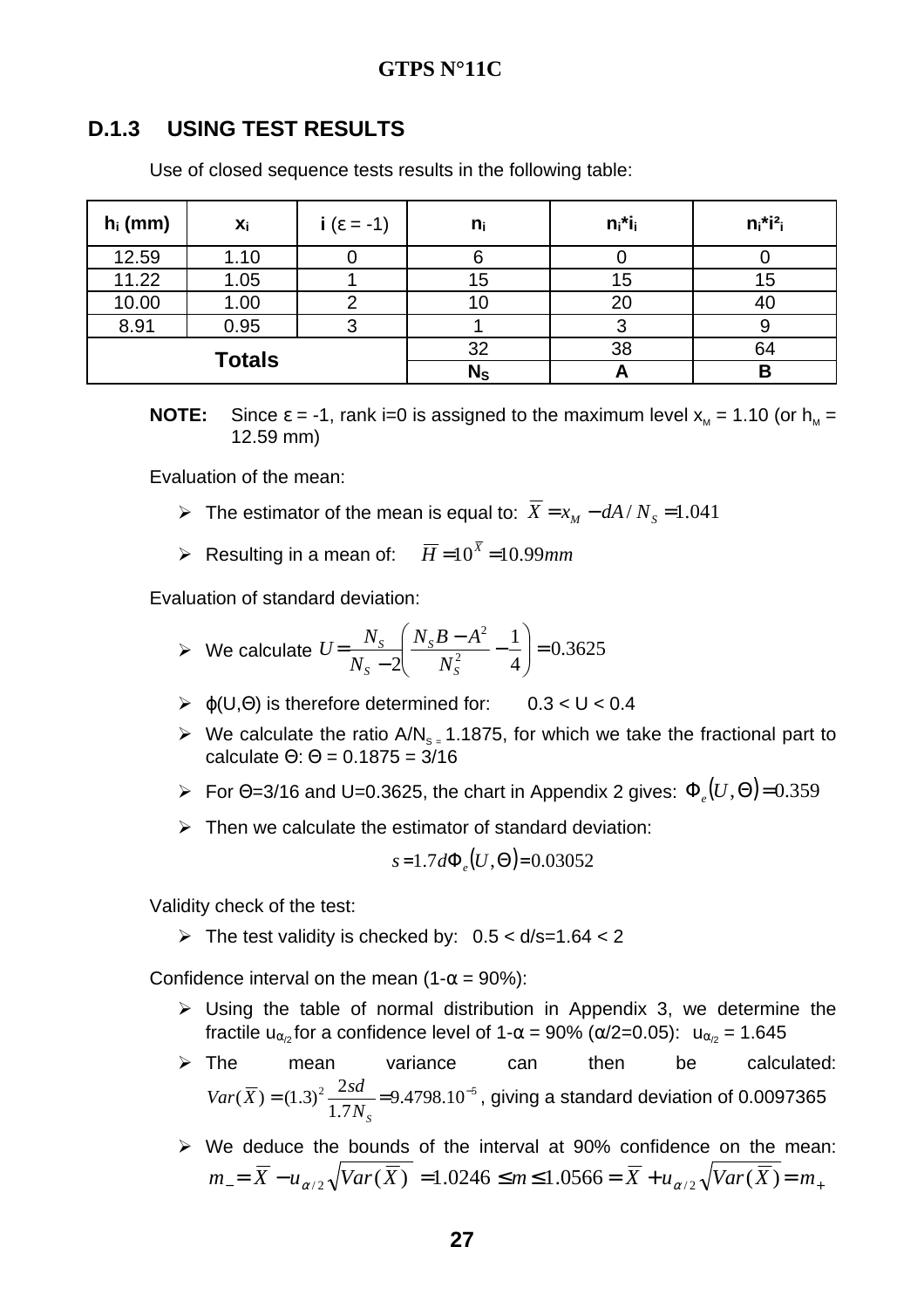Confidence interval on the standard deviation (1- $\alpha$  = 90%):

- $\triangleright$  We calculate  $\frac{0.9}{2}N_s$ =14.4 2  $\frac{0.9}{2}$ N<sub>*S*</sub> =14.4</sub>, allowing us to determine the number of degrees of freedom (closest integer): ν= 14
- > Using the Chi-Square table in Appendix 4, we determine the following values:  $\chi^2_{(\nu,\alpha/2)}$ =6.57 And  $\chi^2_{(\nu,1-\alpha/2)}$ =23.68
- > We deduce the bounds of the interval at 90% confidence on the standard deviation:

$$
\sigma_{-} = \frac{v}{\chi^2_{(v,1-\alpha/2)}} = 0.018 \le \sigma \le 0.065 = \frac{v}{\chi^2_{(v,\alpha/2)}} = \sigma_{+}
$$

Calculation of confidence level reliability  $(1-\alpha/2)^2 = 90\%$ :

- $\triangleright$  The reference level chosen is H<sub>Ref</sub> = 7 mm.
- Resulting in a level  $X_{ref} = Log_{10}(H_{Ref}) = Log_{10}(7) = 0.845$ ,
- > Reference level used for calculating reliability (increase of 10% refer to recommendation  $N^03$  at C3):  $1.1 \times X_{R_{eff}} = 0.9295$
- $\triangleright$  We then calculate the reliability:  $R = F\left[\frac{m_{-} A_{R\acute{e}f}}{m_{-} A_{R\acute{e}f}}\right] = F\left[\frac{1.0246 0.9293}{0.0055}\right] = 0.928$ 0.065  $\frac{1.0246 - 0.9295}{0.055}$ = J  $\left(\frac{1.0246 - 0.9295}{0.055}\right)$  $\setminus$  $(1.0246 \vert$ = J )  $\overline{\phantom{a}}$ L  $\left( m_{-}-\right)$ = +  $\frac{1}{f}$   $\frac{f^2}{f^2}$   $\frac{f^2}{f^2}$   $\frac{f^2}{f^2}$  $m - X$  $R = F \Big| \frac{m_{-} + x_{\text{Ref}}}{\sqrt{m_{-} + x_{\text{Ref}}}}$ σ
- **NOTE:** Without using recommendation Nº3 of C3, the reliability calculated at reference level 0.845 would have been 0.997.

### **D.2 CASE OF A SUCCESSFUL BRUCETON WITH PITCH ADJUSTMENT**

### **D.2.1 TEST EXECUTION**

Performance of test sequence  $(\epsilon = +1)$ :

- > Preliminary tests (1' to 10') were designed to determine the value of x to be chosen for the start of the trial itself, and the value of the pitch d (d=2 at the start of the test),
- > The tests were conducted in order to obtain at least 4 levels in the closed sequence. As only 3 levels  $(x_1=8, x_2=10)$  and  $(x_2=12)$  were obtained in the preliminary tests, the pitch value is divided by two, changing it to d=1.
- $\triangleright$  7 preliminary tests (N°3', 4', 5', 6', 8', 9' & 10') were reused in the closed sequence (respectively N<sup>2</sup>, 2, 6, 1, 8, 14 et 18),

|           | Preliminary tests (d=2mm) |              |              |              |                     |    |   |                   |                     |              |   |    |         |             |   |           |    |    |              |   |              | Tests of the closed sequence (after correction of the pitch : d=1mm) |              |   |      |   |   |         |   |              |   |   |              |   |                                                                                    |           |
|-----------|---------------------------|--------------|--------------|--------------|---------------------|----|---|-------------------|---------------------|--------------|---|----|---------|-------------|---|-----------|----|----|--------------|---|--------------|----------------------------------------------------------------------|--------------|---|------|---|---|---------|---|--------------|---|---|--------------|---|------------------------------------------------------------------------------------|-----------|
| <b>Xi</b> |                           | $2^{\prime}$ |              |              | $3'$   4'   5'   6' | 7' |   | $8'$   $9'$   10' | ΔI                  |              |   |    |         | 6           |   |           | 89 |    |              |   |              |                                                                      |              |   |      |   |   |         |   |              |   |   |              |   | 10  11  12  13  14  15  16  17  18  19  20  21  22  23  24  25  26  27  28  29  30 |           |
| (mm)      |                           |              |              |              |                     |    |   |                   | $\lceil$ (mm) 6' 4' |              |   | 3' |         | $5^{\circ}$ |   | <b>8'</b> |    |    |              |   | 9'           |                                                                      |              |   | 110' |   |   |         |   |              |   |   |              |   |                                                                                    |           |
| 16        |                           |              |              |              |                     |    |   |                   | 16                  |              |   |    |         |             |   |           |    |    |              |   |              |                                                                      |              |   |      |   |   |         |   |              |   |   |              |   |                                                                                    |           |
|           |                           |              |              |              |                     |    |   |                   | 15                  |              |   |    |         |             |   |           |    |    |              |   |              |                                                                      |              |   |      |   |   |         |   |              |   |   |              |   |                                                                                    |           |
| 14        |                           |              |              |              |                     |    |   |                   | 14                  |              |   |    |         |             |   |           |    |    |              |   |              |                                                                      |              |   |      |   |   |         |   |              |   |   |              |   |                                                                                    |           |
|           |                           |              |              |              |                     |    |   |                   | 13                  |              |   |    |         |             |   |           |    |    |              | x |              |                                                                      |              |   |      |   |   |         |   |              |   |   |              |   | $\ddot{\phantom{a}}$                                                               |           |
| 12        |                           |              | $\mathbf{x}$ |              | X                   |    |   |                   | 12                  |              |   | X  |         | x           |   |           |    | o۱ | $\mathbf{o}$ |   | $\mathbf{x}$ |                                                                      | $\mathbf{x}$ |   |      |   | x |         |   |              |   | X |              | o |                                                                                    | $\lambda$ |
|           |                           |              |              |              |                     |    |   |                   | 11                  |              | o |    | $\circ$ |             | x |           | o  |    |              |   |              | $\mathbf o$                                                          |              | x |      | o |   |         | x |              | O |   | $\mathbf{o}$ |   |                                                                                    |           |
| 10        |                           |              |              | $\mathbf{o}$ |                     |    | Ο | O                 | 10                  | $\mathbf{o}$ |   |    |         |             |   | $\circ$   |    |    |              |   |              |                                                                      |              |   | o    |   |   | $\circ$ |   | $\mathbf{o}$ |   |   |              |   |                                                                                    |           |
|           |                           |              |              |              |                     |    |   |                   | 9                   |              |   |    |         |             |   |           |    |    |              |   |              |                                                                      |              |   |      |   |   |         |   |              |   |   |              |   |                                                                                    |           |
|           |                           |              |              |              |                     |    |   |                   |                     |              |   |    |         |             |   |           |    |    |              |   |              |                                                                      |              |   |      |   |   |         |   |              |   |   |              |   |                                                                                    |           |

> Testing stopped when a closed sequence was obtained of 30 tests.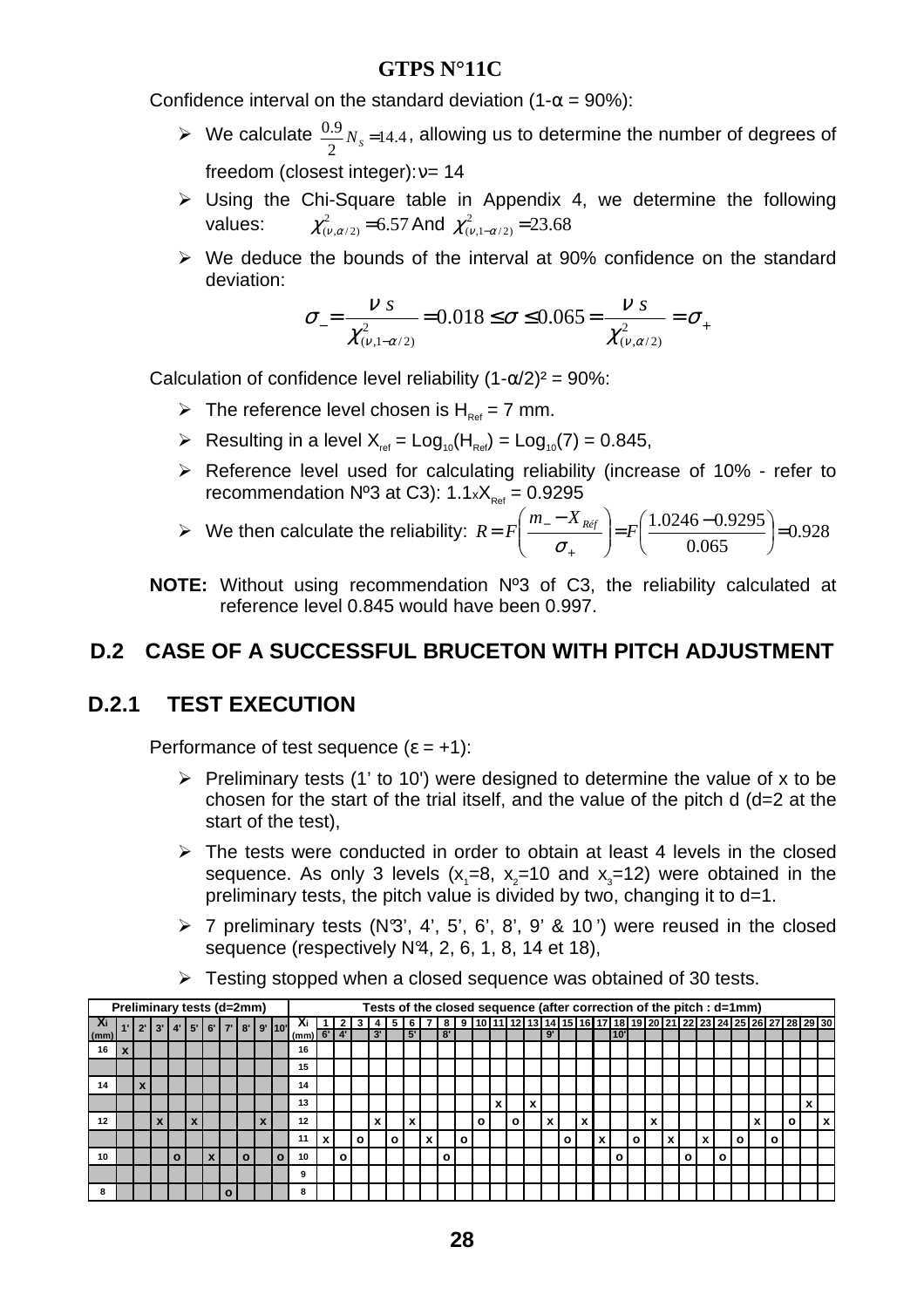#### **D.2.2 USING TEST RESULTS**

Use of closed sequence tests gives the following table:

| $x_i$ | $i(\epsilon = +1)$ | n              | $n_i$ *i | $n_i$ *i <sup>2</sup> |
|-------|--------------------|----------------|----------|-----------------------|
| 13    |                    |                |          |                       |
| 12    |                    |                | 20       | 4U                    |
|       |                    |                | 12       |                       |
|       |                    |                |          |                       |
|       | <b>Totals</b>      | 3 <sub>0</sub> |          |                       |
|       |                    | $N_{\rm S}$    |          | В                     |

**NOTE:** Since  $\varepsilon = +1$ , the rank i=0 is attributed to the minimum level  $x_m = 9$ .

Evaluation of the mean:

Figure 11.37 The estimator of the mean is equal to:  $\overline{X} = x_m + dA/N_s = 11.37$ 

Evaluation of standard deviation:

- Calculate  $U = \frac{N_S}{N_S} \frac{N_S D A}{N_S^2} \frac{1}{4} = 0.5524$ 4 1 2  $N_S^2$ 2  $\vert$  = J  $\backslash$  $\vert$  $\setminus$ ſ  $\frac{-A^2}{2}$  – − = *S S S S N*  $N_{\rm s}B - A$ *N*  $U=\frac{N}{N}$
- $\triangleright$  φ(U,Θ) is therefore determined for: U > 0.4
- $\triangleright$  Therefore  $\Phi_e(U,\Theta) = U = 0.5524$
- Figure Then calculate the estimator of standard deviation:  $s=1.7d\Phi_e(U,\Theta)=0.939$

Validity check of the test:

The test validity is checked by:  $0.5 < d/s = 1.064 < 2$ 

Confidence interval on the mean (1- $\alpha$  = 90%):

- > Using the table of normal distribution in Appendix 3, we determine the fractile u<sub>α/2</sub> for a confidence level of 1- $\alpha$  = 90% ( $\alpha/2$ =0.05): u<sub>α/2</sub> = 1.645
- Fine variance of the mean can be calculated:  $Var(\bar{X}) = (1.3)^2 \frac{2sd}{4.5 \times 10^{-2}} = 6.62.10^{-2}$ 7.1  $(\overline{X}) = (1.3)^2 \frac{2sd}{1.5 \text{ N}} = 6.62.10^{-1}$ *NS*  $Var(\overline{X}) = (1.3)^2 \frac{2sd}{1.5} = 6.62.10^{-2}$ ,

giving a standard deviation of 0.2495

> We deduce the bounds of the interval at 90% confidence on the mean:  $m_{-} = X - u_{\alpha/2} \sqrt{Var(X)} = 10.956 \le m \le 11.778 = X + u_{\alpha/2} \sqrt{Var(X)} = m_{+}$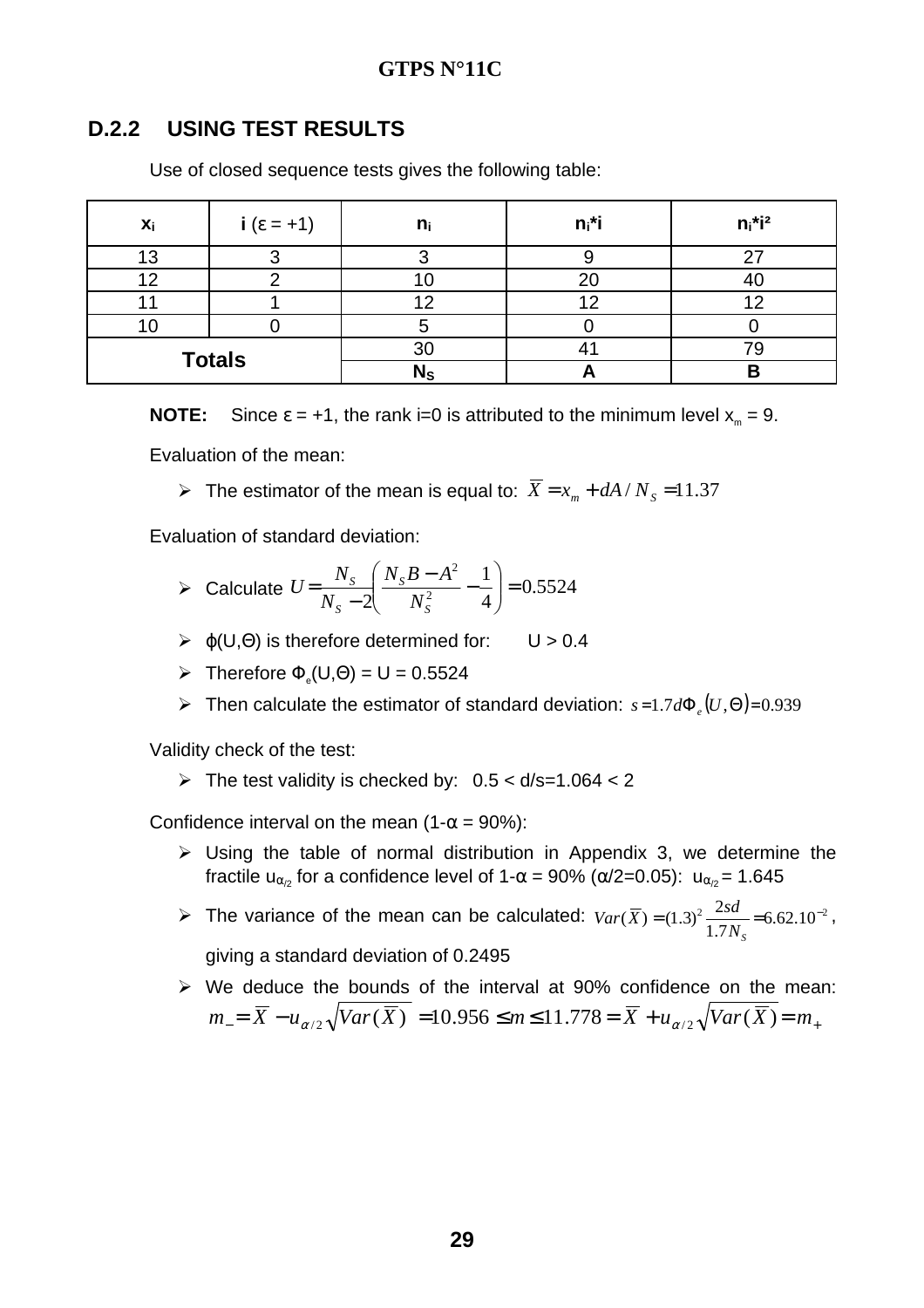Confidence interval for standard deviation (1- $\alpha$  = 90%):

- $\triangleright$  We calculate  $\frac{0.9}{0.2}N_s$  = 13.5 2  $\frac{0.9}{2}$ N<sub>*s* =13.5</sub>, allowing us to determine the number of degrees of freedom (nearest integer number):  $v=14$ ,
- > Using the Chi-Square table in Appendix 4, we determine the following values:  $\chi^2_{(\nu,\alpha/2)}$ =6.57 and  $\chi^2_{(\nu,1-\alpha/2)}$ =23.68
- > We deduce the bounds of the interval at 90% confidence on the standard deviation:

$$
\sigma_{-} = \frac{v_s}{\chi^2_{(v,1-\alpha/2)}} = 0.5551 \le \sigma \le 2.0008 = \frac{v_s}{\chi^2_{(v,\alpha/2)}} = \sigma_{+}
$$

Calculation of a functional threshold at the confidence level  $(1-\alpha/2)^2 = 90\%$ :

- The desired reliability level is  $R = 0.999$ ,
- $\triangleright$  Then calculate the functional threshold:

 $X_F(R, (1 - \alpha/2)^2) = m_+ + F^{-1}(R)\sigma_+ = 17.96 \, mm$ 

- > The functional threshold level used after increasing by 10% (See recommendation Nº3 at §C3):  $1, 1 \times X_F (R, (1 - \alpha / 2)^2) = 19.76 \text{ mm}$ .
- **NOTE:** Without using recommendation Nº3 of §C3, the reliability calculated at the functional threshold used of 19.76mm would be 0.999967.

### **D.3 CASE OF A DISPERSED BRUCETON (NOT USABLE)**

During a Bruceton test, we obtained the following closed sequence  $(\epsilon = -1)$ :

| Xi   |              |                |   |   |   |   |                |   |                |   |                           |   |                           |   |   |   |   |   |   | <b>Closed sequence</b> |              |   |                                                  |                                                  |                                          |                               |                                      |              |   |   |                                                                            |                           |
|------|--------------|----------------|---|---|---|---|----------------|---|----------------|---|---------------------------|---|---------------------------|---|---|---|---|---|---|------------------------|--------------|---|--------------------------------------------------|--------------------------------------------------|------------------------------------------|-------------------------------|--------------------------------------|--------------|---|---|----------------------------------------------------------------------------|---------------------------|
| (mm) |              | 2 <sup>1</sup> | 3 | 4 | 5 | 6 | $\overline{7}$ | 8 | 9 <sup>1</sup> |   |                           |   |                           |   |   |   |   |   |   |                        |              |   |                                                  |                                                  |                                          |                               |                                      |              |   |   | 10 11 12 13 14 15 16 17 18 19 20 21 22 23 24 25 26 27 28 29 30 31 32 33 34 |                           |
| 13   |              |                |   |   |   |   |                |   | 0              |   |                           |   |                           |   |   |   |   |   |   |                        |              |   |                                                  |                                                  |                                          |                               |                                      |              | 0 |   |                                                                            |                           |
| 12   |              | 0              |   |   |   |   |                | X |                | 0 |                           | 0 |                           | 0 |   |   |   |   |   |                        |              |   |                                                  |                                                  |                                          |                               |                                      | $\mathbf{v}$ |   | 0 |                                                                            |                           |
| 11   | $\mathbf{x}$ |                | 0 |   | 0 |   | X              |   |                |   | $\boldsymbol{\mathsf{x}}$ |   | $\boldsymbol{\mathsf{x}}$ |   | 0 |   |   |   |   |                        |              |   |                                                  |                                                  |                                          |                               | $\mathbf{v}$<br>$\ddot{\phantom{0}}$ |              |   |   | 0                                                                          |                           |
| 10   |              |                |   | x |   | X |                |   |                |   |                           |   |                           |   |   | 0 |   |   |   | 0                      |              |   |                                                  |                                                  |                                          | $\overline{\phantom{a}}$<br>́ |                                      |              |   |   |                                                                            | $\boldsymbol{\mathsf{x}}$ |
| 9    |              |                |   |   |   |   |                |   |                |   |                           |   |                           |   |   |   | 0 |   | X |                        | $\mathbf{x}$ | 0 |                                                  |                                                  | $\mathbf{v}$<br>$\overline{\phantom{a}}$ |                               |                                      |              |   |   |                                                                            |                           |
| 8    |              |                |   |   |   |   |                |   |                |   |                           |   |                           |   |   |   |   | X |   |                        |              |   |                                                  | $\overline{\phantom{a}}$<br>$\ddot{\phantom{0}}$ |                                          |                               |                                      |              |   |   |                                                                            |                           |
|      |              |                |   |   |   |   |                |   |                |   |                           |   |                           |   |   |   |   |   |   |                        |              |   | $\overline{\phantom{a}}$<br>$\ddot{\phantom{0}}$ |                                                  |                                          |                               |                                      |              |   |   |                                                                            |                           |

Use of closed sequence tests gives the following table:

| $x_i$           | $i(\epsilon = -1)$ | $n_i$   | $n_i$ *i | $n_i$ *i <sup>2</sup> |
|-----------------|--------------------|---------|----------|-----------------------|
| 13              |                    |         |          |                       |
| 12              |                    |         |          |                       |
|                 | ◠                  |         | 18       | 36                    |
| 10 <sup>°</sup> | ◠                  |         | 21       | 63                    |
| 9               |                    | 5       | 20       | 80                    |
| 8               | 5                  |         | 15       | 75                    |
|                 | հ                  |         | 6        | 36                    |
|                 | <b>Totals</b>      | 34      | 87       | 297                   |
|                 |                    | $N_{S}$ |          | в                     |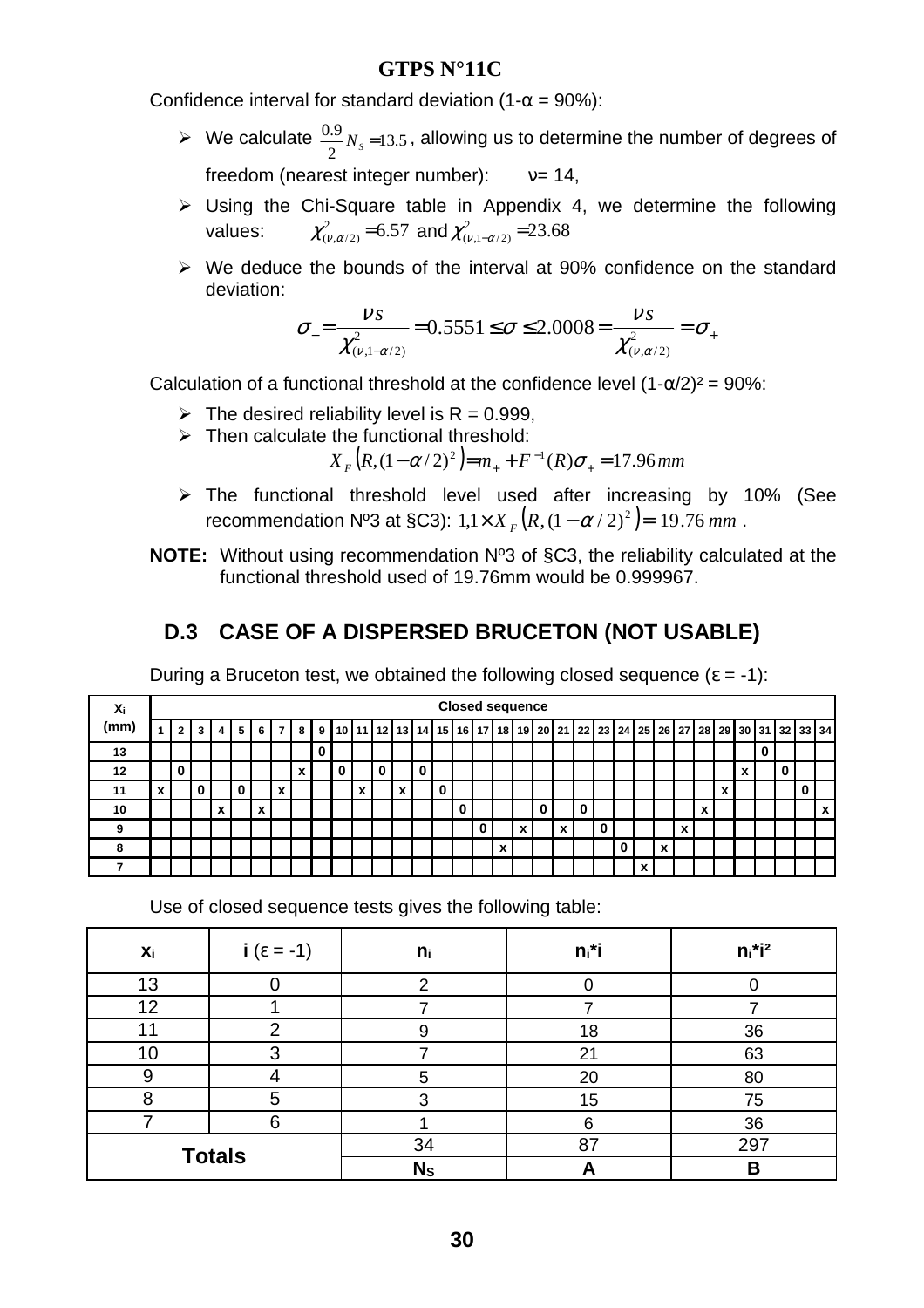Evaluation of the mean:

> The estimator of the mean is equal to:  $\overline{X} = x_M - dA/N_s = 10.44$ 

Evaluation of standard deviation:

► Calculate 
$$
U = \frac{N_s}{N_s - 2} \left( \frac{N_s B - A^2}{N_s^2} - \frac{1}{4} \right) = 2.0588
$$

- $\rho(\cup,\Theta)$  is therefore determined for: U > 0.4
- $\triangleright$  Therefore  $\Phi_e(U,\Theta) = U = 2.0588$
- $\triangleright$  Then calculate the estimator of standard deviation: *s*=1.7*d*Φ<sub>*ε*</sub>(*U*,Θ)=3.5

Validity check of the test:

> The test validity criteria is not met: d/s=0.29 < 0.5

Therefore, this Bruceton test cannot be used.

**NOTE:** The result of test 24 induces 7 levels in the usable sequence, and it would have been appropriate at this time to correct the pitch value before continuing the tests and their use (See recommendation Nº1 at §C3).

## **E. CONCLUSION**

This recommendation outlines the procedure for using the Bruceton method applicable to the evaluation of a probability of success or failure, during the operation of a oneshot device at a given reference level.

It relies on using the "Saubade" method, for which a mathematical justification now exists (refer to **35** in appendix 6).

This method makes explicit the approach to be followed (implementation conditions strictly speaking) with particular emphasis on:

- Determination of test levels,
- Conduct of these tests.

It assumes that the probability distribution law of functional thresholds of the functional parameter used follows a normal distribution law (or a Log-Normal, by changing a variable).

It can be used to evaluate the estimators of the mean and standard deviation from a sample consisting of at least 30 specimens.

Evaluation of these estimators, associated with a given confidence level, can be used to evaluate the probability of successful operation of a one-shot device under the effect of a defined stimulus level.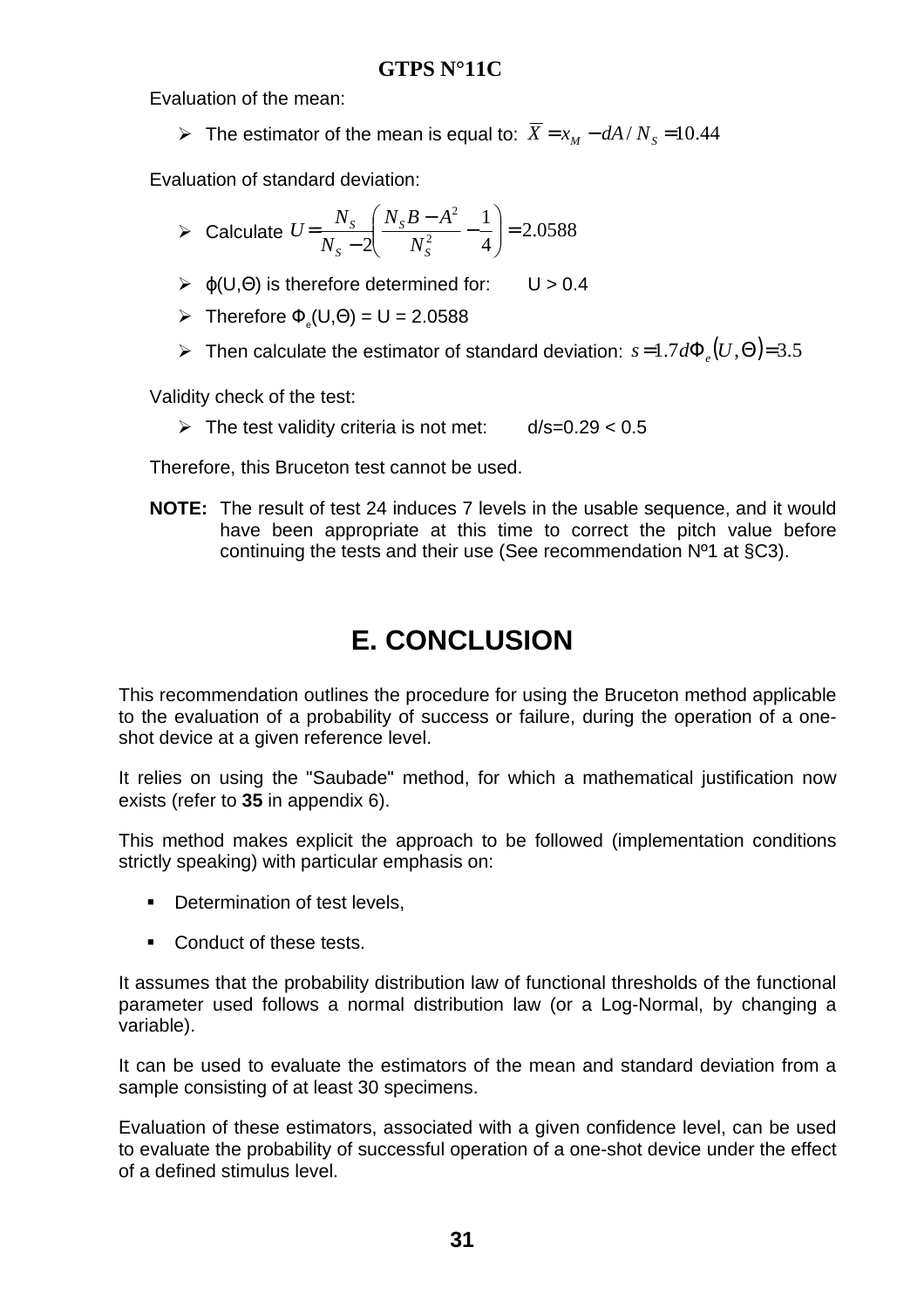This recommendation gives operating limits not to be exceeded through examples of applications in Bruceton tests:

- **Successful,**
- Successful with pitch adjustment,
- **•** Deemed unusable.

This method integrates into the general approach of reliability study (or safety study) of a pyrotechnic system.

It is applied during the design phase of a product (pre-project, development).

It may also be applicable to the phases of mass production, use and dismantling of the product.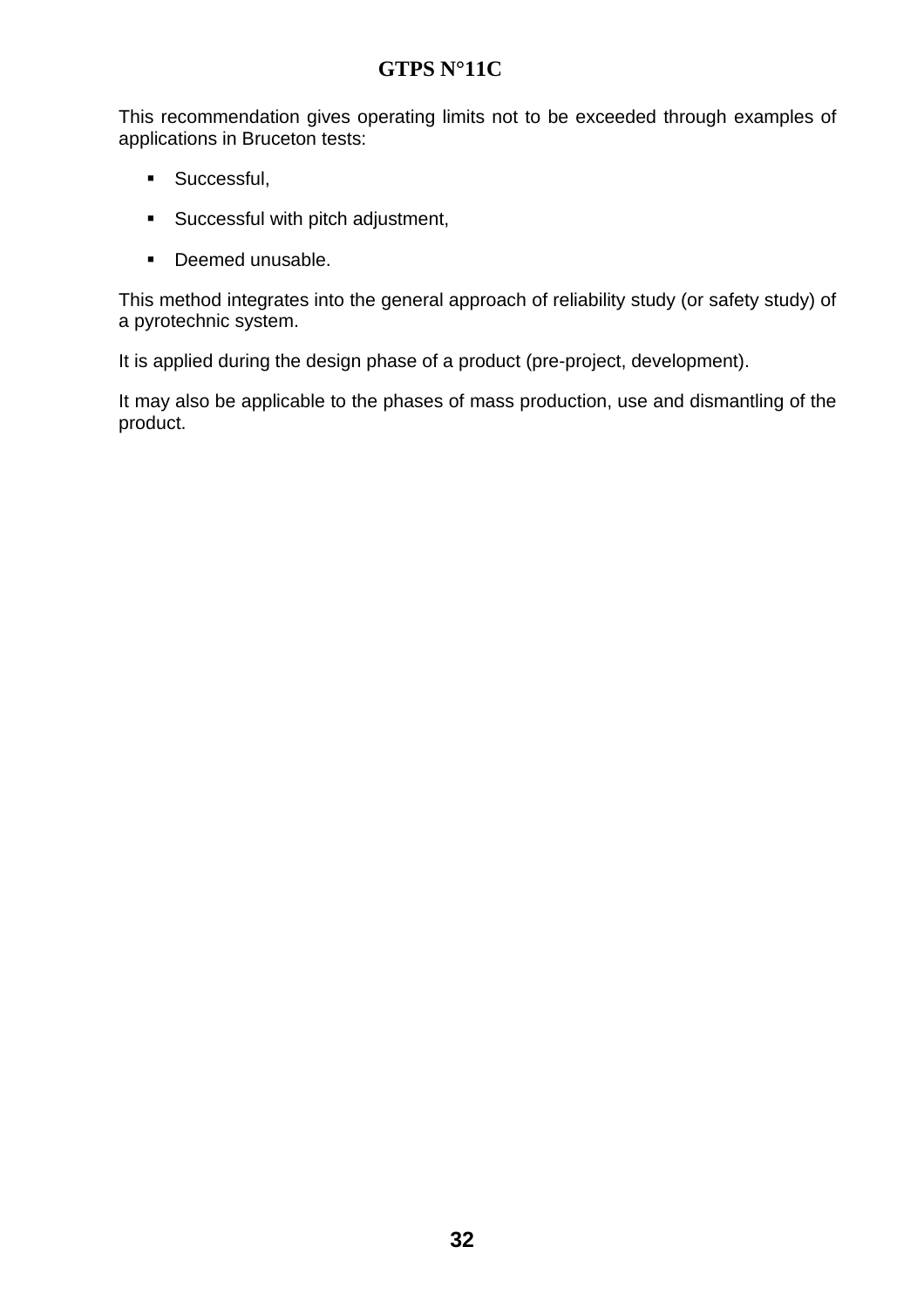### **APPENDIX 1: VERIFICATION OF REPRESENTATIVENESS OF SAMPLES TESTED**



Note: The specimen includes the product and its means of testing if it is consumable (e.g. targets for explosives).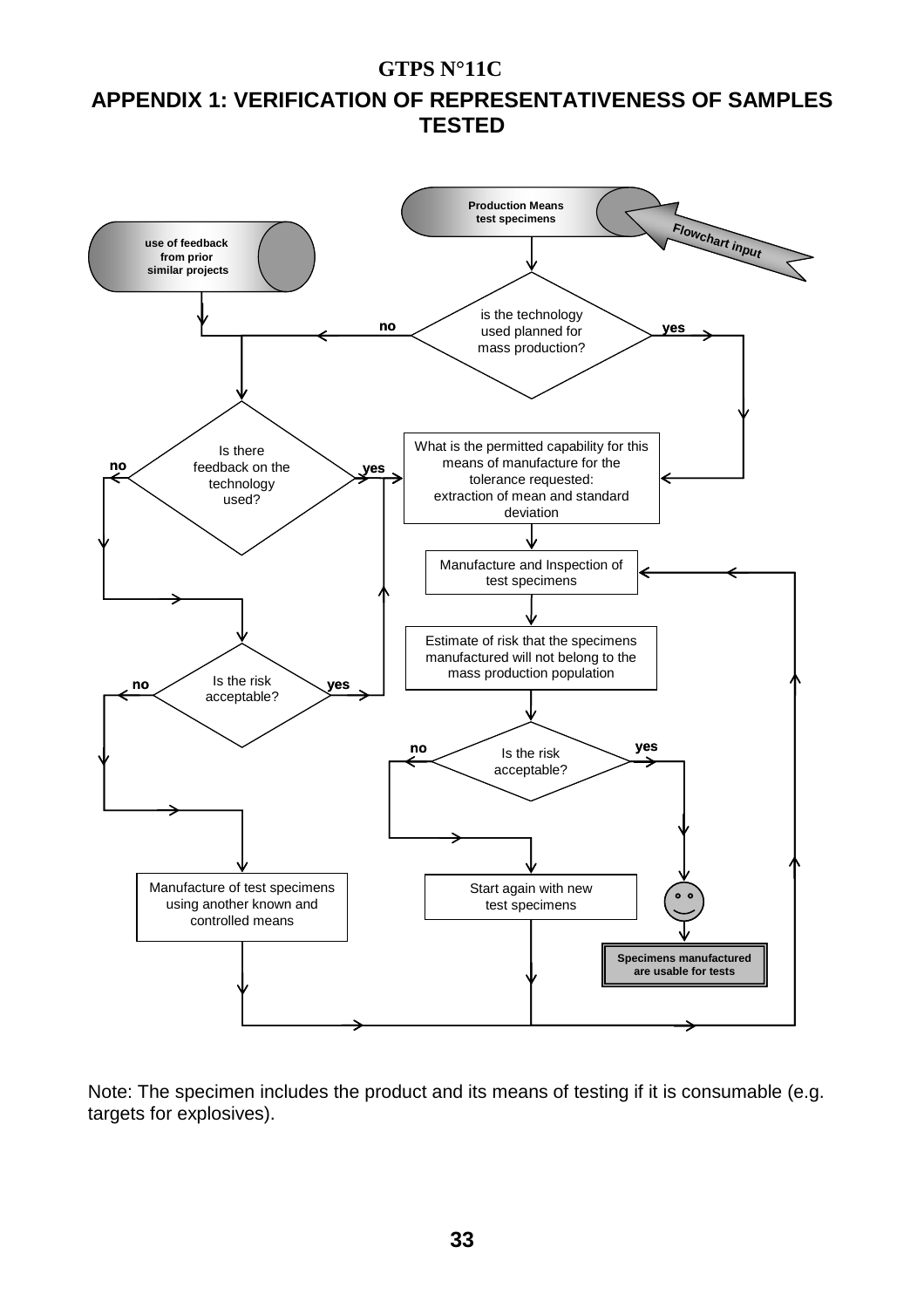

**GTPSN<sub>°11</sub>C**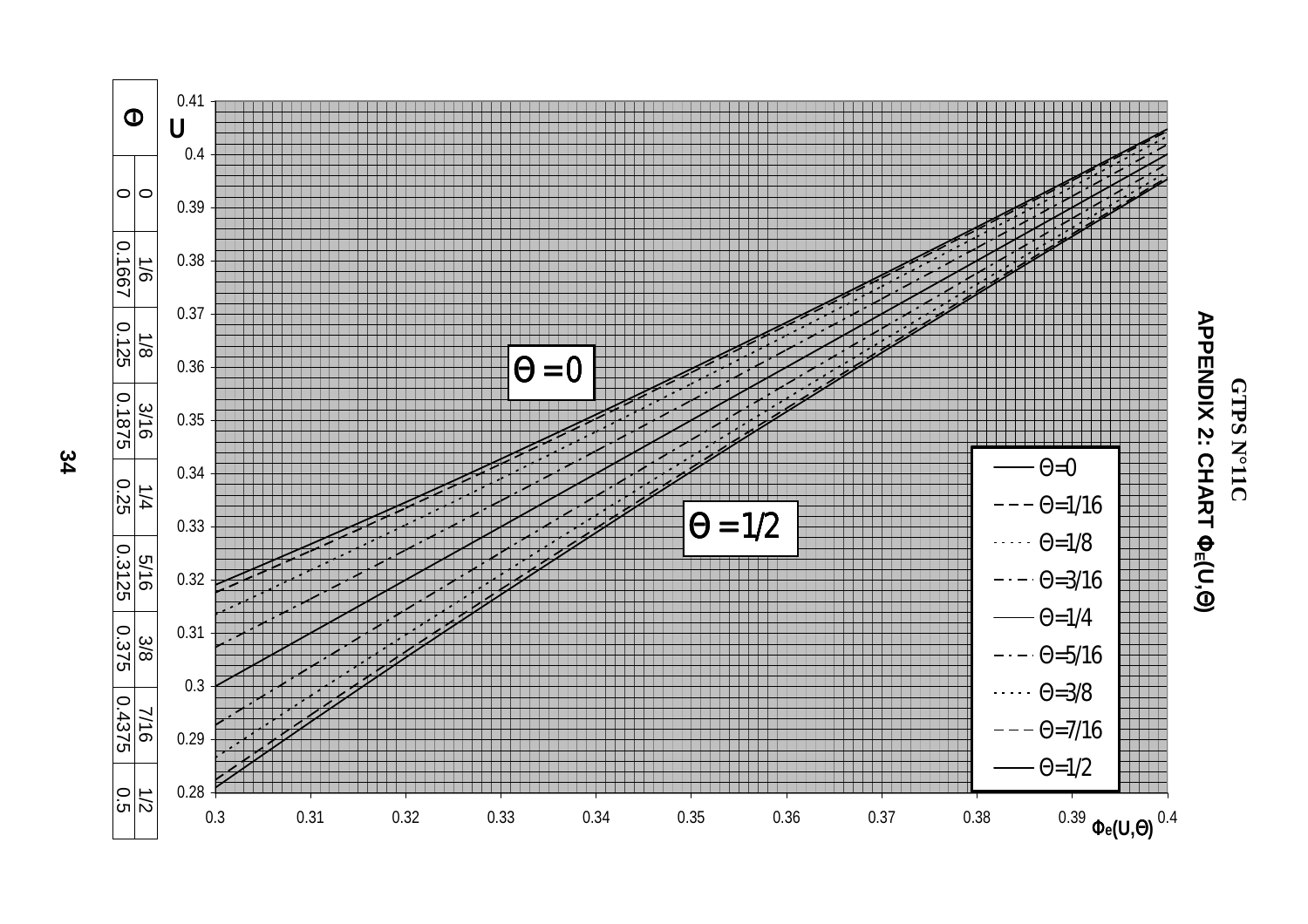### **APPENDIX 3: TABLE OF STANDARD NORMAL DISTRIBUTION**

Overlooking the value of the fractile  $u_{\alpha/2}$  depending of  $\alpha/2$ 

| $\alpha/2$ | 0.000 | 0.001 | 0.002 | 0.003 | 0.004 | 0.005 | 0.006 | 0.007 | 0.008 | 0.009 | 0.01  |
|------------|-------|-------|-------|-------|-------|-------|-------|-------|-------|-------|-------|
| 0.00       |       | 3.090 | 2.878 | 2.748 | 2.652 | 2.576 | 2.512 | 2.457 | 2.409 | 2.366 | 2.326 |
| 0.01       | 2.326 | 2.290 | 2.257 | 2.226 | 2.197 | 2.170 | 2.144 | 2.120 | 2.097 | 2.075 | 2.054 |
| 0.02       | 2.054 | 2.034 | 2.014 | 1.995 | 1.977 | 1.960 | 1.943 | 1.927 | 1.911 | 1.896 | 1.881 |
| 0.03       | 1.881 | 1.866 | 1.852 | 1.838 | 1.825 | 1.812 | 1.799 | 1.787 | 1.774 | 1.762 | 1.751 |
| 0.04       | 1.751 | 1.739 | 1.728 | 1.717 | 1.706 | 1.695 | 1.685 | 1.675 | 1.665 | 1.655 | 1.645 |
| 0.05       | 1.645 | 1.635 | 1.626 | 1.616 | 1.607 | 1.598 | 1.589 | 1.580 | 1.572 | 1.563 | 1.555 |
| 0.06       | 1.555 | 1.546 | 1.538 | 1.530 | 1.522 | 1.514 | 1.506 | 1.499 | 1.491 | 1.483 | 1.476 |
| 0.07       | 1.476 | 1.468 | 1.461 | 1.454 | 1.447 | 1.440 | 1.433 | 1.426 | 1.419 | 1.412 | 1.405 |
| 0.08       | 1.405 | 1.398 | 1.392 | 1.385 | 1.379 | 1.372 | 1.366 | 1.359 | 1.353 | 1.347 | 1.341 |
| 0.09       | 1.341 | 1.335 | 1.329 | 1.323 | 1.317 | 1.311 | 1.305 | 1.299 | 1.293 | 1.287 | 1.282 |
| 0.1        | 1.282 | 1.276 | 1.270 | 1.265 | 1.259 | 1.254 | 1.248 | 1.243 | 1.237 | 1.232 | 1.227 |
| 0.11       | 1.227 | 1.221 | 1.216 | 1.211 | 1.206 | 1.200 | 1.195 | 1.190 | 1.185 | 1.180 | 1.175 |
| 0.12       | 1.175 | 1.170 | 1.165 | 1.160 | 1.155 | 1.150 | 1.146 | 1.141 | 1.136 | 1.131 | 1.126 |
| 0.13       | 1.126 | 1.122 | 1.117 | 1.112 | 1.108 | 1.103 | 1.098 | 1.094 | 1.089 | 1.085 | 1.080 |
| 0.14       | 1.080 | 1.076 | 1.071 | 1.067 | 1.063 | 1.058 | 1.054 | 1.049 | 1.045 | 1.041 | 1.036 |
| 0.15       | 1.036 | 1.032 | 1.028 | 1.024 | 1.019 | 1.015 | 1.011 | 1.007 | 1.003 | 0.999 | 0.994 |
| 0.16       | 0.994 | 0.990 | 0.986 | 0.982 | 0.978 | 0.974 | 0.970 | 0.966 | 0.962 | 0.958 | 0.954 |
| 0.17       | 0.954 | 0.950 | 0.946 | 0.942 | 0.938 | 0.935 | 0.931 | 0.927 | 0.923 | 0.919 | 0.915 |
| 0.18       | 0.915 | 0.912 | 0.908 | 0.904 | 0.900 | 0.896 | 0.893 | 0.889 | 0.885 | 0.882 | 0.878 |
| 0.19       | 0.878 | 0.874 | 0.871 | 0.867 | 0.863 | 0.860 | 0.856 | 0.852 | 0.849 | 0.845 | 0.842 |
| 0.2        | 0.842 | 0.838 | 0.834 | 0.831 | 0.827 | 0.824 | 0.820 | 0.817 | 0.813 | 0.810 | 0.806 |
| 0.21       | 0.806 | 0.803 | 0.800 | 0.796 | 0.793 | 0.789 | 0.786 | 0.782 | 0.779 | 0.776 | 0.772 |
| 0.22       | 0.772 | 0.769 | 0.765 | 0.762 | 0.759 | 0.755 | 0.752 | 0.749 | 0.745 | 0.742 | 0.739 |
| 0.23       | 0.739 | 0.736 | 0.732 | 0.729 | 0.726 | 0.722 | 0.719 | 0.716 | 0.713 | 0.710 | 0.706 |
| 0.24       | 0.706 | 0.703 | 0.700 | 0.697 | 0.693 | 0.690 | 0.687 | 0.684 | 0.681 | 0.678 | 0.674 |
| 0.25       | 0.674 | 0.671 | 0.668 | 0.665 | 0.662 | 0.659 | 0.656 | 0.653 | 0.650 | 0.646 | 0.643 |
| 0.26       | 0.643 | 0.640 | 0.637 | 0.634 | 0.631 | 0.628 | 0.625 | 0.622 | 0.619 | 0.616 | 0.613 |
| 0.27       | 0.613 | 0.610 | 0.607 | 0.604 | 0.601 | 0.598 | 0.595 | 0.592 | 0.589 | 0.586 | 0.583 |
| 0.28       | 0.583 | 0.580 | 0.577 | 0.574 | 0.571 | 0.568 | 0.565 | 0.562 | 0.559 | 0.556 | 0.553 |
| 0.29       | 0.553 | 0.550 | 0.548 | 0.545 | 0.542 | 0.539 | 0.536 | 0.533 | 0.530 | 0.527 | 0.524 |
| 0.3        | 0.524 | 0.522 | 0.519 | 0.516 | 0.513 | 0.510 | 0.507 | 0.504 | 0.502 | 0.499 | 0.496 |
| 0.31       | 0.496 | 0.493 | 0.490 | 0.487 | 0.485 | 0.482 | 0.479 | 0.476 | 0.473 | 0.470 | 0.468 |
| 0.32       | 0.468 | 0.465 | 0.462 | 0.459 | 0.457 | 0.454 | 0.451 | 0.448 | 0.445 | 0.443 | 0.440 |
| 0.33       | 0.440 | 0.437 | 0.434 | 0.432 | 0.429 | 0.426 | 0.423 | 0.421 | 0.418 | 0.415 | 0.412 |
| 0.34       | 0.412 | 0.410 | 0.407 | 0.404 | 0.402 | 0.399 | 0.396 | 0.393 | 0.391 | 0.388 | 0.385 |
| 0.35       | 0.385 | 0.383 | 0.380 | 0.377 | 0.375 | 0.372 | 0.369 | 0.366 | 0.364 | 0.361 | 0.358 |
| 0.36       | 0.358 | 0.356 | 0.353 | 0.350 | 0.348 | 0.345 | 0.342 | 0.340 | 0.337 | 0.335 | 0.332 |
| 0.37       | 0.332 | 0.329 | 0.327 | 0.324 | 0.321 | 0.319 | 0.316 | 0.313 | 0.311 | 0.308 | 0.305 |
| 0.38       | 0.305 | 0.303 | 0.300 | 0.298 | 0.295 | 0.292 | 0.290 | 0.287 | 0.285 | 0.282 | 0.279 |
| 0.39       | 0.279 | 0.277 | 0.274 | 0.272 | 0.269 | 0.266 | 0.264 | 0.261 | 0.259 | 0.256 | 0.253 |
| 0.4        | 0.253 | 0.251 | 0.248 | 0.246 | 0.243 | 0.240 | 0.238 | 0.235 | 0.233 | 0.230 | 0.228 |
| 0.41       | 0.228 | 0.225 | 0.222 | 0.220 | 0.217 | 0.215 | 0.212 | 0.210 | 0.207 | 0.204 | 0.202 |
| 0.42       | 0.202 | 0.199 | 0.197 | 0.194 | 0.192 | 0.189 | 0.187 | 0.184 | 0.181 | 0.179 | 0.176 |
| 0.43       | 0.176 | 0.174 | 0.171 | 0.169 | 0.166 | 0.164 | 0.161 | 0.159 | 0.156 | 0.154 | 0.151 |
| 0.44       | 0.151 | 0.148 | 0.146 | 0.143 | 0.141 | 0.138 | 0.136 | 0.133 | 0.131 | 0.128 | 0.126 |
| 0.45       | 0.126 | 0.123 | 0.121 | 0.118 | 0.116 | 0.113 | 0.111 | 0.108 | 0.105 | 0.103 | 0.100 |
| 0.46       | 0.100 | 0.098 | 0.095 | 0.093 | 0.090 | 0.088 | 0.085 | 0.083 | 0.080 | 0.078 | 0.075 |
| 0.47       | 0.075 | 0.073 | 0.070 | 0.068 | 0.065 | 0.063 | 0.060 | 0.058 | 0.055 | 0.053 | 0.050 |
| 0.48       | 0.050 | 0.048 | 0.045 | 0.043 | 0.040 | 0.038 | 0.035 | 0.033 | 0.030 | 0.028 | 0.025 |
| 0.49       | 0.025 | 0.023 | 0.020 | 0.018 | 0.015 | 0.013 | 0.010 | 0.008 | 0.005 | 0.003 | 0.000 |

**Example:** If 1- $\alpha$ =90%,  $\alpha/2$  = 0.05: reads  $U_{\alpha/2}$  = **1.645** at the intersection of "0.05" line and « 0.000 » column

**Remark:** It is recommended to use confidence levels between 0.9 and 0.95.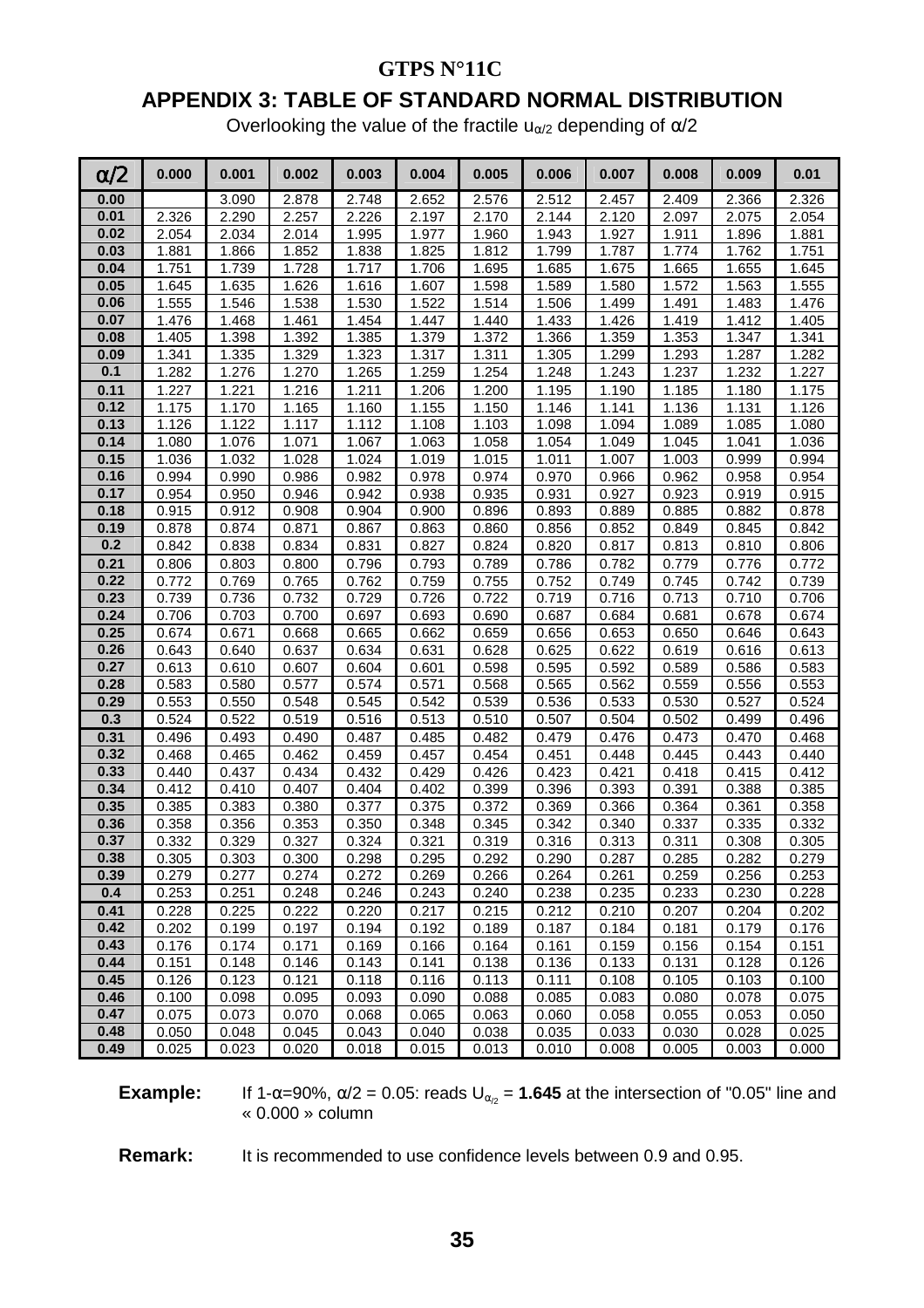### **APPENDIX 4: TABLE OF PEARSON CHI-SQUARE DISTRIBUTION**

Overlooking the value of  $\chi^2_{(\nu,\alpha/2)}$  depending on  $\alpha$ /2 and the number of degrees of freedom  ${\bf v}$ 

|                |                |                |                |                |                |                |                | $\alpha/2$     |                |                |                |                |                |                |                |
|----------------|----------------|----------------|----------------|----------------|----------------|----------------|----------------|----------------|----------------|----------------|----------------|----------------|----------------|----------------|----------------|
| $\mathbf v$    | 0.995          | 0.990          | 0.950          | 0.900          | 0.800          | 0.700          | 0.600          | 0.500          | 0.400          | 0.300          | 0.200          | 0.100          | 0.050          | 0.010          | 0.005          |
| 1              | 7.88           | 6.63           | 3.84           | 2.71           | 1.64           | 1.07           | 0.71           | 0.45           | 0.27           | 0.15           | 0.064          | 0.016          | 0.004          | 0.0002         | 0.00004        |
| $\mathbf{2}$   | 10.60          | 9.21           | 5.99           | 4.61           | 3.22           | 2.41           | 1.83           | 1.39           | 1.02           | 0.71           | 0.446          | 0.211          | 0.103          | 0.020          | 0.010          |
| 3              | 12.84          | 11.34          | 7.81           | 6.25           | 4.64           | 3.66           | 2.95           | 2.37           | 1.87           | 1.42           | 1.01           | 0.58           | 0.35           | 0.11           | 0.07           |
| 4              | 14.86          | 13.28          | 9.49           | 7.78           | 5.99           | 4.88           | 4.04           | 3.36           | 2.75           | 2.19           | 1.65           | 1.06           | 0.71           | 0.30           | 0.21           |
| 5              | 16.75          | 15.09          | 11.07          | 9.24           | 7.29           | 6.06           | 5.13           | 4.35           | 3.66           | 3.00           | 2.34           | 1.61           | 1.15           | 0.55           | 0.41           |
| 6              | 18.55          | 16.81          | 12.59          | 10.64          | 8.56           | 7.23           | 6.21           | 5.35           | 4.57           | 3.83           | 3.07           | 2.20           | 1.64           | 0.87           | 0.68           |
| $\overline{7}$ | 20.28          | 18.48          | 14.07          | 12.02          | 9.80           | 8.38           | 7.28           | 6.35           | 5.49           | 4.67           | 3.82           | 2.83           | 2.17           | 1.24           | 0.99           |
| 8              | 21.95          | 20.09          | 15.51          | 13.36          | 11.03          | 9.52           | 8.35           | 7.34           | 6.42           | 5.53           | 4.59           | 3.49           | 2.73           | 1.65           | 1.34           |
| 9              | 23.59          | 21.67          | 16.92          | 14.68          | 12.24          | 10.66          | 9.41           | 8.34           | 7.36           | 6.39           | 5.38           | 4.17           | 3.33           | 2.09           | 1.73           |
| 10             | 25.19          | 23.21          | 18.31          | 15.99          | 13.44          | 11.78          | 10.47          | 9.34           | 8.30           | 7.27           | 6.18           | 4.87           | 3.94           | 2.56           | 2.16           |
| 11             | 26.76          | 24.72          | 19.68          | 17.28          | 14.63          | 12.90          | 11.53          | 10.34          | 9.24           | 8.15           | 6.99           | 5.58           | 4.57           | 3.05           | 2.60           |
| 12             | 28.30          | 26.22          | 21.03          | 18.55          | 15.81          | 14.01          | 12.58          | 11.34          | 10.18          | 9.03           | 7.81           | 6.30           | 5.23           | 3.57           | 3.07           |
| 13             | 29.82          | 27.69          | 22.36          | 19.81          | 16.98          | 15.12          | 13.64          | 12.34          | 11.13          | 9.93           | 8.63           | 7.04           | 5.89           | 4.11           | 3.57           |
| 14             | 31.32          | 29.14          | 23.68          | 21.06          | 18.15          | 16.22          | 14.69          | 13.34          | 12.08          | 10.82          | 9.47           | 7.79           | 6.57           | 4.66           | 4.07           |
| 15             | 32.80          | 30.58          | 25.00          | 22.31          | 19.31          | 17.32          | 15.73          | 14.34          | 13.03          | 11.72          | 10.31          | 8.55           | 7.26           | 5.23           | 4.60           |
| 16             | 34.27          | 32.00          | 26.30          | 23.54          | 20.47          | 18.42          | 16.78          | 15.34          | 13.98          | 12.62          | 11.15          | 9.31           | 7.96           | 5.81           | 5.14           |
| 17             | 35.72          | 33.41          | 27.59          | 24.77          | 21.61          | 19.51          | 17.82          | 16.34          | 14.94          | 13.53          | 12.00          | 10.09          | 8.67           | 6.41           | 5.70           |
| 18<br>19       | 37.16          | 34.81          | 28.87          | 25.99          | 22.76          | 20.60          | 18.87          | 17.34          | 15.89          | 14.44          | 12.86          | 10.86          | 9.39           | 7.01           | 6.26           |
| 20             | 38.58          | 36.19          | 30.14          | 27.20          | 23.90          | 21.69          | 19.91          | 18.34          | 16.85          | 15.35          | 13.72          | 11.65          | 10.12          | 7.63           | 6.84           |
|                | 40.00          | 37.57          | 31.41          | 28.41          | 25.04          | 22.77          | 20.95          | 19.34          | 17.81          | 16.27          | 14.58          | 12.44          | 10.85          | 8.26           | 7.43           |
| 21<br>22       | 41.40          | 38.93          | 32.67          | 29.62          | 26.17          | 23.86          | 21.99          | 20.34          | 18.77          | 17.18          | 15.44          | 13.24          | 11.59          | 8.90           | 8.03           |
| 23             | 42.80          | 40.29          | 33.92          | 30.81          | 27.30          | 24.94          | 23.03          | 21.34          | 19.73          | 18.10          | 16.31          | 14.04          | 12.34          | 9.54           | 8.64           |
| 24             | 44.18          | 41.64          | 35.17          | 32.01          | 28.43          | 26.02          | 24.07          | 22.34          | 20.69          | 19.02          | 17.19          | 14.85          | 13.09          | 10.20          | 9.26           |
| 25             | 45.56<br>46.93 | 42.98          | 36.42          | 33.20          | 29.55          | 27.10          | 25.11          | 23.34          | 21.65          | 19.94          | 18.06          | 15.66          | 13.85          | 10.86          | 9.89           |
| 26             | 48.29          | 44.31<br>45.64 | 37.65<br>38.89 | 34.38<br>35.56 | 30.68<br>31.79 | 28.17<br>29.25 | 26.14<br>27.18 | 24.34<br>25.34 | 22.62<br>23.58 | 20.87<br>21.79 | 18.94<br>19.82 | 16.47<br>17.29 | 14.61<br>15.38 | 11.52<br>12.20 | 10.52<br>11.16 |
| 27             | 49.64          | 46.96          | 40.11          | 36.74          | 32.91          | 30.32          | 28.21          | 26.34          | 24.54          | 22.72          | 20.70          | 18.11          | 16.15          | 12.88          | 11.81          |
| 28             | 50.99          | 48.28          | 41.34          | 37.92          | 34.03          | 31.39          | 29.25          | 27.34          | 25.51          | 23.65          | 21.59          | 18.94          | 16.93          | 13.56          | 12.46          |
| 29             | 52.34          | 49.59          | 42.56          | 39.09          | 35.14          | 32.46          | 30.28          | 28.34          | 26.48          | 24.58          | 22.48          | 19.77          | 17.71          | 14.26          | 13.12          |
| 30             | 53.67          | 50.89          | 43.77          | 40.26          | 36.25          | 33.53          | 31.32          | 29.34          | 27.44          | 25.51          | 23.36          | 20.60          | 18.49          | 14.95          | 13.79          |
| 31             | 55.00          | 52.19          | 44.99          | 41.42          | 37.36          | 34.60          | 32.35          | 30.34          | 28.41          | 26.44          | 24.26          | 21.43          | 19.28          | 15.66          | 14.46          |
| 32             | 56.33          | 53.49          | 46.19          | 42.58          | 38.47          | 35.66          | 33.38          | 31.34          | 29.38          | 27.37          | 25.15          | 22.27          | 20.07          | 16.36          | 15.13          |
| 33             | 57.65          | 54.78          | 47.40          | 43.75          | 39.57          | 36.73          | 34.41          | 32.34          | 30.34          | 28.31          | 26.04          | 23.11          | 20.87          | 17.07          | 15.82          |
| 34             | 58.96          | 56.06          | 48.60          | 44.90          | 40.68          | 37.80          | 35.44          | 33.34          | 31.31          | 29.24          | 26.94          | 23.95          | 21.66          | 17.79          | 16.50          |
| 35             | 60.27          | 57.34          | 49.80          | 46.06          | 41.78          | 38.86          | 36.47          | 34.34          | 32.28          | 30.18          | 27.84          | 24.80          | 22.47          | 18.51          | 17.19          |
| 36             | 61.58          | 58.62          | 51.00          | 47.21          | 42.88          | 39.92          | 37.50          | 35.34          | 33.25          | 31.12          | 28.73          | 25.64          | 23.27          | 19.23          | 17.89          |
| 37             | 62.88          | 59.89          | 52.19          | 48.36          | 43.98          | 40.98          | 38.53          | 36.34          | 34.22          | 32.05          | 29.64          | 26.49          | 24.07          | 19.96          | 18.59          |
| 38             | 64.18          | 61.16          | 53.38          | 49.51          | 45.08          | 42.05          | 39.56          | 37.34          | 35.19          | 32.99          | 30.54          | 27.34          | 24.88          | 20.69          | 19.29          |
| 39             | 65.48          | 62.43          | 54.57          | 50.66          | 46.17          | 43.11          | 40.59          | 38.34          | 36.16          | 33.93          | 31.44          | 28.20          | 25.70          | 21.43          | 20.00          |
| 40             | 66.77          | 63.69          | 55.76          | 51.81          | 47.27          | 44.16          | 41.62          | 39.34          | 37.13          | 34.87          | 32.34          | 29.05          | 26.51          | 22.16          | 20.71          |
| 41             | 68.05          | 64.95          | 56.94          | 52.95          | 48.36          | 45.22          | 42.65          | 40.34          | 38.11          | 35.81          | 33.25          | 29.91          | 27.33          | 22.91          | 21.42          |
| 42             | 69.34          | 66.21          | 58.12          | 54.09          | 49.46          | 46.28          | 43.68          | 41.34          | 39.08          | 36.75          | 34.16          | 30.77          | 28.14          | 23.65          | 22.14          |
| 43             | 70.62          | 67.46          | 59.30          | 55.23          | 50.55          | 47.34          | 44.71          | 42.34          | 40.05          | 37.70          | 35.07          | 31.63          | 28.96          | 24.40          | 22.86          |
| 44             | 71.89          | 68.71          | 60.48          | 56.37          | 51.64          | 48.40          | 45.73          | 43.34          | 41.02          | 38.64          | 35.97          | 32.49          | 29.79          | 25.15          | 23.58          |
| 45             | 73.17          | 69.96          | 61.66          | 57.51          | 52.73          | 49.45          | 46.76          | 44.34          | 42.00          | 39.58          | 36.88          | 33.35          | 30.61          | 25.90          | 24.31          |
| 46             | 74.44          | 71.20          | 62.83          | 58.64          | 53.82          | 50.51          | 47.79          | 45.34          | 42.97          | 40.53          | 37.80          | 34.22          | 31.44          | 26.66          | 25.04          |
| 47             | 75.70          | 72.44          | 64.00          | 59.77          | 54.91          | 51.56          | 48.81          | 46.34          | 43.94          | 41.47          | 38.71          | 35.08          | 32.27          | 27.42          | 25.77          |
| 48             | 76.97          | 73.68          | 65.17          | 60.91          | 55.99          | 52.62          | 49.84          | 47.34          | 44.92          | 42.42          | 39.62          | 35.95          | 33.10          | 28.18          | 26.51          |
| 49             | 78.23          | 74.92          | 66.34          | 62.04          | 57.08          | 53.67          | 50.87          | 48.33          | 45.89          | 43.37          | 40.53          | 36.82          | 33.93          | 28.94          | 27.25          |
| 50             | 79.49          | 76.15          | 67.50          | 63.17          | 58.16          | 54.72          | 51.89          | 49.33          | 46.86          | 44.31          | 41.45          | 37.69          | 34.76          | 29.71          | 27.99          |

**Example:** If **1-**α**=90%** and if ν **= 14** degrees of freedom:

- $\alpha/2 = 0.05$  and reads  $\chi^2_{(\nu, \alpha/2)} = 6.57$  at the intersection of "0.05" column and « 14 » line.
- 1-α/2 = 0.95 and reads  $\chi^2_{(v,1-\alpha/2)}$  = **23.68** at the intersection of "0.95" column and « 14 » line.

**Remark:** It is recommended to use confidence levels between 0.9 and 0.95.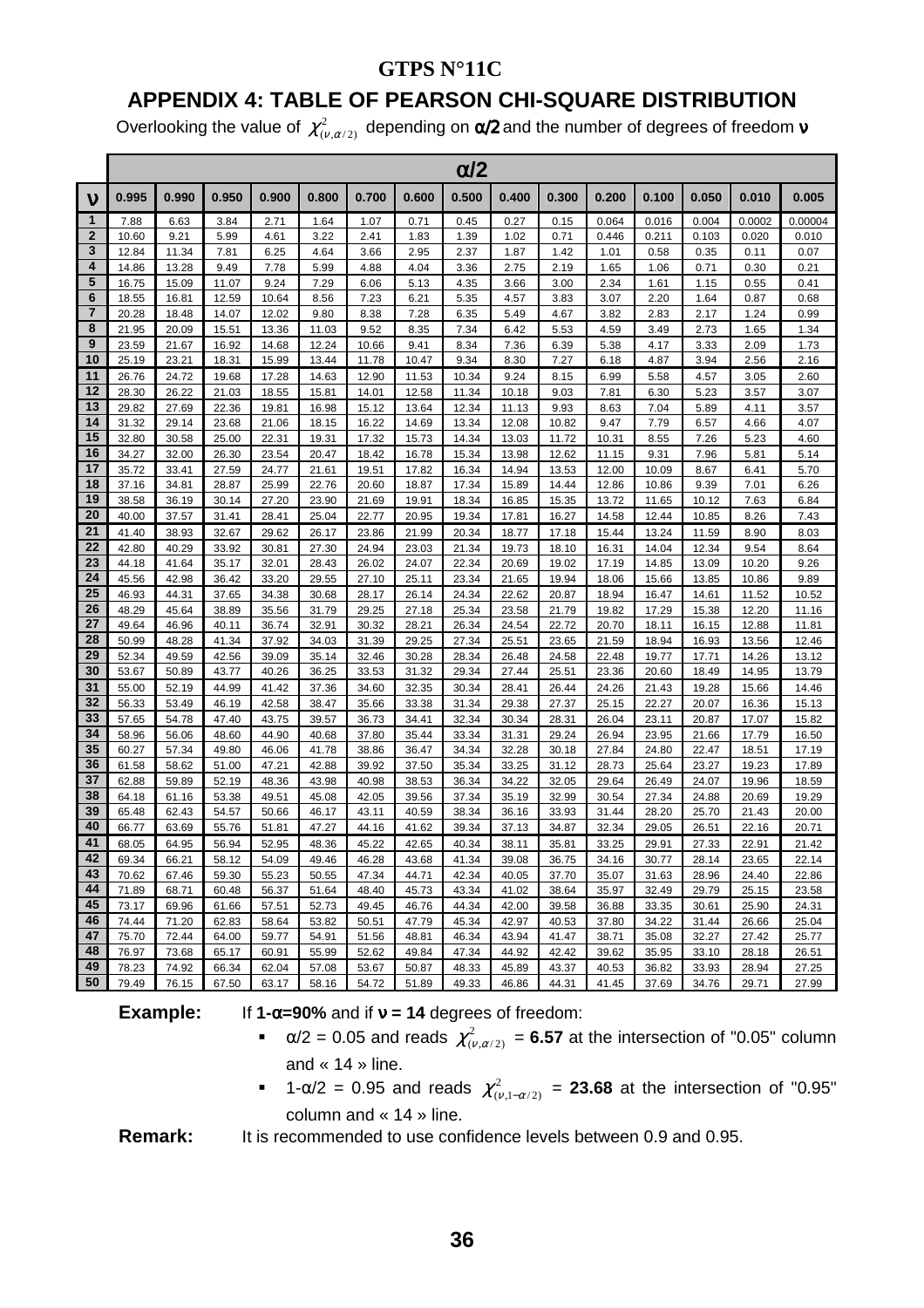### **GTPS N°11C APPENDIX 5: RECAP SUMMARY**

#### **Normal or Log-Normal distribution law:**

If the probability law of the functional parameter studied is Log-Normal, the following principles are applied:

- $\triangleright$  H: functional parameter studied, and h<sub>i</sub> the test levels of this parameter,
- > Change of variable:
	- $\circ$  X = Log<sub>10</sub> (H): transformed variable is dimensionless,
	- $\circ$   $X_i = Log_{10}(h_i)$ : levels of exploitation of this parameter.

#### **Direction of variation:**

If the probability law of success and functional parameter studied are:

| $\triangleright$ In the same direction of variation:  | $\epsilon = +1$ ,    |
|-------------------------------------------------------|----------------------|
| $\triangleright$ In opposite directions of variation: | $\varepsilon = -1$ . |

#### **Statistical estimators:**

Estimator of the mean  $\bar{x}$ :

|  | $\triangleright$ $\overline{x} = X_m + dA/N_s$ | if $\varepsilon = +1$ , |
|--|------------------------------------------------|-------------------------|
|--|------------------------------------------------|-------------------------|

$$
\triangleright \quad \overline{x} = X_M - dA / N_S \qquad \text{if } \varepsilon = -1.
$$

Estimator of the standard deviation s:

| $\triangleright$ s = 1.7d $\Phi$ <sub>s</sub> (U, $\Theta$ ) | if 0.3 ≤U < 0.4,  |
|--------------------------------------------------------------|-------------------|
| $\triangleright$ s= 1.7dU                                    | if $U \geq 0.4$ . |

 $\triangleright$  Test unusable without adjusting the pitch if U < 0.3

#### **Confidence intervals at level (1-**α**):**

Confidence interval on the mean m:

$$
\triangleright m_{-} = \overline{x} - u_{\alpha/2} \sqrt{Var(\overline{x})} \le m \le \overline{x} + u_{\alpha/2} \sqrt{Var(\overline{x})} = m_{+} \text{ with:}
$$
  
\n
$$
\circ Var(\overline{x}) = \left[ 1.3 + 0.8 \left( 1 - \frac{d}{s} \right) \right]^{2} \frac{2sd}{1.7N_{s}} \qquad \text{for } 0.5 \le d/s \le 1
$$
  
\n
$$
\circ Var(\overline{x}) = \left[ 1.3 \right]^{2} \frac{2sd}{1.7N_{s}} \qquad \text{for } 1 \le d/s \le 2
$$

Confidence interval on the standard deviation σ:

$$
\sum \sigma_{-} = \frac{V \, S}{\chi_{(v,1-\alpha/2)}^2} \leq \sigma \leq \frac{V \, S}{\chi_{(v,\alpha/2)}^2} = \sigma_{+}
$$
  
o With  $v = \frac{0.9}{2} N_s$  (v is an integer)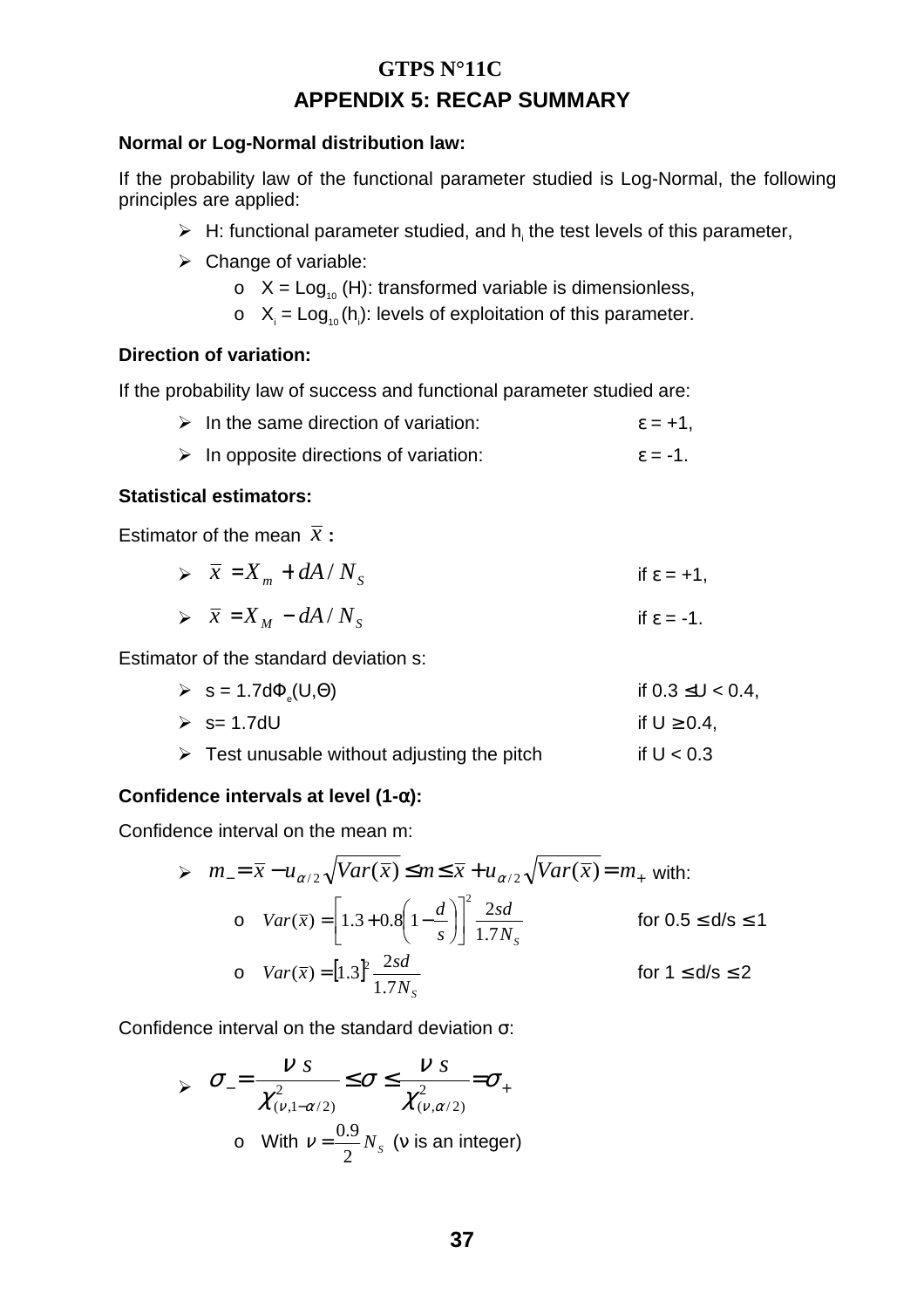### **Evaluation of reliability at confidence level (1-**α**/2)²:**

If 
$$
X_{ref} > m_+
$$
  
\n
$$
\triangleright R(X_{Ref}, (1 - \alpha/2)^2) = F(u_{X_{Ref}}) = F\left(\frac{X_{Ref} - m_+}{\sigma_+}\right)
$$
\n
$$
\triangleright X_F(R, (1 - \alpha/2)^2) = X_{NF}(R, (1 - \alpha/2)^2) = m_+ + F^{-1}(R)\sigma_+
$$

If  $X_{ref} < m$ :

> 
$$
R(X_{Ref}, (1 - \alpha/2)^2) = F(u_{X_{Ref}}) = F\left(\frac{m_{-} - X_{Ref}}{\sigma_{+}}\right)
$$
  
\n>  $X_F(R, (1 - \alpha/2)^2) = X_{NF}(R, (1 - \alpha/2)^2) = m_{-} - F^{-1}(R)\sigma_{+}$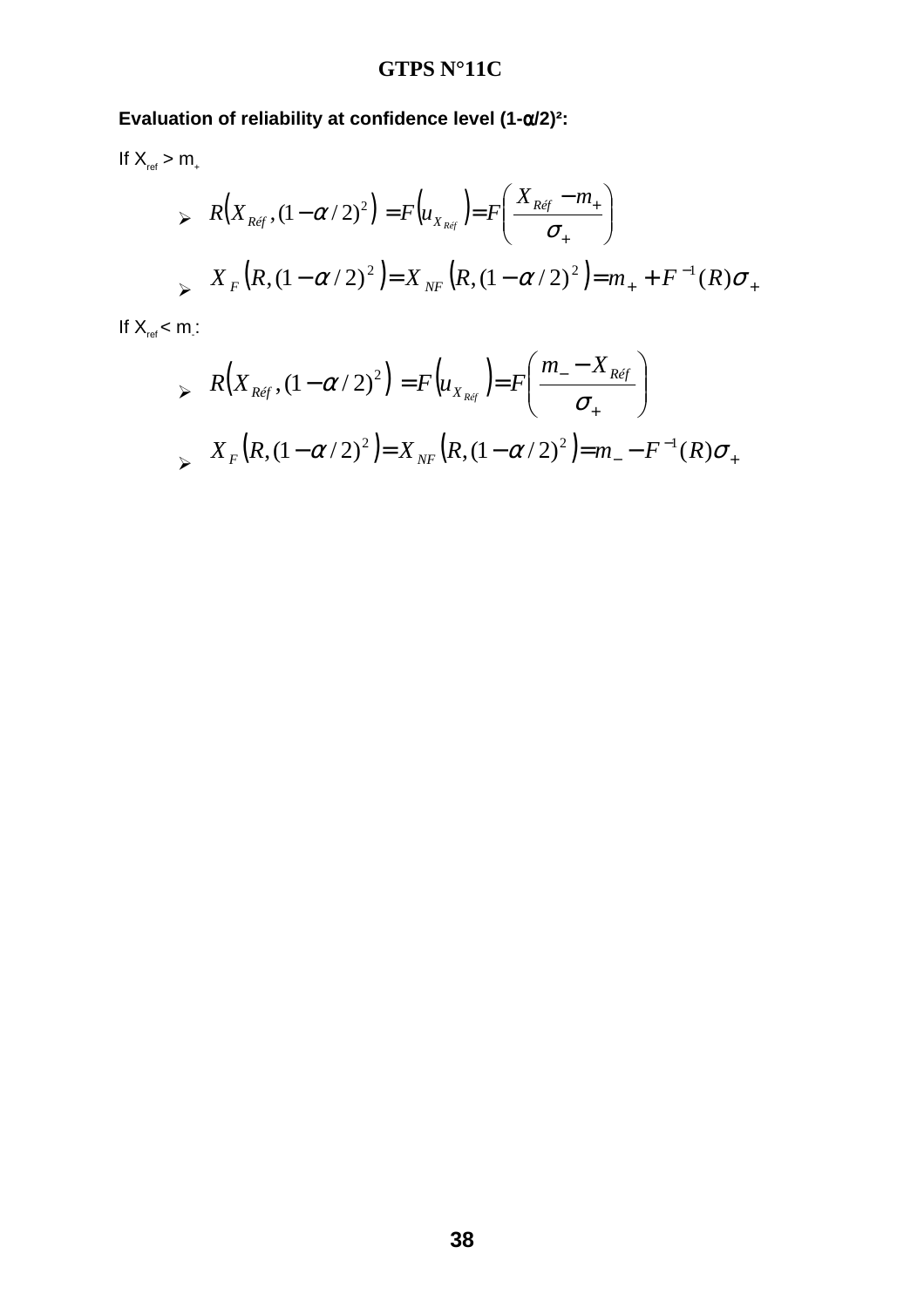### **APPENDIX 6: BIBLIOGRAPHY ON THE BRUCETON METHOD**

- **1.** BASTENAIRE F. REGNIER L. "Etude des propriétés statistiques des estimateurs des paramètres d'une courbe de réponse obtenue par la méthode de l'escalier" Revue de statistique appliquée. vol. 31. pages 5 to 24 (1983).
- **2.** BAUER R.J. AYRES J.N. "A method for estimating the upper Iîmit of the variability parameter in two and three levels symetrieal Bruceton tests" Naval Surface Weapons Center White Oak Lab., Silver SprÎl1g, Final report 75-77,35 pages. Contract MIPR-2311-BO 33 (20/10/80) ou M.Report W<sup>o</sup>NSWCNVOLITR-77-134.
- **3.** BOWKER AH. LlEBERMAN G.J. "Méthodes statistiques de l'ingénieur" DUNOD (1965).
- **4.** BROWNLEE KA HODGES J.L. ROSENBLATT M. "The up and down method with small samples" Journal of the American Statistical Association, vol. 48, pages 262 to 277 (1953).
- **5.** CULLING H.P. **(\*)** "Statistical methods appropriate for evaluation of fuze explosive train safety and reliability" US NOL, White Oak. Navord Report 2101, AD 066-428 (10/53).
- **6.** DESROCHES A.

"Quelques modèles statistiques non classiques utilisables dans les tests de sensibilité" Revue de statistique appliquée, vol. 30, (3), pages15 to 25 (1982).

- **7.** DIXON W.J. MOOD AM. **(\*)** "A method for obtaining and analysing sensitivity data" American Statistical Association Journal, vol. 43, pages 109 to 126 (1948).
- **8.** DIXON W.J. MOOD AM. **(\*)** "Introduction to statistical analysis" McGRAW-HILL Book Company. INC, second edition (1957).
- **9.** DIXON W.J. **(\*)** "The up and down method for small samples" American Statistical Association Journal, vol. 60, pages 967 to 978 (12/1965).
- **10.** EFAB

"Exploitation statistique de tests de sensibilité - Méthode logistique logarithmique". Etablissement d'études et de fabrications d'armement de Bourges. Note documentaire.

**11.** GRANT R.L. - VAN DOLAH R-W.

"Use of the up and down method with factorial designs" US Army Research Office, Box CM, Duke Station, Durham, North Carolina. ARODR 62-2. Proceedings of the seventh Conference of the design of experiments in Army research development and testing, pages 39 to 65 (1964).

**12.** G.T.P.S. **(\*)** "Méthodes statistiques - Méthode de Bruceton" Doc N°11C (09/82).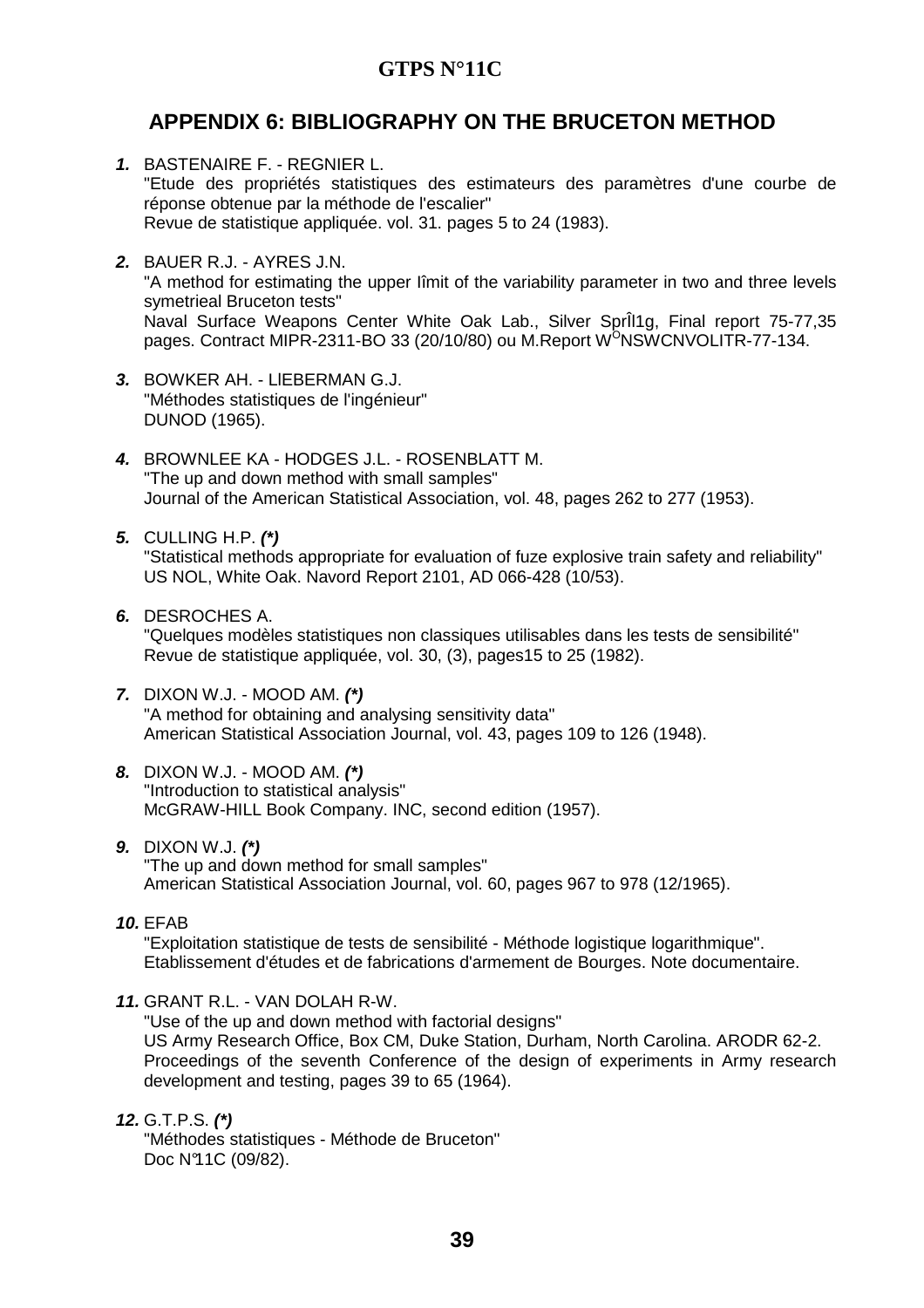#### **13.** G.T.P.S. **(\*)**

"Méthodes statistiques - Méthode de Bruceton - Application aux faibles échantillons" Doc *W11* D (09/89).

- **14.** HAMPTON L.D. "Monte Carlo investigations on small sample Bruceton tests" US NOL, White Oak. Navord Report 66, AD 117-649 (255/17).
- **15.** HAMPTON L.D. BLUM G.D. AYRES J.N. "Logistical analysis of Bruceton data" US NOL. White Oak. NOLTR 73-91, AD 766-780 (23/07/73).

#### **16.** de JONCKERE R. **(\*)**

"Les essais de sensibilité par la méthode up and down" Service Technique De La Force Terrestre. Revue X - Tijdschrift N°2 (1975).

#### **17.** LANIER E. – THIVET R.

"Méthode Bruceton et programme de calcul"

(Annexe 3, NT 118/80/CRB/NP). NT 25/81/CRB/NP : "Seuil de sensibilité à un choc standard"

#### **18.** LAURENT M.

"Utilisation pratique de la méthode séquentielle de Bruceton en variable logarithmique" Etablissement Technique de Bourges. ETBS/CT/N° 139/ Cds176 (26/10/76).

#### **19.** LEJUEZ W. **(\*)**

"Méthode de Bruceton - Application aux faibles échantillons" SEP Etudes générales de fiabilité. Note GT/M 938290 (10/02/89).

**20.** LEJUEZ W. **(\*)**

"Méthode de Bruceton - Etude théorique dans le cas d'une sollicitation appliquée avec ou sans incertitude"

SEP. Etudes générales de fiabilité TP 29631/83. marché DTEN 115/1983 (25/01/84).

#### **21.** LEJUEZ W. **(\*)**

"Nouvelle approche de l'exploitation du test de Bruceton" SEP. 5<sup>ème</sup> colloque international de fiabilité et de maintenabilité, Biarritz (1986).

#### **22.** LEJUEZ W. **(\*)**

"Méthode de Bruceton - Dépouillement du test dans le cas de sollicitations appliquées avec ou sans incertitude"

SEP. Etudes générales de fiabilité TP 431077 WL/yn, marché DTEN 115/1983 (19/03/84).

#### **23.** MALABIAU R **(\*)**

"Méthodes statistiques utilisables pour déterminer la sensibilité des dispositifs électropyrotechniques à diverses excitations d'origine électrique ou électromagnétique". Groupe d'Etude et Recherche de Pyrotechnie, DCAN Toulon. Colloque "Explosifs et pyrotechnie" en Applications spatiales, Toulouse (23-25/10/79). CNES/ESA SP 144, pages 179 to 200 (01/80).

#### **24.** MALABIAU R.

"Tests statistiques utilisables en électro-pyrotechnie" Groupe d'Etude et Recherche de Pyrotechnie, DCAN Toulon.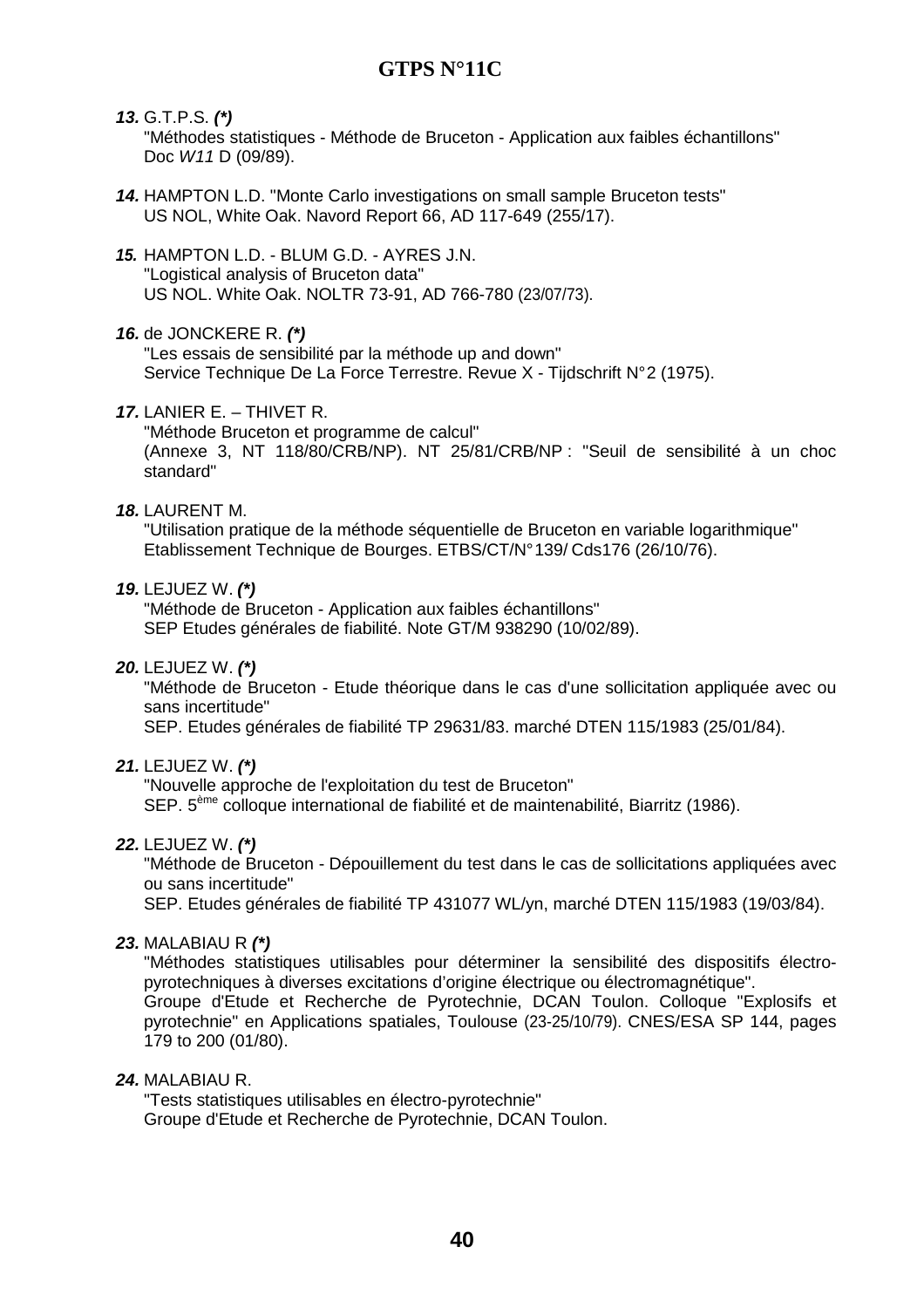#### **25.** MARTIN J.W. - SAUNDERS J.

"Bruceton tests - Results of a computer study an small sample accuracy" Procedings of electrIc Symposium, AD 4407 64 (1963) or International conference on sensitivity and hazards of explosives, London (1-3/10/63) or Note TBA (25/06/70)

#### **26.** NASA **(\*)**

"A guide for the application of the Bruceton method to electro explosive devices" NASA-MSC. N70-35807 (09/66).

#### **27.** NOL

"Comparison of the Probit method and the Bruceton up and down method as applied to sensitivity data"

US NOL, White Oak. NOLM 9910, AD 106-866 (11/48).

#### **28.** PECKHAM H. **(\*)**

"Flow chart for Bruceton analysis"

Holex Incorporated, rev. A, San Juan Road, Hollistor, California. Mercury 7-5306.

#### **29.** PFEFFER G. **(\*)**

"Degré de confiance de l'évaluation de la fiabilité en sécurité ou en sûreté d'une chaine pyrotechnique"

Thomson Armement. Colloque sur les applications modernes de la pyrotechnie, Toulon, pages 77 to 105 (19-22/06/73).

#### **30.** PINON I.G. **(\*)**

"Exploitation statistique de tests de sensibilité - Emploi pratique de la méthode séquentielle de Bruceton"

Etablissement d'Etudes et de Fabrication d'Armement de Bourges, Département Etudes Pyrotechnie. Note documentaire (1969).

#### **31.** PINON I.G. **(\*)**

"Note complémentaire sur les tests de sensibilité - Tests de Bruceton en variable logarithmique"

Etablissement d'Etudes et de Fabrication d'Armement de Bourges, Département Etudes Pyrotechnie. Note documentaire W 29502 (03/07/69).

**32.** RASPAUD L. **(\*)**

"Essais de sensibilité par les méthodes Bruceton et probits" Interface SA. (02/92). Commande 843/91/CNES6310 du 06/12/91.

#### **33.** RASPAUD L. - AUGER P. **(\*)**

"Essais de sensibilité par les méthodes one-shor, Bruceton et probits" Interface SA. CNES NT-397/CT/AE/MT/2P (17/06/94).

#### **34.** RASPAUD L. **(\*)**

"Essais de sensibilité"

Interface SA (10/94). Commande 840/2/94/CNES/0115 of 19/09/94.

#### **35.** SAUBADE Ch. **(\*)**

"Essais de sensibilité par la méthode Bruceton" Aérospatiale/Aquitaine. Note NT 12282/AQES/D (05/04/82).

#### **36.** STECKER E.J. **(\*)**

"Bruceton test method" Holex Incorporated, rev. A, San Juan Road, Hollistor, California. Mercury 7-5306 or Note 47/71 GERPY (06/04/71).